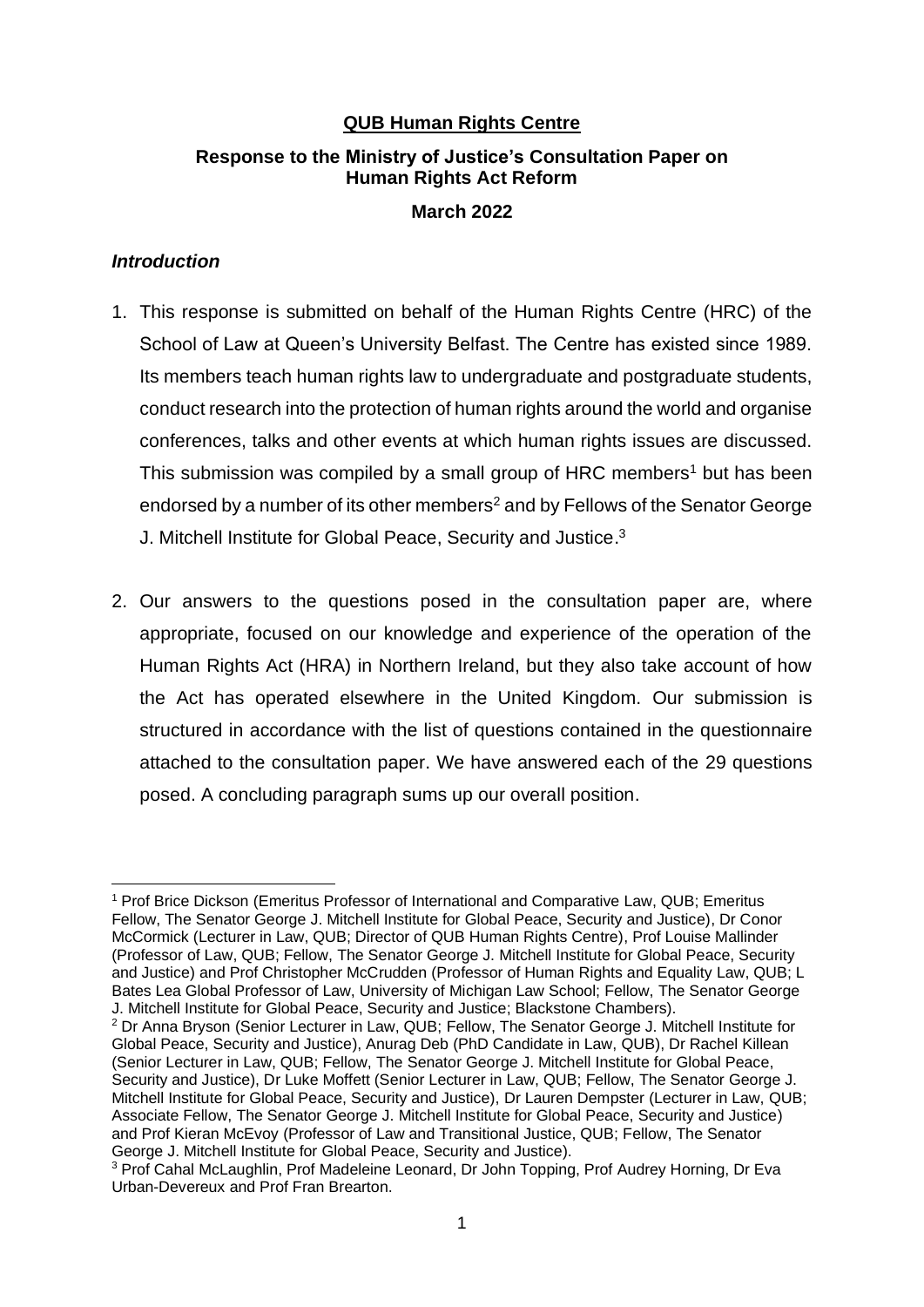- 3. There are two important preliminary points that apply to our analysis as a whole. We have sought to identify whether there are any structural or institutional problems with the current HRA that would echo the scepticism (not to say, apparent hostility) manifest in the consultation paper towards the Act such as to justify the widespread changes that would flow from acceptance of the proposals explored in the consultation paper. We do not consider there are such problems in the UK as a whole, or in Northern Ireland specifically.
- 4. The second preliminary point is that the consultation paper contains a range of possible changes in the HRA and in the UK human rights framework, but they are at very different levels of development. Some are quite detailed and are supported with draft clauses, so that it becomes relatively clear what is proposed. Others merely set out the objective that the Government suggests should be achieved but without sufficient details that would explain precisely how the changes would work in practice. It is also the case that several of the proposals could be implemented in various ways, some of which would have more extreme consequences than others. We have assumed in what follows that all the proposed changes will be introduced and that the way in which they would be implemented would be at the more impactful end of the spectrum – what might be called the 'worst case scenario'.

### *Responses to the specific questions posed in the Questionnaire*

# **I. Respecting our common law traditions and strengthening the role of the Supreme Court**

### *Interpretation of Convention rights: section 2 of the Human Rights Act*

**Question 1: We believe that the domestic courts should be able to draw on a wide range of law when reaching decisions on human rights issues. We would welcome your thoughts on the illustrative draft clauses found after paragraph 4 of Appendix 2, as a means of achieving this.** 

5. We consider that neither of the draft clauses in Appendix 2 is either a necessary or a desirable replacement for section 2 of the HRA, which already allows domestic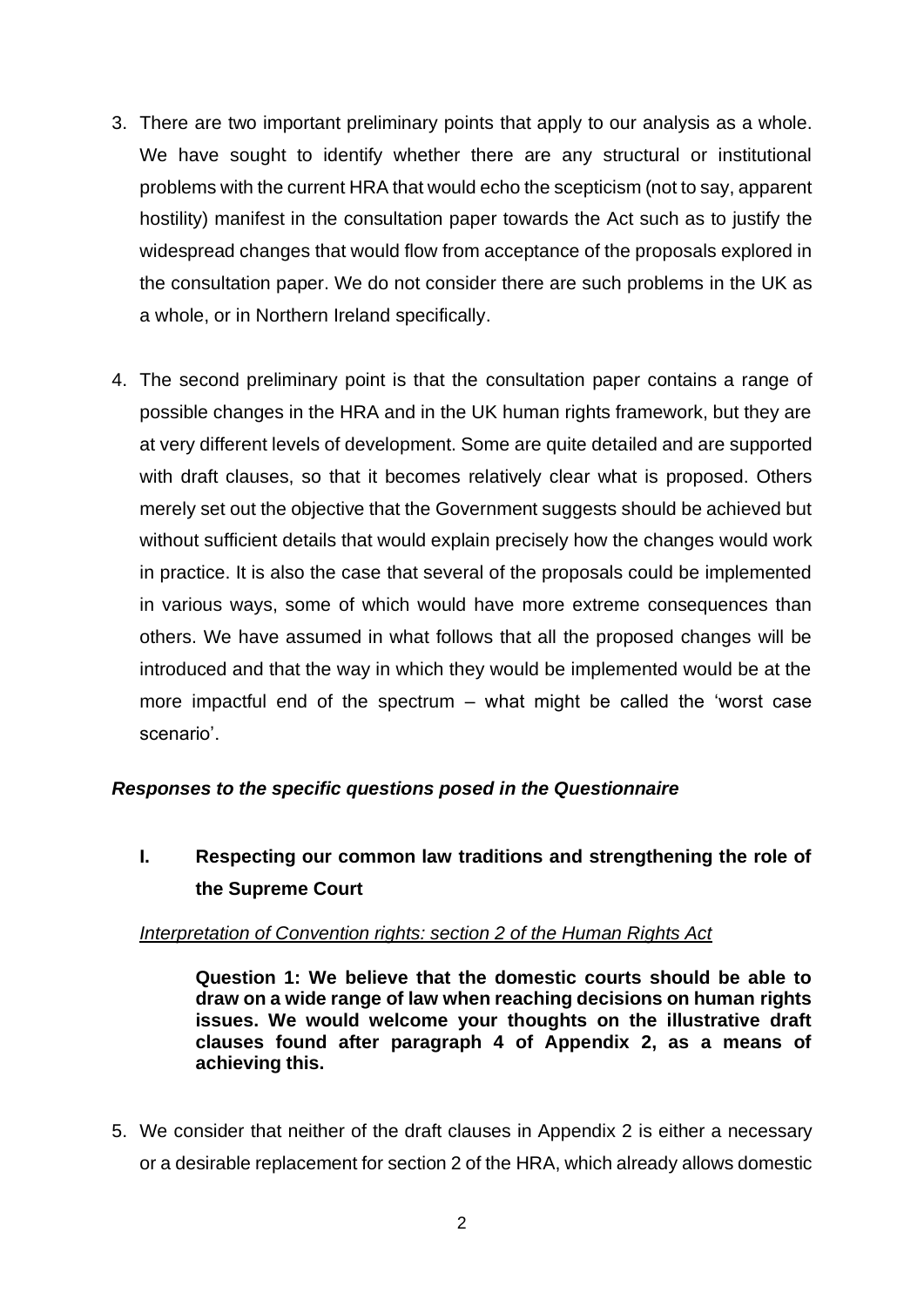courts to draw on a wide range of law when reaching decisions on human rights issues.

- 6. Option 1 adds nothing to the existing state of UK law. It is already the case that courts are not required to follow or apply any judgment or decision of the European Court of Human Rights: courts lower than the Supreme Court must follow precedents set by higher UK courts,<sup>4</sup> the Supreme Court is not obliged to follow its own previous decisions and at present it 'takes account' of judgments and decisions by the Strasbourg Court. The Supreme Court is under no domestic legal obligation to slavishly follow or apply judgments or decisions of the European Court of Human Rights. It has said that it will refuse to do so in 'highly unusual circumstances'.<sup>5</sup> That provides it with the flexibility needed to take account of some peculiarly UK-related circumstances. Given the margin of appreciation doctrine, the meaning of a right under UK common or statutory law is not at present required to be the same as the meaning of a corresponding right in the ECHR, a point now expressly recognised in the Preamble to the ECHR as amended by the recital introduced by Protocol 15, in force from 1 August 2021.<sup>6</sup>
- 7. Option 2 adds very little to what is proposed in Option 1. Domestic courts already have particular regard to the text of a right (if there is a text). They are also currently at liberty to refer to the *travaux préparatoires* of the ECHR but are very unlikely to find much that is of any significance there, especially regarding rights in the Bill of Rights which are not contained in the ECHR, such as the right to trial by jury. Most of the rights protected by domestic UK law already go beyond what those *travaux*

<sup>4</sup> *Kay v Lambeth London BC* [2006] UKHL 10, [2006] 2 AC 465.

<sup>&</sup>lt;sup>5</sup> AM (Zimbabwe) v Secretary of State for the Home Department [2020] UKSC 17 at [340] per Lord Wilson: 'Our refusal to follow a decision of the ECtHR, particularly of its Grand Chamber, is no longer regarded as, in effect, always inappropriate. But it remains, for well-rehearsed reasons, inappropriate save in highly unusual circumstances such as were considered in *R (Hallam) and R (Nealon) v Secretary of State for Justice* [2019] UKSC 2, [2020] AC 279'. Those two cases were about whether England's law on compensation for a miscarriage of justice was compatible with the presumption of innocence guaranteed by Article 6(2) of the ECHR: Lords Reed and Kerr would have followed the European Court of Human Rights' judgment on this in *Allen v UK* (2013) 63 EHRR 10, but the other five Justices in the case held that the ECtHR's jurisprudence was not yet clear enough to require a declaration of incompatibility.

<sup>&</sup>lt;sup>6</sup> The new recital in the Preamble reads 'Affirming that the High Contracting Parties, in accordance with the principle of subsidiarity, have the primary responsibility to secure the rights and freedoms defined in this Convention and the Protocols thereto, and that in doing so they enjoy a margin of appreciation, subject to the supervisory jurisdiction of the European Court of Human Rights established by this Convention'.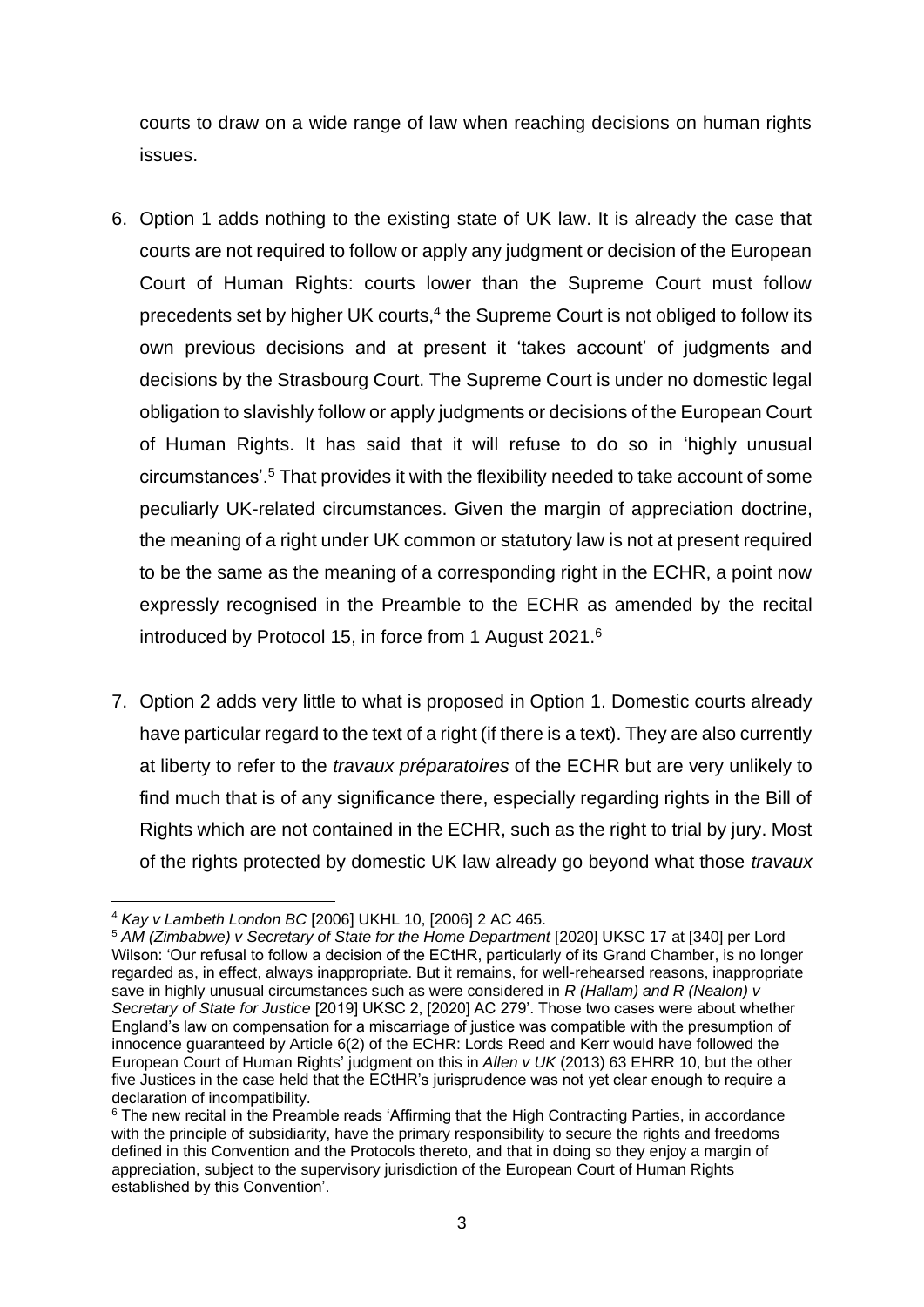say about rights and the courts are correctly alive to the need to ensure that the law moves with the times. UK common law does not adhere to some sort of 'originalist' approach to the interpretation of statutes or to the development of the common law. The common law is antithetical to originalism. Moreover, the courts can already have regard to the development of any similar right under a judgment or decision from any common law jurisdiction.

# *The position of the Supreme Court*

**Question 2: The Bill of Rights will make clear that the UK Supreme Court is the ultimate judicial arbiter of our laws in the implementation of human rights. How can the Bill of Rights best achieve this with greater certainty and authority than the current position?**

- 8. We believe that it is not necessary to try to make it any clearer than it is at present that the UK Supreme Court is the ultimate judicial arbiter of our laws in the implementation of human rights. At present the Supreme Court has the freedom to refuse to follow a judgment of the European Court of Human Rights if it does not think that it is appropriate given circumstances in the UK (e.g. that Parliament has already discussed the matter and struck a particular balance which it is open to the Supreme Court to adopt within the doctrine of margin of appreciation).
- 9. Furthermore, if the European Court of Human Rights issues a judgment holding that the UK has violated the ECHR, it is the responsibility of the UK Government, not of the Supreme Court, to implement that judgment in a way that is satisfactory in the eyes of the Committee of Ministers of the Council of Europe. That is what eventually occurred, for example, in relation to the issue of whether prisoners should have the right to vote.

# *Trial by jury*

**Question 3: Should the qualified right to jury trial be recognised in the Bill of Rights? Please provide reasons.**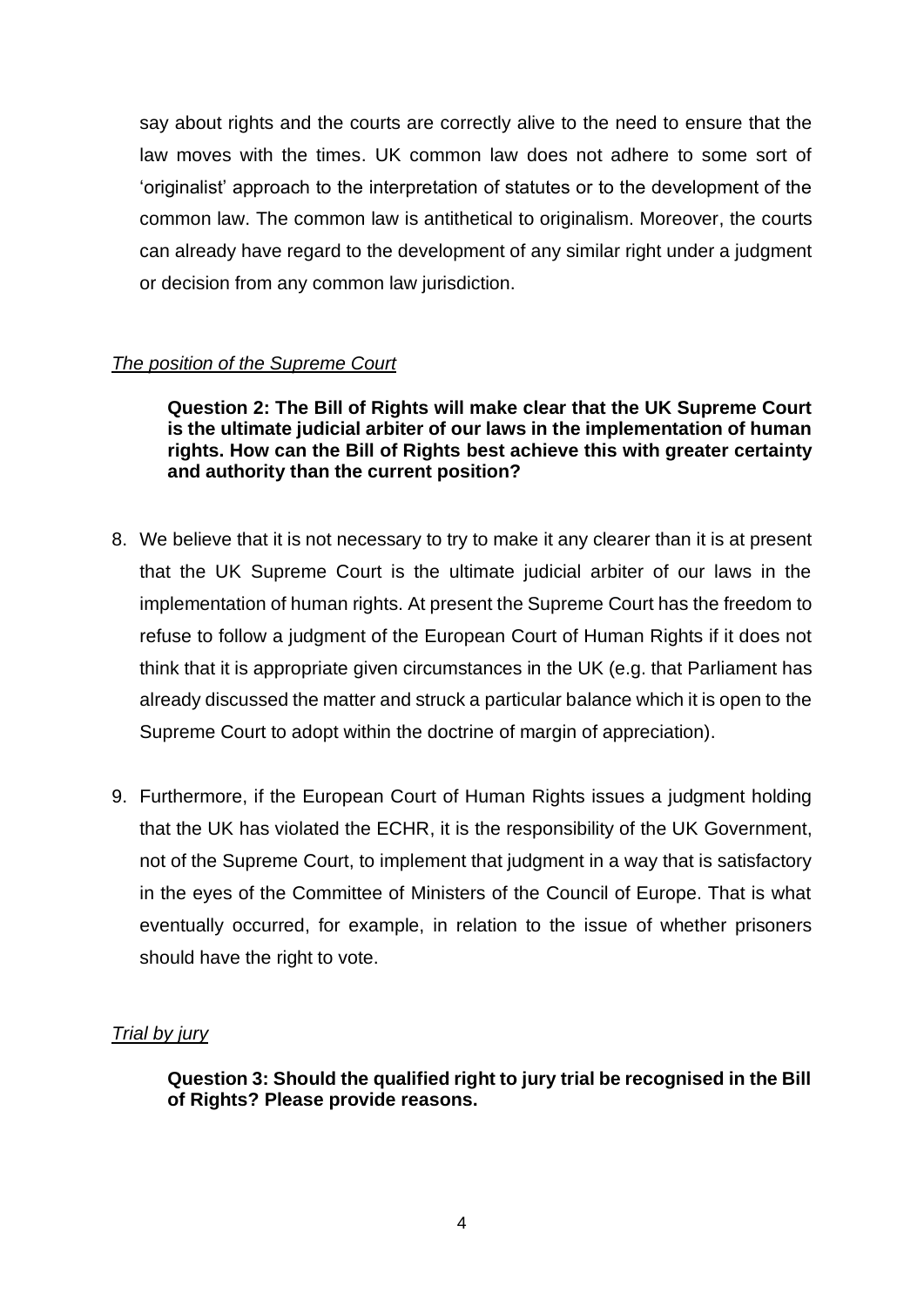- 10.We can see a case for including a qualified right to jury trial in any Bill of Rights for the United Kingdom. The average person in the UK probably looks upon jury trial as fundamental to the concept of criminal justice, evidenced most recently in the jury's decision to acquit four persons accused of criminal damage to the statue of Edward Colston in Bristol.<sup>7</sup>
- 11. Jury trials are not as common in civil law countries as they are in common law countries, but the European Court of Human Rights has found them to be compatible with Article 6 of the ECHR even though juries in the UK do not give reasons for their verdicts. Restrictions on the right to jury trial in Northern Ireland have been controversial since at least the early 1970s, and they still arise in a small number of cases each year. A model to follow in this context, perhaps, is Article 38.5 of the Constitution of Ireland, which reads: 'save in the case of the trial of offences under […] no person shall be tried on any criminal charge without a jury'. One of the exceptions catered for by that provision allows for the establishment of the Special Criminal Court in Ireland, which, albeit controversially, operates with three judges and no jury. In situations where trial by jury for a serious offence is denied under such a provision, we recommend that additional safeguards are put in place to counter any suggestion that the juryless trial is not as protective of the right to a fair trial. These could include placing a duty on the Court to give written reasons for its judgment and giving the defendant the right to appeal the judgment without first needing to seek permission to do so.

### *Freedom of expression*

# **Question 4: How could the current position under section 12 of the Human Rights Act be amended to limit interference with the press and other publishers through injunctions or other relief?**

12.We do not believe that paragraphs 204 to 217 of the Government's consultation paper make a convincing case for amendments to section 12 of the HRA. The case of *ML v Slovakia* [2021] ECHR 821 is cited as one where the European Court of

<sup>7</sup> See 'Edward Colston statue: Four cleared of criminal damage' (*BBC News,* 5 January 2022) <https://www.bbc.co.uk/news/uk-england-bristol-59727161> accessed 3 March 2022.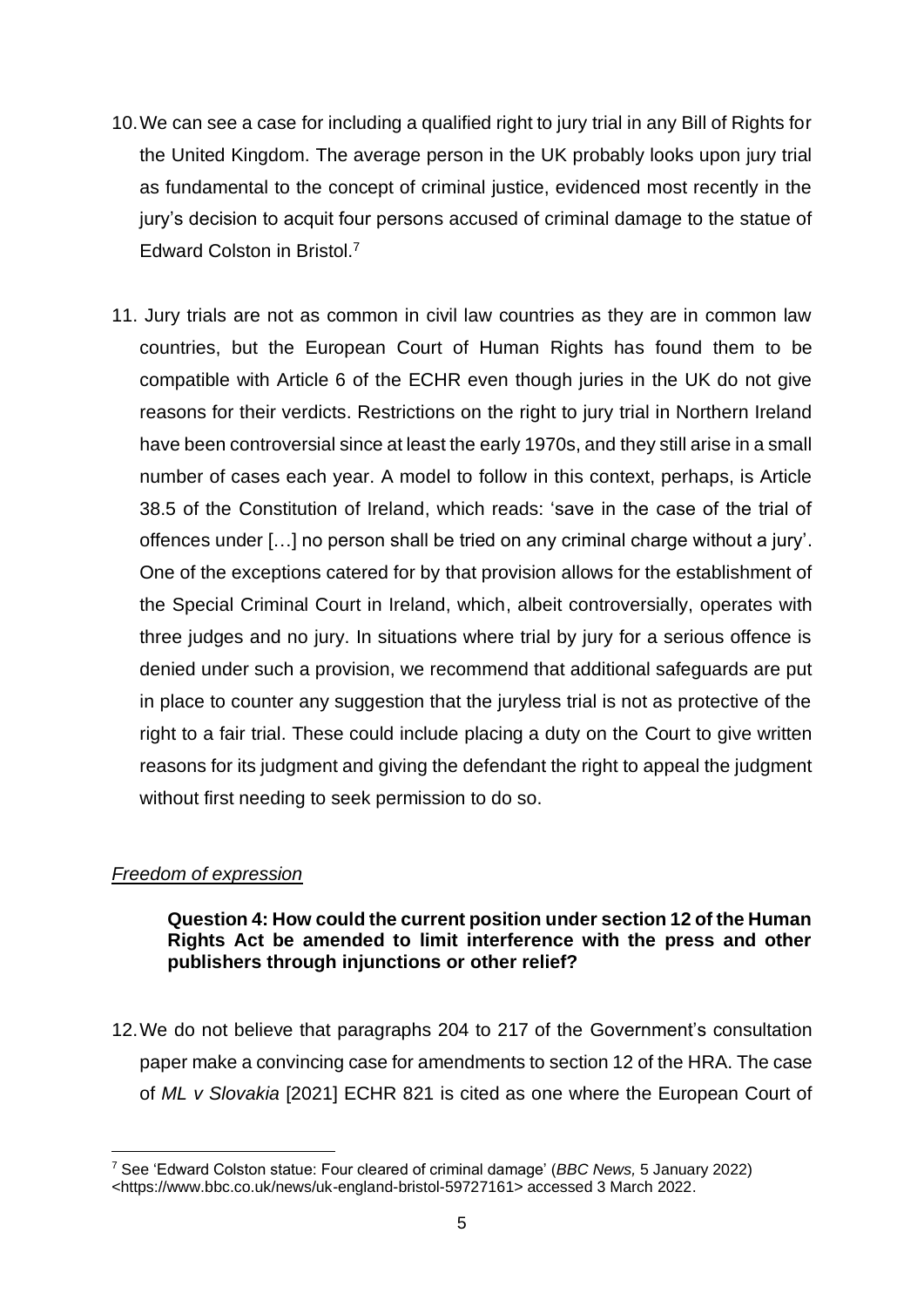Human Rights displayed a willingness to give priority to personal privacy over the right to freedom of expression. But that was a case where the convictions which the newspaper discussed were spent, where value judgments were presented as facts and where the domestic Court had not conducted a proper balancing exercise between the rights protected by Articles 8 and 10 of the ECHR. The Court accepted that the newspaper articles about sexual abuse by a Roman Catholic clergyman were in the public interest but decided that in this particular case the articles were sensationalist and made little contribution to public discussion of the matter.

- 13.Laws in the UK, likewise, protect people whose convictions have become spent. Indeed, the relevant legislation in England and Wales was liberalised in 2012 and 2014 and is due to be further liberalised under the Police, Crime, Sentencing and Courts Bill currently before Parliament (clause 165). In 2021 a High Court judge in Northern Ireland declared that the relevant legislation there was incompatible with the ECHR because it applied only to sentences of 30 months or less.<sup>8</sup>
- 14.In situations where the Government explains to Parliament why it has struck the balance between the right to free speech and other interests in a certain way, the European Court has endorsed the position as falling within the state's margin of appreciation: *Animal Defenders International v UK* (2013) 57 EHRR 21, discussing the House of Lords' decision in *R (Animal Defenders International) v Secretary of State for Culture, Media and Sport* [2008] UKHL 15, [2008] 1 AC 1312. There is no reason to assume that this will not continue to be the case. The Government's current plans for an Online Safety Bill, which will further criminalise certain forms of speech and allow for other action to be taken to deal with it, is an example of where a thorough parliamentary debate on whether the Bill strikes a proper balance within the terms of Article 10(2) of the ECHR is very likely to insulate it against a successful challenge in the European Court of Human Rights.
- 15.We do, however, support inclusion of the right to academic freedom in any new Bill of Rights. Recent instances of academics being hounded out of their job or

<sup>&</sup>lt;sup>8</sup> In re JR123 [2021] NIQB 97 (Colton J). The legislation in question is the Rehabilitation of Offenders (NI) Order 1978, art 6(1).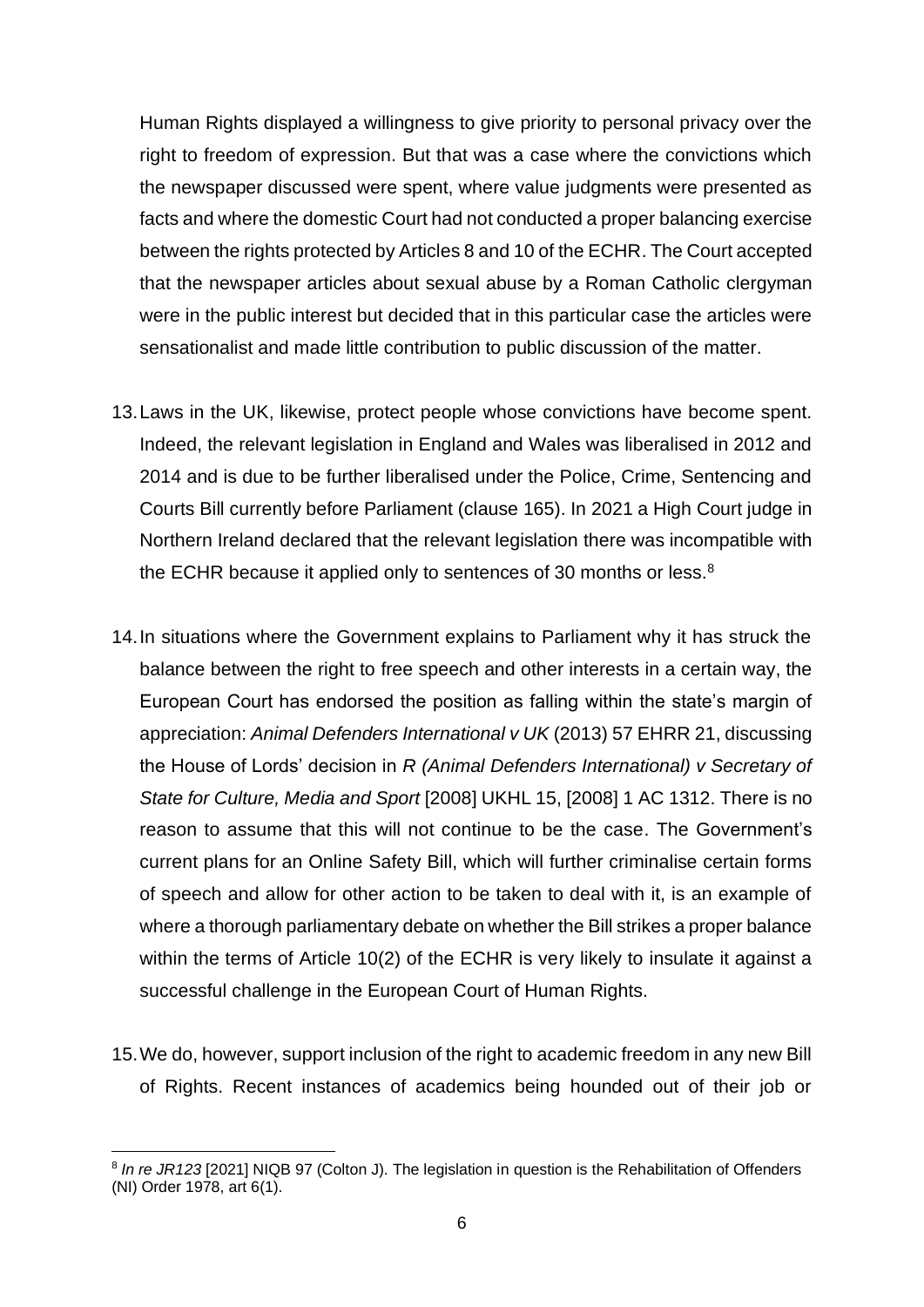subjected to threatening social media campaigns show that the law does not properly recognise the importance of academic freedom, certainly at the tertiary level. The principle of academic freedom is so important as to deserve express mention in a national Bill of Rights.

16.We also support a strengthening of the law on defamation in Northern Ireland, which does not at present benefit from the reforms introduced for England and Wales by the Defamation Act 2013. There is a Private Members Bill on this issue before the Northern Ireland Assembly at present, but there is no guarantee that it will be enacted before the Assembly rises at the end of March prior to elections in May 2022. A national Bill of Rights could usefully ensure that the right to freedom of expression is accorded a minimum degree of protection (consonant with the 2013 Act) throughout the whole of the United Kingdom.

**Question 5: The government is considering how it might confine the scope for interference with Article 10 to limited and exceptional circumstances, taking into account the considerations above. To this end, how could clearer guidance be given to the courts about the utmost importance attached to Article 10? What guidance could we derive from other international models for protecting freedom of speech?**

17.We do not think that the scope for interference with Article 10 needs to be confined any more than it is at present. The balancing exercise which courts have to conduct when considering interferences with the right to freedom of expression provides adequate flexibility to judges when deciding if an interference is justifiable or not. In our view, little to nothing would be added by legislating for a presumption in favour of upholding the right to freedom of expression, subject to exceptional countervailing grounds clearly spelt out by Parliament. The grounds provided in Article 10(2) coupled with the additional protection afforded by section 12 of the HRA, are, we think, appropriate and sufficient.

# **Question 6: What further steps could be taken in the Bill of Rights to provide stronger protection for journalists' sources?**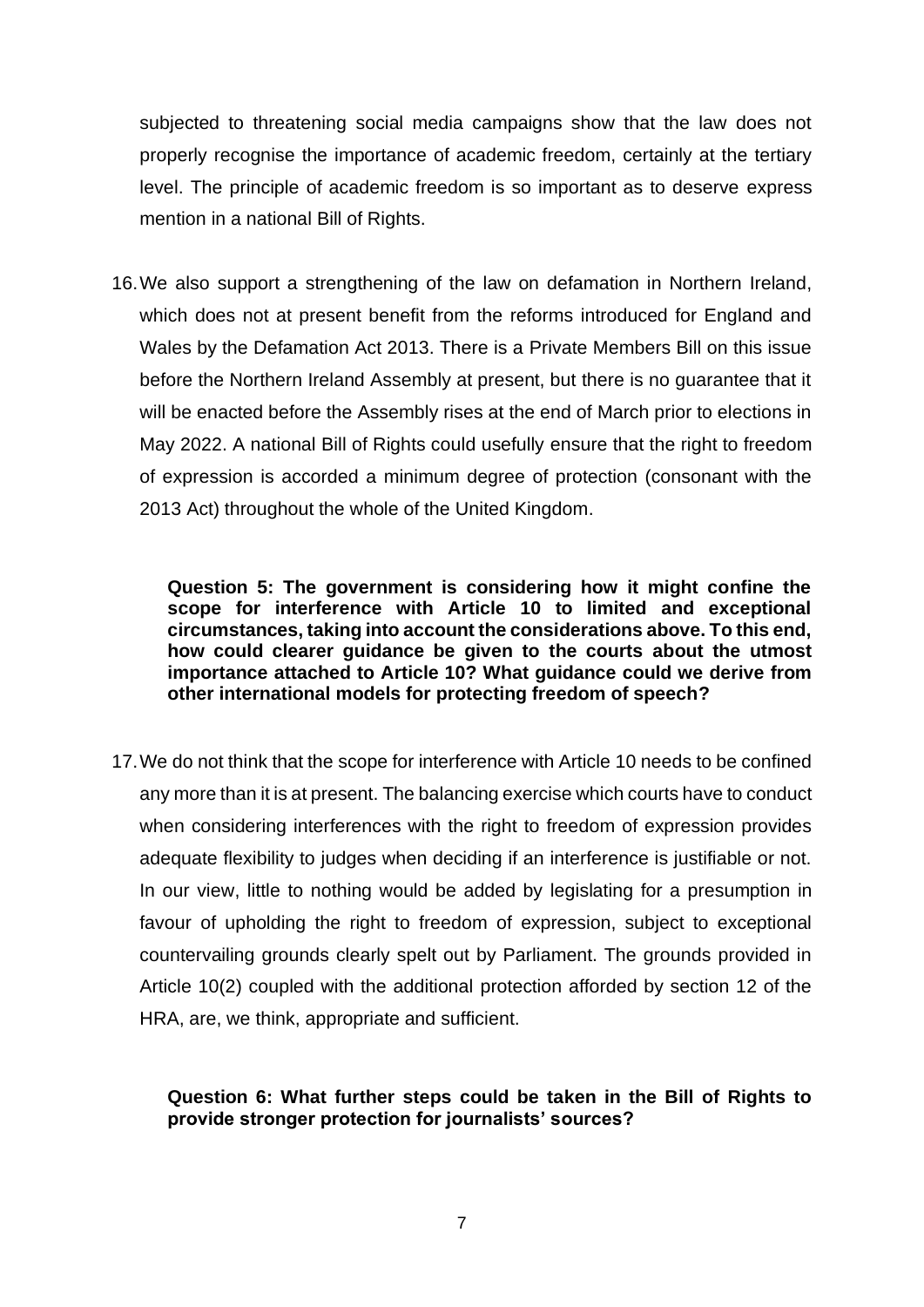18.We believe that the current law relating to the protection of journalists' sources is adequate. There is an irony in this because in the past the European Court of Human Rights has twice held that UK law did not go far enough in protecting journalists' sources: *Goodwin v UK* (1996) 22 EHRR 123 and *Financial Times Ltd v UK* (2010) 50 EHRR 46. Were it not for those judgments domestic law would not be as protective of journalists' sources as it is. We note that in a recent case in Northern Ireland the Court of Appeal quashed a warrant to obtain journalistic sources, saying that it had not been provided with any material showing that there was an overriding requirement in the public interest to justify an interference with the protection of two journalists' sources.<sup>9</sup>

# **Question 7: Are there any other steps that the Bill of Rights could take to strengthen the protection for freedom of expression?**

19.In our view, no (except for our proposals concerning the right to academic freedom and the law on defamation in Northern Ireland, mentioned as part of our response to question 4).

# **II. Restoring a sharper focus on protecting fundamental rights**

### *A permission stage for human rights claims*

**Question 8: Do you consider that a condition that individuals must have suffered a 'significant disadvantage' to bring a claim under the Bill of Rights, as part of a permission stage for such claims, would be an effective way of making sure that courts focus on genuine human rights matters? Please provide reasons.**

20.Section 7 of the HRA 1998 makes clear that only individuals who are or would be victims of an unlawful act can bring human rights complaints. This standing criterion is expressly tied to Article 34 of the European Convention of Human

<sup>9</sup> *In the matter of an application by Trevor Birney and Barry McCaffrey for Judicial Review* [2020] NICA 35.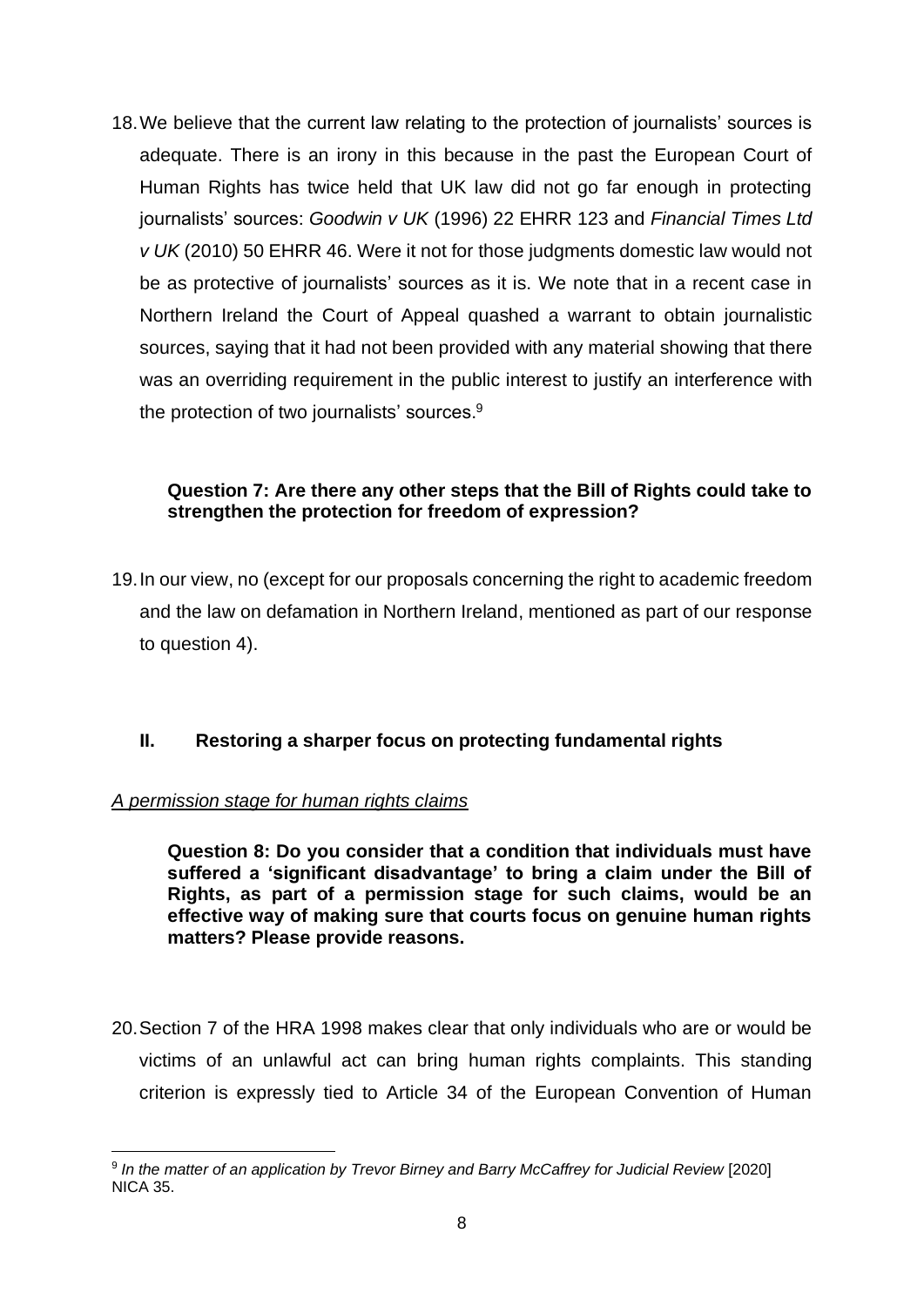<span id="page-8-0"></span>Rights. When the 1998 Act was adopted, section 7 was criticised for taking a narrower approach to standing than the 'sufficient interest' test developed by British courts in judicial review, which allows public interest groups to bring cases.<sup>10</sup> In addition, our colleague Dr Ronagh McQuigg has argued that the victim test is unduly restrictive as it poses difficulties for human rights law being used in response to domestic violence given that many victims may be 'too frightened or ashamed' to report the crime.<sup>11</sup>

- <span id="page-8-1"></span>21.The new permission stage would further narrow the approach to standing by requiring 'claimants to demonstrate that they have suffered a significant disadvantage before a human rights claim can be heard in court'. <sup>12</sup> This change would not prevent individuals applying to the courts, which would still be required to examine the admissibility of each case. However, it may restrict the numbers of cases that can then be considered on their merits. This would mean that some cases that would otherwise have resulted in a judgment upholding a claim of a human rights violation now being declared inadmissible. We are therefore concerned that it may adversely affect the ability of individuals whose fundamental ECHR rights have been breached to have meaningful access to courts in the United Kingdom.
- 22.The Consultation Paper does not detail precisely how the new permission stage would operate. But it does refer to the case management system of the European Court of Human Rights (ECtHR) as an example of a similar permission system. In the following paragraphs, we therefore review how the ECtHR system operates. We note, however, that the arguments that have been used to necessitate a 'significant disadvantage' threshold at Strasbourg, such as the excessive backlog

<sup>&</sup>lt;sup>10</sup> E.g. During legislative debates on the adoption of the HRA, Lord Lester of Horne Hill argued that the wide test applied in judicial review proceedings 'has the advantage of enabling all relevant matters at issue to be determined together at an early stage in order to clarify whether there has been a misuse of public powers, including an abuse involving a violation of human rights. I am not aware of any instances of abuse that would justify excluding such public interest proceedings in human rights cases'. Hansard*,* Human Rights Bill, HL, 24 November 1997, col 823. See also Joanna Miles, 'Standing under the Human Rights Act 1998: Theories of Rights Enforcement and the Nature of Public Law Adjudication' (2000) 59 *Cambridge Law Journal* 133, 143; Neil Garnham, 'A Sufficient Victim? Standing and the Human Rights Act' (1998) 4(1) *Judicial Review* 39, 39.

<sup>&</sup>lt;sup>11</sup> Ronagh McQuigg, 'The Victim Test under the Human Rights Act 1998 and its Implications for Domestic Violence Cases' (2011) 3 *European Human Rights Law Review* 294, 297. <sup>12</sup> Ministry of Justice, *Human Rights Act Reform: A Modern Bill of Rights* (December 2021, CP 588) para 222.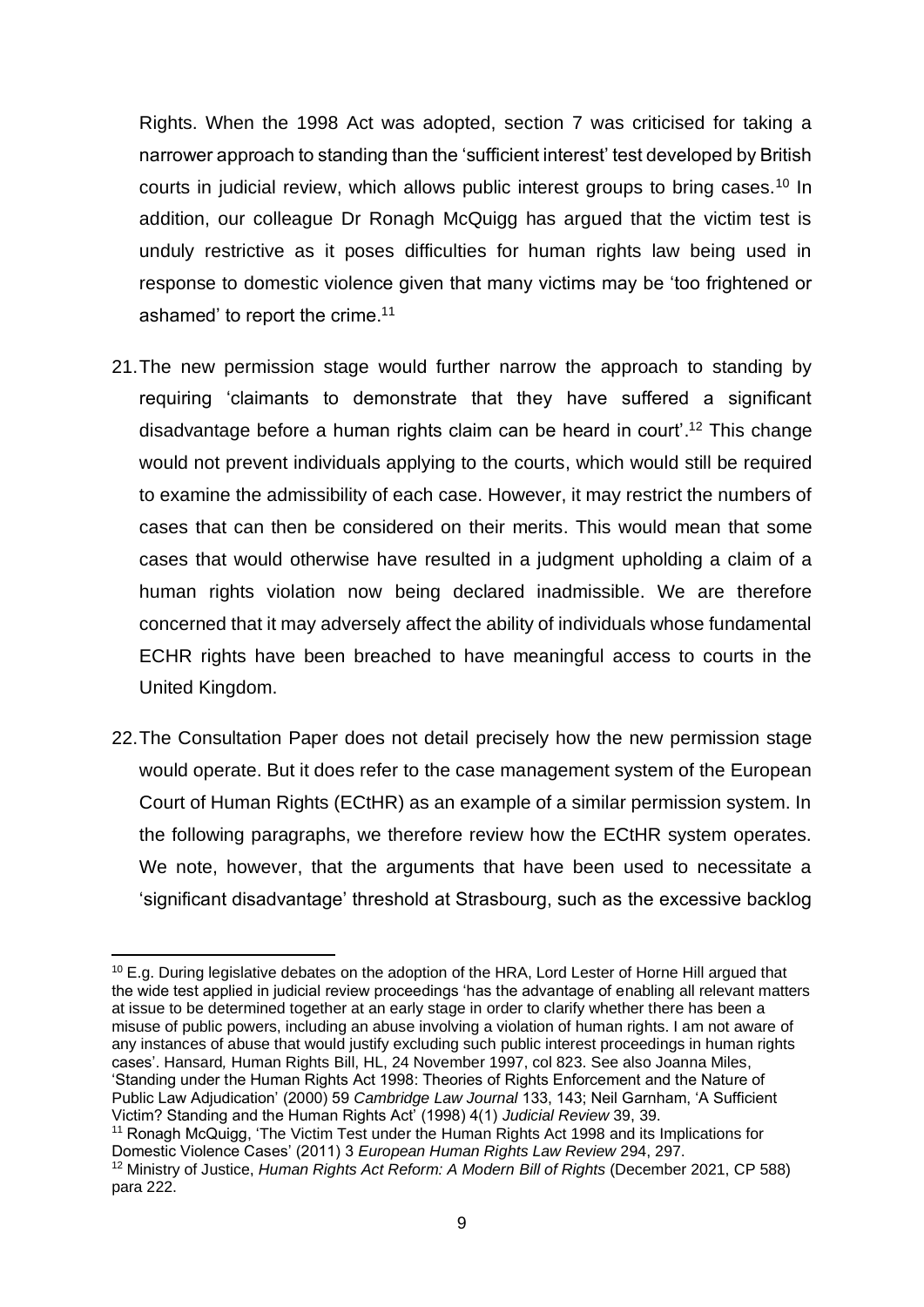of cases and the need to find political agreement on changes to the Convention across multiple states, do not apply in the same manner to domestic legal systems.<sup>13</sup> In addition, the ECHR does not require the victim test nor the raised threshold of significant disadvantage to be used at domestic level.<sup>14</sup> Indeed, international human rights systems, such as the ECHR, are generally viewed as a set of minimum standards, beyond which states should not fall, but which do not preclude states from adopting enhanced protections at the national level.<sup>15</sup>

- 23.Protocol 14 of the ECHR amended Article 35 to require the Court to declare inadmissible any individual application where it considers that 'the applicant has not suffered a significant disadvantage, unless respect for human rights as defined in the Convention and the Protocols thereto requires an examination of the application on the merits'. The safeguard contained in the second part of this amendment will be considered under question 9 below. For now, it is sufficient to review briefly how the Strasbourg Court has applied the 'significant disadvantage' criterion in its admissibility decisions.
- 24.Although Article 35 does not restrict the application of the 'significant disadvantage' criterion to specific rights, in practice the Court has rejected its application to Articles 2, 3 and 5 due to the fundamental nature of the rights concerned and their place within a democratic society.<sup>16</sup> In addition, in cases concerning freedom of thought and expression, the Court has held that the application of the criterion should take due account of the importance of these freedoms and be subject to careful scrutiny by the Court.<sup>17</sup> Beyond these limits in the Court's willingness to use the significant disadvantage criterion, the Court has found that the assessment of

<sup>&</sup>lt;sup>13</sup> Danny Nicol and Jane Marriott, 'The Human Rights Act, Representative Standing and the Victim Culture' (1998) EHRLR 730, 738.

<sup>&</sup>lt;sup>14</sup> 'The Government's argument is that a "victim" test of standing applies to a claim under the Convention in Strasbourg. But the criterion applicable to an international procedure is not the appropriate test where rights are conferred in domestic law. The Convention leaves it to contracting states to decide on how to provide effective domestic remedies. The Bill should apply the existing procedural regime of domestic law.' David Pannick QC, 'Bringing Home the Human Rights', *The Times* (London, 21 April 1998).

<sup>15</sup> Miles (n [10\)](#page-8-0) 143.

<sup>16</sup> See e.g. *Makuchyan and Minasyan v Azerbaijan and Hungary*, App no. [17247/13](https://hudoc.echr.coe.int/eng#{%22appno%22:[%2217247/13%22]}) (ECHR, 26 May 2020) at [72]-[73]; *Zelčs v Latvia*, App no. 65367/16 (ECHR, 20 February 2020) at [44].

<sup>17</sup> See e.g. *Stavropoulos and Others v Greece*, App no. [52484/18](https://hudoc.echr.coe.int/eng#{%22appno%22:[%2252484/18%22]}) (ECHR, 25 June 2020) at [29]-[30]; *Margulev v Russia*, App no. 15449/09 (ECHR, 18 November 2019) at [41]-[42]; *Sylka v Poland (dec.)*, App No. 19219/07 (ECHR, 3 June 2014) at [28]; *Panioglu v Romania*, App no. [33794/14](https://hudoc.echr.coe.int/eng#{%22appno%22:[%2233794/14%22]}) (ECHR, 8 December 2020) at [72]-[76].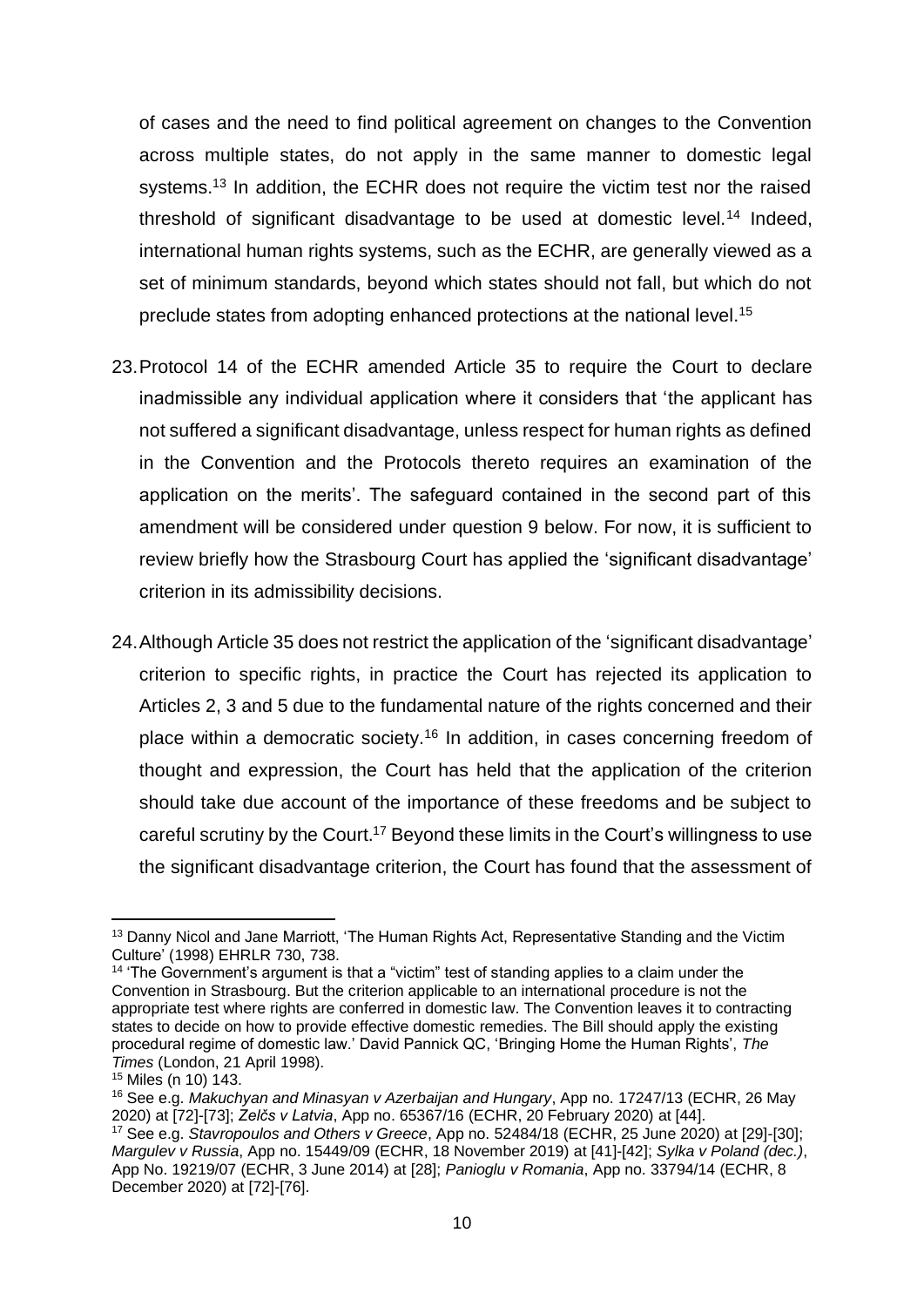minimum level of harm for admissibility is relative and depends on the circumstances of the case. For example, where a case concerns a question of principle for the applicant, it may be deemed admissible regardless of pecuniary interest.<sup>18</sup>

- 25.The Government consultation paper contends that the new permission stage would 'shift responsibility to the claimant to demonstrate that a human rights claim does, in practice, raise a claim which merits the [UK] court's attention and resources' by requiring claimants to show that they have suffered significant disadvantage. In contrast, the European Court of Human Rights has determined that 'the distribution of the burden of proof and the level of persuasion necessary for reaching a particular conclusion are intrinsically linked to the specificity of the facts, the nature of the allegation made and the Convention right at stake'.<sup>19</sup> Thus, the Court's approach allows the burden of proof to be balanced between the state and the claimant rather than shifted solely to the claimant.
- 26.The European Court of Human Rights has therefore developed a cautious approach to the 'significant disadvantage' criterion that in practice has limited its application to specific rights and shared the burden of proof between the claimant and the state. It has, nonetheless, resulted in more cases being declared inadmissible often based on pecuniary interpretations of significant damage. <sup>20</sup> This has raised concerns that the principle has undermined the right to an individual petition and restricted victims' access to justice.<sup>21</sup>
- <span id="page-10-0"></span>27.The consequences of introducing this criterion into a new permission stage in the UK raises particular concerns for the compliance of these proposals with the Belfast (Good Friday) Agreement 1998. The 1998 Agreement requires the UK Government to incorporate the ECHR into Northern Ireland law 'with direct access to the courts, and remedies for breach of the Convention, including the power for

Rights' (2016) 16 *Human Rights Law Review* 303, 313.

<sup>18</sup> See e.g. *Biržietis v Lithuania*, App no. 49304/09 (ECHR, 14 June 20160) at [36]-[37].

<sup>19</sup> *N.D. and N.T. v. Spain* [GC], App nos. [8675/15](https://hudoc.echr.coe.int/eng#{%22appno%22:[%228675/15%22]}) and [8697/15](https://hudoc.echr.coe.int/eng#{%22appno%22:[%228697/15%22]}) (ECHR, 13 February 2020) at [85]. <sup>20</sup> Dinah Shelton, 'Significantly Disadvantaged? Shrinking Access to the European Court of Human

<sup>&</sup>lt;sup>21</sup> Nikos Vogiatzis, 'The Admissibility Criterion Under Article 35(3)(B) ECHR: A "Significant Disadvantage" to Human Rights Protection?' (2016) 65 *International and Comparative Law Quarterly* 185.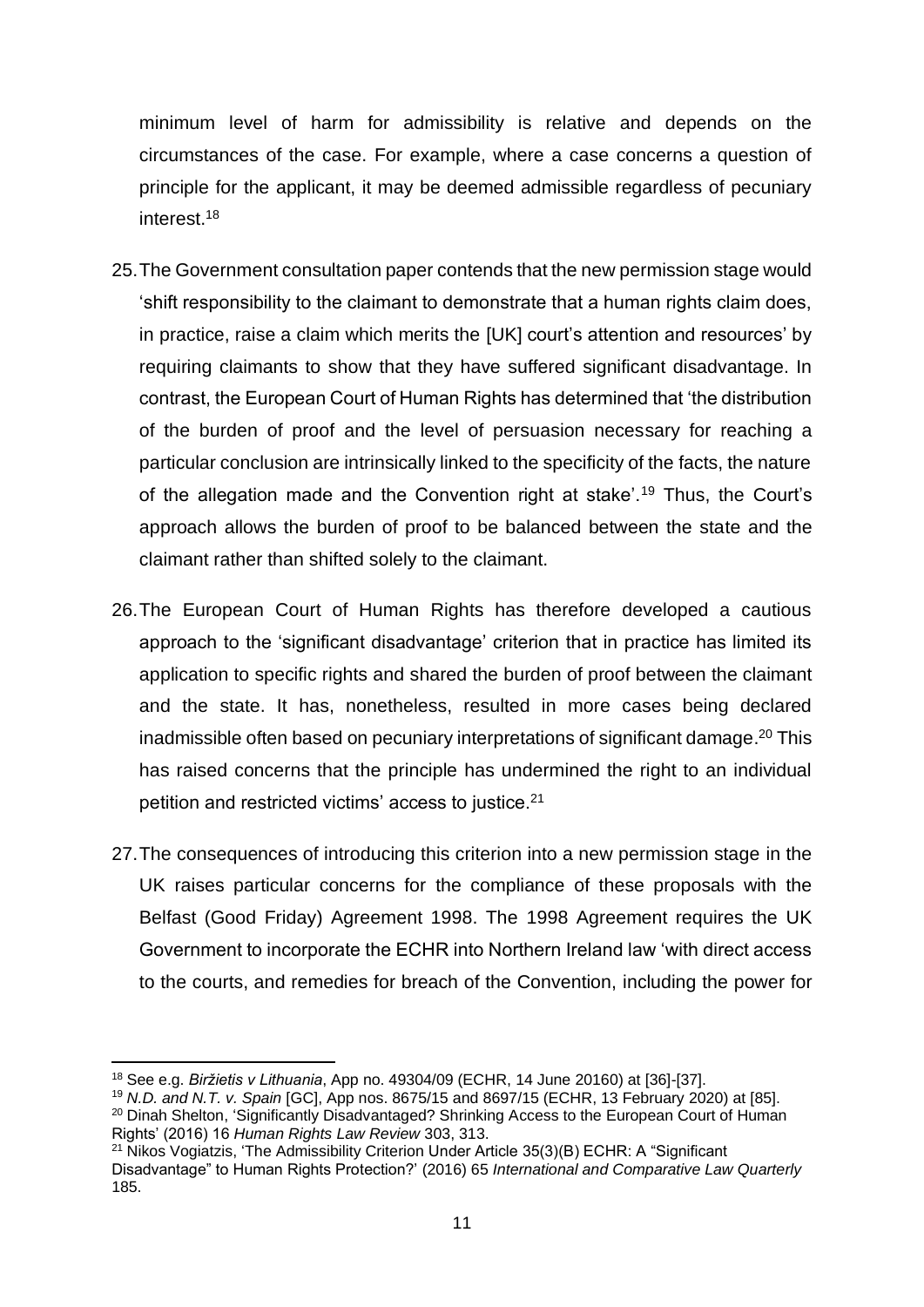courts to overrule Assembly legislation on grounds of inconsistency'.<sup>22</sup> If domestic courts interpret the proposed permission stage in a way which restricts access to the ECHR for otherwise meritorious cases in Northern Ireland, this could potentially breach the Belfast (Good Friday) Agreement.

- 28.The consultation paper calls for the introduction a new permission stage to address the perceived problems that 'frivolous and spurious cases' have come before the UK courts as a result of the HRA; that these cases have discredited human rights in the eyes of the general public; and that they undeservedly use court time and public resources.
- 29.The paper does not clarify what the Government deems to be 'frivolous and spurious cases'. However, it makes clear that it views some successful rights claims as falling within this category.<sup>23</sup> Chapter 3 of the consultation paper presents as problematic from a budgetary or public policy perspective a number of decontextualized examples of cases in which convicted persons, migrants and individuals who are eligible for social welfare payments have been successful in rights claims. Given that human rights law can be important for protecting the rights of the most vulnerable members of our society, we would resist any broad characterisations of cases from particular groups of claimants as frivolous or spurious, particularly where those cases have been successful on their merits.
- 30.In addition, we believe that the unevidenced assertion that the HRA has been tarnished by such cases in the public mind does not stand up to scrutiny. For example, polling by Setanta Res in 2021 found that only one in five people felt the HRA should be reformed, that 68 per cent of adults felt that the HRA played an important role in holding government to account, and that 59 per cent felt that existing rights protections should not be reduced.<sup>24</sup>
- 31.To conclude, under section 7 of the HRA, only victims of violations of the fundamental rights set out in the ECHR can take legal action. The introduction of a 'significant disadvantage' criterion into a new permission stage could deny a class

<sup>&</sup>lt;sup>22</sup> Belfast (Good Friday) Agreement 1998, 'Rights, Safeguards and Equality', para 2.

 $23$  See Ministry of Justice (n [12\)](#page-8-1) paras 134, 135 and 157.

<sup>24</sup> Setanta Res, *Amnesty International Human Rights Poll 2021* <https://www.amnesty.org.uk/pressreleases/strong-public-support-human-rights-act-after-covid-crisis> accessed 3 March 2022.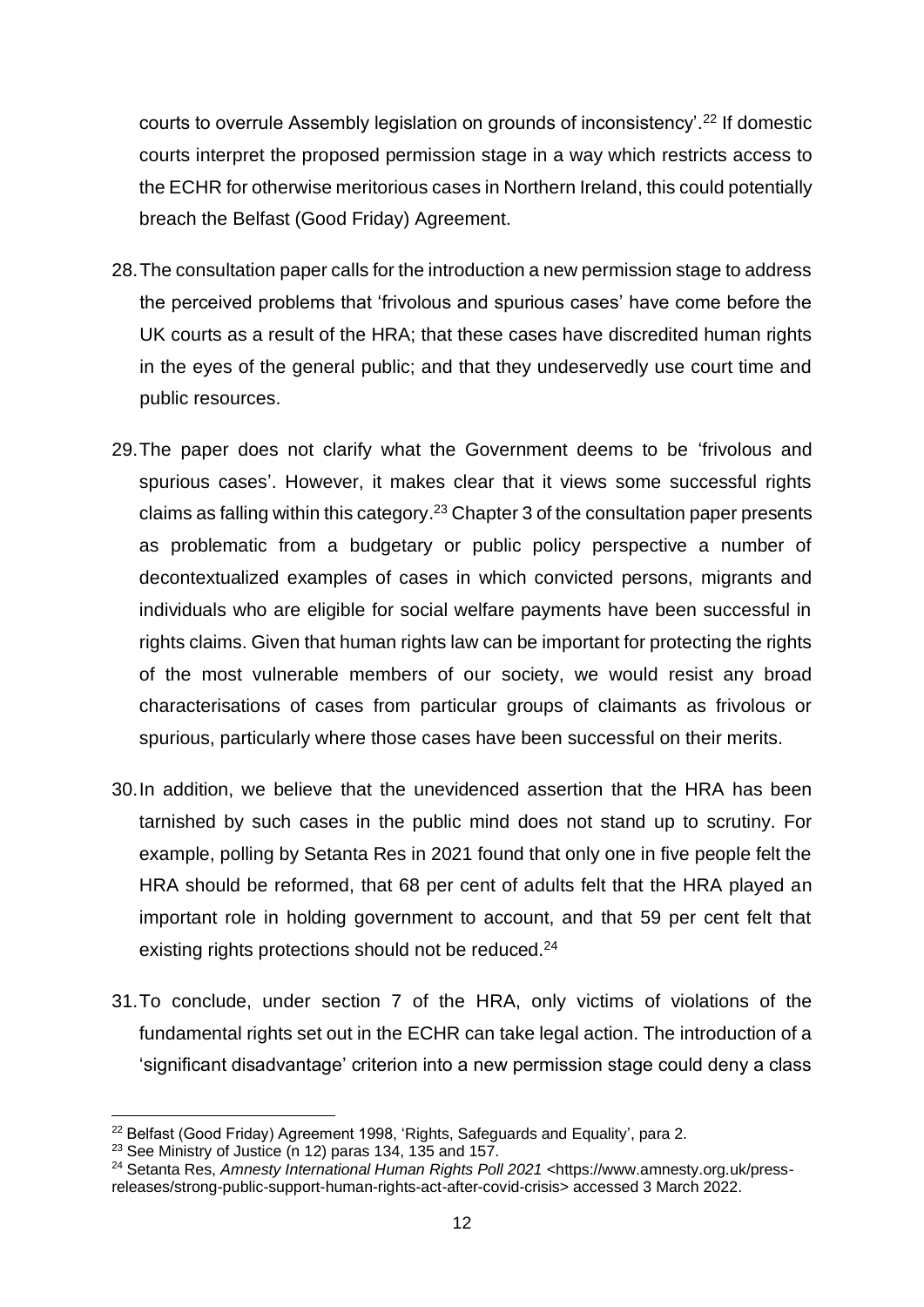of victims their right to access the courts. This would inhibit the ability of individuals to hold the Government to account and could undermine the rule of law. In addition, it could potentially breach the 1998 Agreement that brought peace to Northern Ireland. Added to these risks, in the absence of detail in the consultation paper regarding how a new permission stage would operate, we are concerned that there may be considerable practical difficulties to implementing these proposals, which could add to the complexity, cost and duration of human rights litigation. We strongly recommend that this proposal is not adopted, given its negative potential consequences, and given that there is scant evidence for its necessity,

**Question 9: Should the permission stage include an 'overriding public importance' second limb for exceptional cases that fail to meet the 'significant disadvantage' threshold, but where there is a highly compelling reason for the case to be heard nonetheless? Please provide reasons.** 

- 32.As set out in our response to question 8, we believe a permission stage is not necessary, could have negative consequences for victims' access to justice, could potentially not comply with the Belfast (Good Friday) Agreement, and therefore should not be introduced. If it were nonetheless implemented, it would be essential for it to have strong safeguards that go beyond those contained in Article 35 of the ECHR.
- 33.The consultation paper's proposals suggest that the permission stage 'could include a second "overriding public importance" limb available in exceptional circumstances where claims fail to meet a 'significant disadvantage' threshold but for some other reason merit consideration by the courts'. The paper does not define 'overriding public importance', but makes clear that it is intended that this second limb would 'give courts discretion to allow claims to proceed to a full hearing if there is a highly compelling reason on the grounds of public importance'. This framing of the safeguard limb as exceptional and discretionary suggests an expectation that the courts would not rely upon it routinely.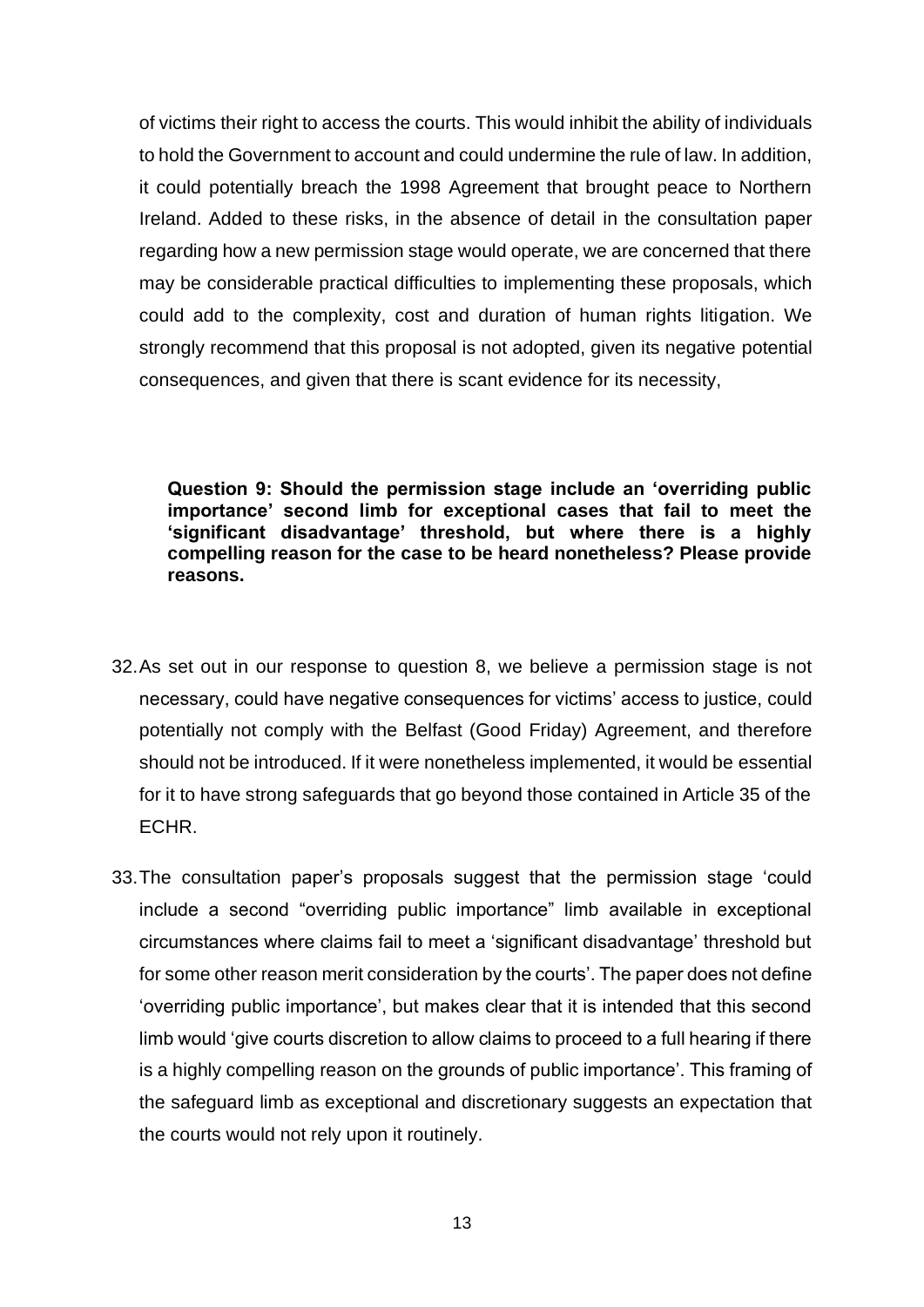- 34.When Article 35 of the ECHR was amended to introduce the 'significant disadvantage' admissibility requirement, two safeguards accompanied the change. The first was that the 'significant disadvantage' criterion could apply 'unless respect for human rights as defined in the Convention and the Protocols thereto requires an examination of the application on the merits'. The Explanatory Report on Protocol 14 makes clear that this safeguard was intended to ensure that no case requiring examination on its merits was rejected, including cases which 'notwithstanding their trivial nature, raise serious questions affecting the application or the interpretation of the Convention or important questions concerning national law'.<sup>25</sup> This safeguard remains part of Article 35 and has been relied upon by the Strasbourg Court to declare admissible cases in which, although the applicant may not have been significantly disadvantaged, there is nonetheless a need to clarify States' obligations under the Convention or to prompt a State to address structural problems that could affect multiple individuals within its jurisdiction.<sup>26</sup>
- <span id="page-13-0"></span>35.The second safeguard introduced to accompany the change in Article 35 was that the 'significant disadvantage' criterion could apply 'provided that no case may be rejected on this ground which has not been duly considered by a domestic tribunal'. As the Explanatory Guidance makes clear, this was intended to ensure that '[i]t will never be possible for the Court to reject an application on account of its trivial nature if the case has not been duly considered by a domestic tribunal.<sup>'27</sup> It continued that it was intended to ensure that all cases relating to violations of Convention rights could receive judicial examination at the national or European level.<sup>28</sup> Protocol 15 of the Convention, which entered into force on 1 August 2021, removed this safeguard. This change was intended to ensure that the European Court of Human Rights hears fewer trivial cases.<sup>29</sup> With respect to UK domestic law, it is important to note that there is nothing in Protocol 15 to suggest that the

<sup>&</sup>lt;sup>25</sup> Council of Europe, *Explanatory Report to Protocol No. 14 to the Convention for the Protection of Human Rights and Fundamental Freedoms, amending the control system of the Convention, Strasbourg*, 13.V.2004.

<sup>26</sup> See e.g. *Yocheva and Ganeva v Bulgaria*, App nos. [18592/15](https://hudoc.echr.coe.int/eng#{%22appno%22:[%2218592/15%22]}) and [43863/15](https://hudoc.echr.coe.int/eng#{%22appno%22:[%2243863/15%22]}) (ECHR, 11 May 2021) at [83]; *Vavřička and Others v the Czech Republic [GC]*, App nos. [47621/13](https://hudoc.echr.coe.int/eng#{%22appno%22:[%2247621/13%22]}) and 5 others (ECHR, 8 April 2021) at [163].

<sup>&</sup>lt;sup>27</sup> Council of Europe (n [25\)](#page-13-0).

<sup>28</sup> ibid.

<sup>29</sup> European Court of Human Rights, *Practical Guide on Admissibility Criteria* (1 February 2022) <https://www.echr.coe.int/documents/admissibility\_guide\_eng.pdf> accessed 3 March 2022.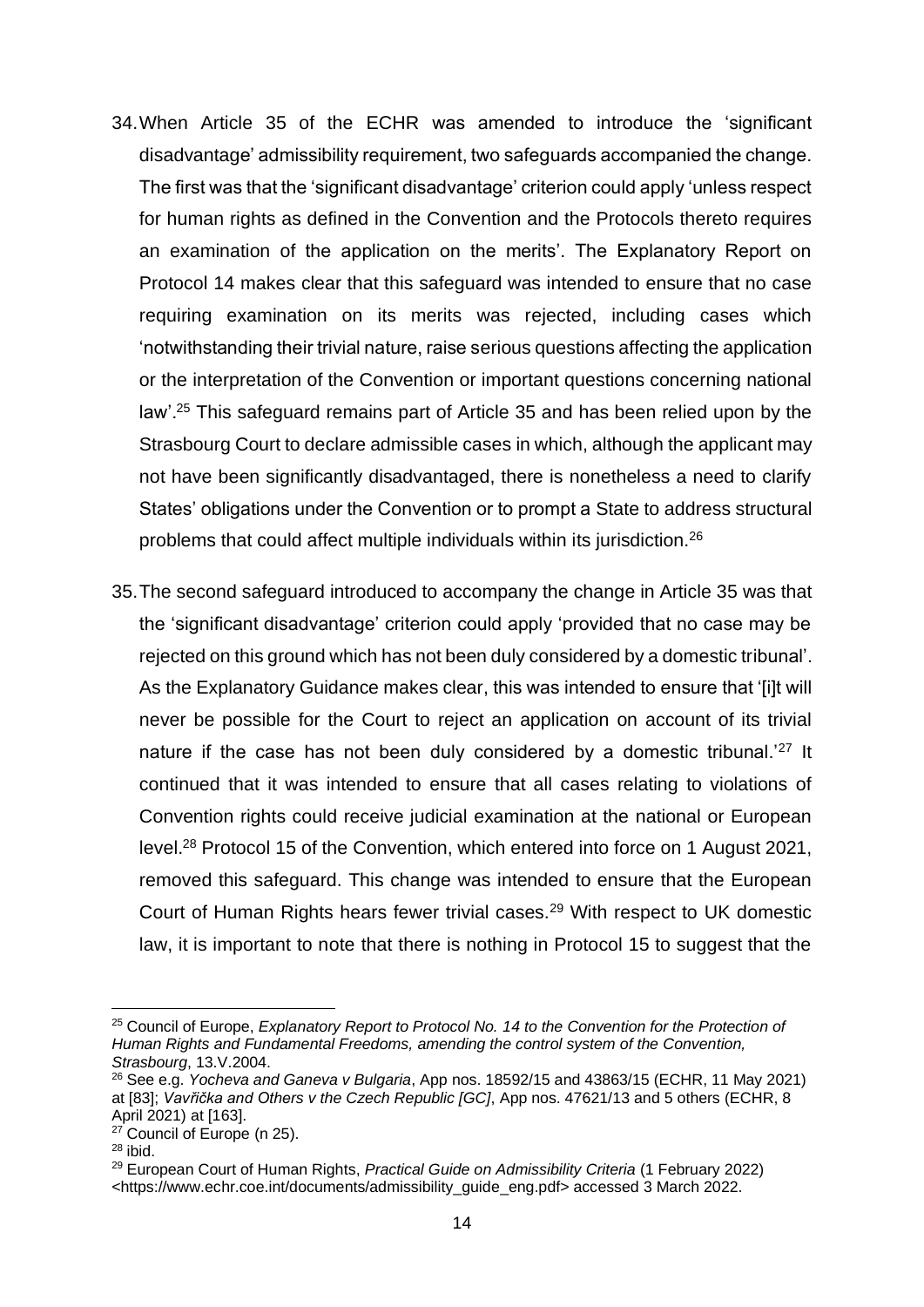expectation on national courts to hear complaints of violations of Convention rights, even those that could be deemed trivial, is diminished. This change relates purely to the jurisdiction of the Strasbourg Court.

- 36.The phrase 'overriding public importance' that is used in the consultation paper appears to be inspired by the EU Habitats Directive, which sets out that this test could be applied for reasons related to social and economic policy, human health or public safety. Drawing on the case law of the European Court of Human Rights, we would argue that it should also extend to cases that relate to important questions of law or which relate to individual rights violations with structural factors meaning that others could be at risk of suffering from similar violations. Given the importance of these issues, we believe that this test should not be discretionary.
- 37.The amendment of Article 35 to introduce the 'significant disadvantage' criterion together with its safeguards has been criticised as being legally problematic as it requires the Court to assess to some degree the merits of a case before the decision on admissibility, often in sensitive and complex areas of human rights litigation.<sup>30</sup> This is particularly so with respect to determinations of 'overriding public importance', including the legal significance of the case. Legal scholars have raised concerns that this could lead to 'slippery and elusive judicial reasoning', which could threaten procedural fairness and undermine the legitimacy of the Court.<sup>31</sup> We believe the introduction of an even more restrictive permission stage than at present could expose the UK courts to similar risks, particularly where it is used to prevent otherwise meritorious cases from being admissible.

# *Judicial Remedies: section 8 of the Human Rights Act*

# **Question 10: How else could the government best ensure that the courts can focus on genuine human rights abuses?**

<sup>30</sup> Vogiatzis (n [21\)](#page-10-0) 200.

 $31$  ibid.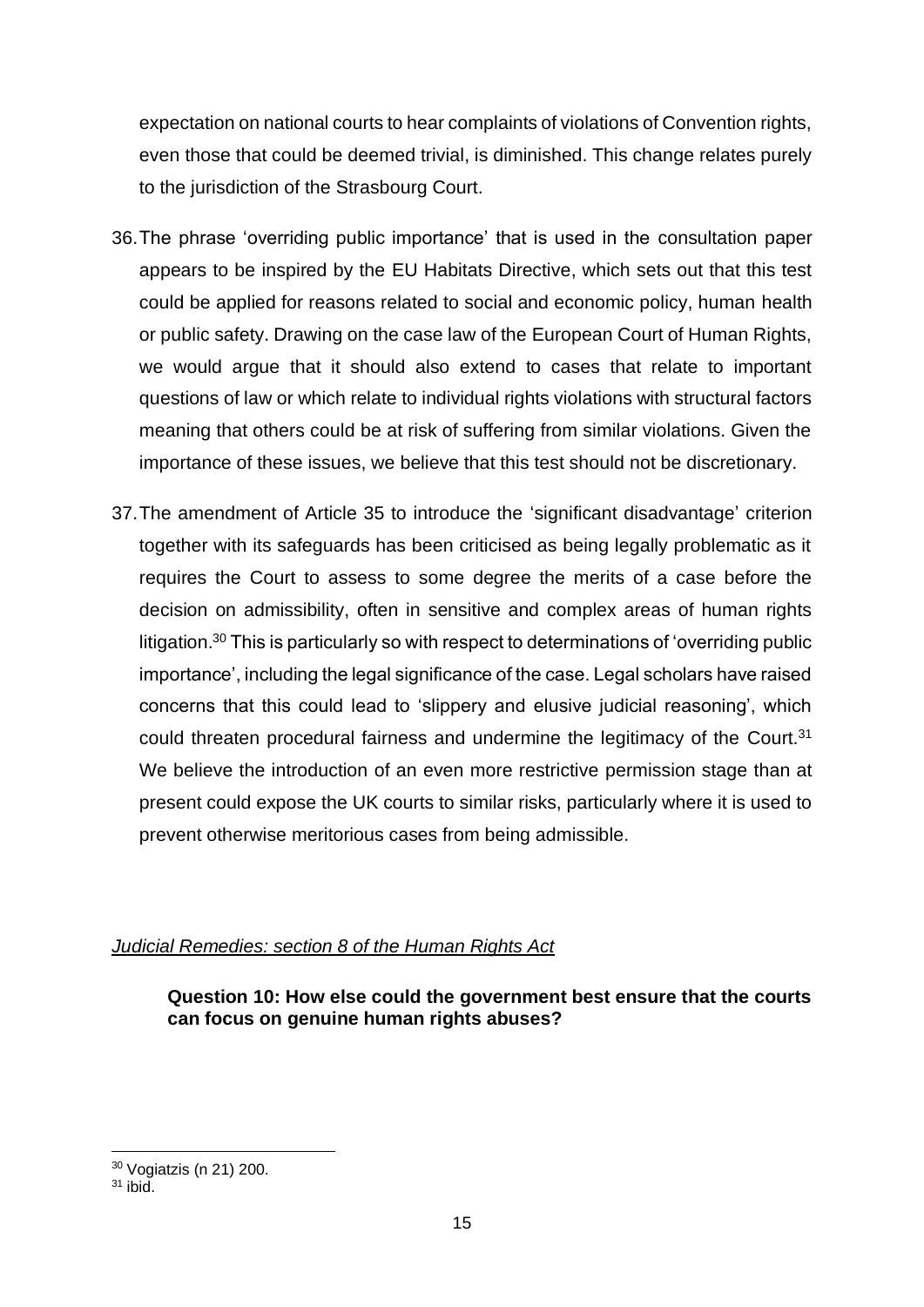- 38.As discussed in our response to question 8, we are sceptical of the consultation paper's claims that the UK courts are unable to focus on genuine human rights abuses. We believe that in accordance with human rights law, all individuals are entitled to have their rights protected and that the HRA provides an effective tool for ensuring that rights violations are appropriately remedied.
- 39.The consultation paper proposes amending section 8(3) of the HRA. This section currently establishes that:

No award of damages is to be made unless, taking account of all the circumstances of the case, including—

(a) any other relief or remedy granted, or order made, in relation to the act in question (by that or any other court), and

(b) the consequences of any decision (of that or any other court) in respect of that act,

the court is satisfied that the award is necessary to afford just satisfaction to the person in whose favour it is made.

The consultation paper proposes that in order to reduce the number of humanrights based claims, section 8(3) is amended to

require applicants to pursue any other claims they may have first, either so that rights-based claims would not generally be available where other claims can be made, or in advance of any rights argument being considered, to allow the courts to decide whether the private law claims already provide adequate redress.

This proposal contains two different approaches, which could each have different consequences. The first suggests that if other claims are available, then an applicant would generally be precluded from making human rights arguments. The second is a sequenced approach where applicants would only be able to advance rights-based claims after other claims have been pursued.

40.The proposal is premised on the assumption that it is better for applicants' claims to be resolved by private law than by domestic human rights law. The consultation paper presents this as part of a move to limit the use of rights-based claims to 'serious cases' and to ensure that human rights are not used as a fall-back route to compensation. No evidence is presented to demonstrate that human rights law is indeed used problematically in this way. Furthermore, we highlight that the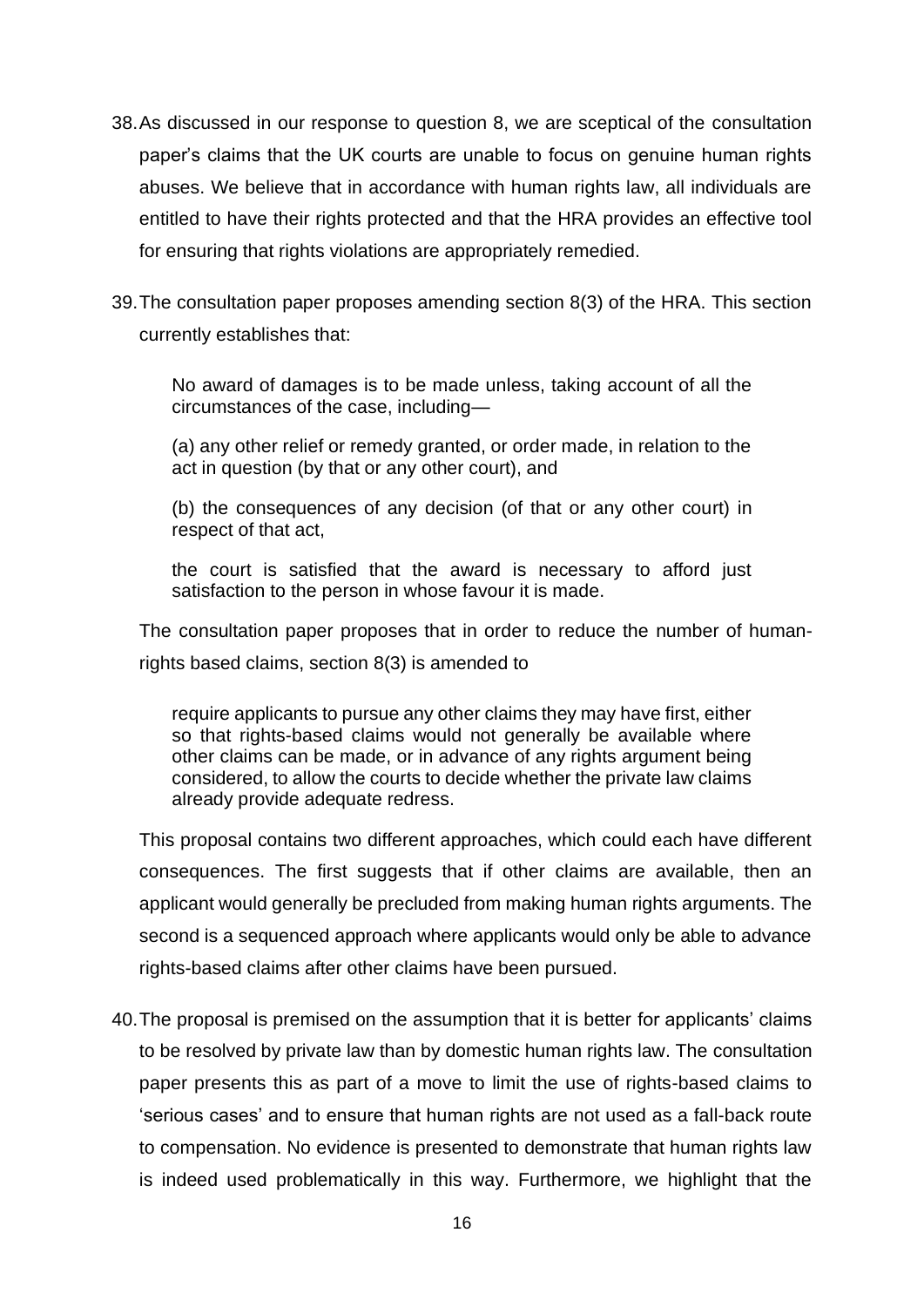existing language of section 8(3) ensures that the courts only award damages under the HRA after taking into account other remedies that have been granted, and it remains nonetheless necessary to award further damages for the human rights claim.

41.The first proposed approach, in which applicants would generally be prevented from making human rights claims if other remedies are available, could inhibit victims' access to the European Court of Human Rights. In its recent *Lee v the United Kingdom* admissibility decision, the Court referred to general principles of its case law to hold that

the specific Convention complaint presented before it must have been aired, either explicitly or in substance, before the national courts. It would be contrary to the subsidiary character of the Convention machinery if an applicant, ignoring a possible Convention argument, could rely on some other ground before the national authorities for challenging an impugned measure, but then lodge an application before the Court on the basis of the Convention argument.<sup>32</sup>

Thus, under normal circumstances, if claimants do not frame their claims before domestic courts in terms of violations of Convention rights then their claims would not subsequently be admissible in Strasbourg. However, the European Court of Human Rights may view situations where applicants have been statutorily barred from making such claims as exceptions to this general principle.

- 42.The alternative sequencing approach suggested in the consultation paper may require amendments to section 7(5) of the HRA. This section requires human rights claims to be brought within one year of the violation taking place or 'such longer period as the court or tribunal considers equitable having regard to all the circumstances'. Amending section 8(3) to introduce a sequenced approach may mean that it is more common for more than one year to elapse between the act that is the subject of the human rights complaint and human rights based arguments being made.
- 43.In addition, the introduction of this sequencing approach may mean that legal proceedings become lengthier as applicants are forced to make other claims first

<sup>32</sup> *Lee v the United Kingdom*, App no. 18860/19 (ECHR, 7 December 2021) at [68].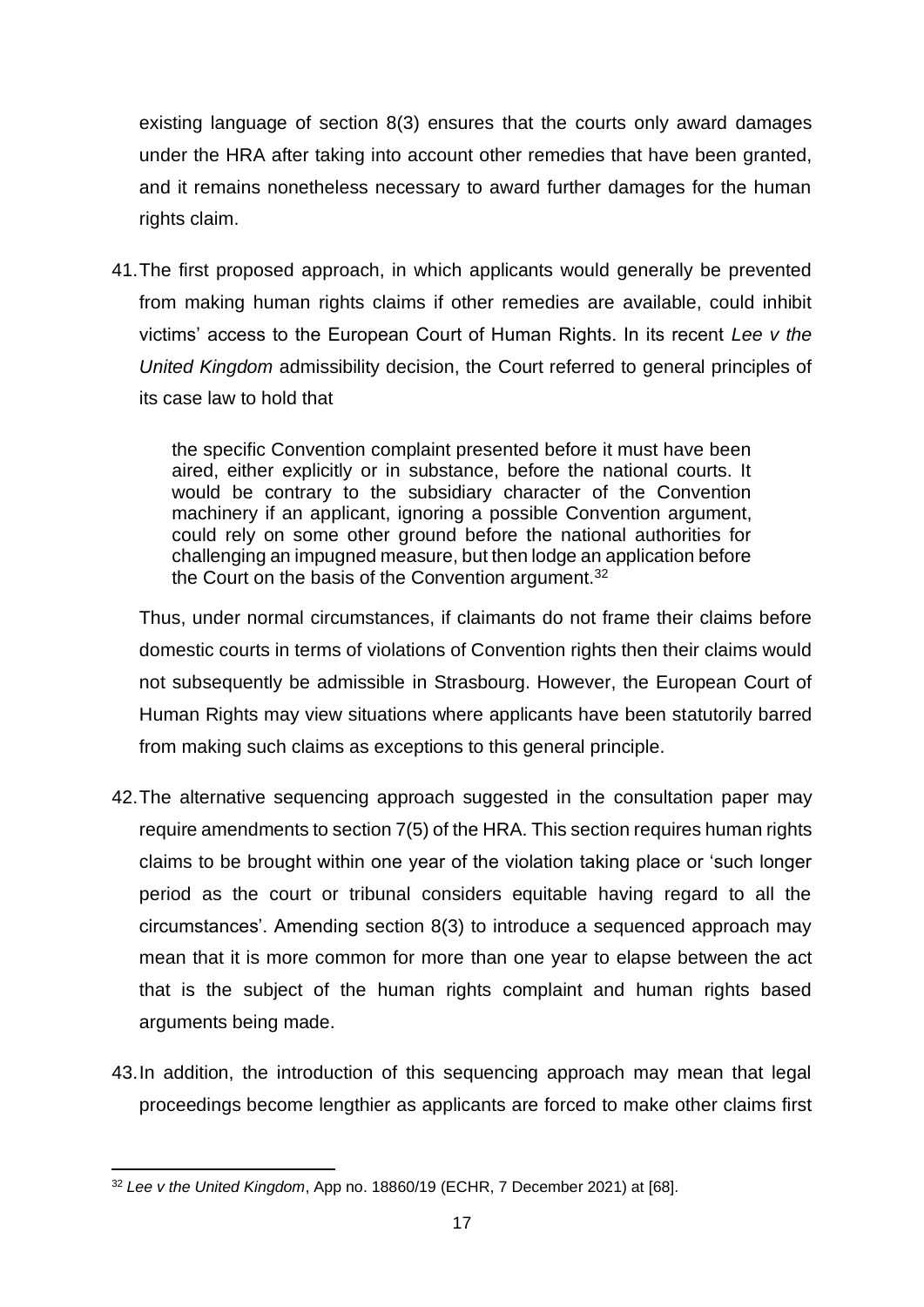even in cases where it could be clear at the outset that there are human rights implications. This could increase the cost for both public bodies and the applicants and create greater uncertainty in law and policy, while achieving very little to address the problem alleged in the consultation paper of human rights law being a 'fall back' route to compensation.

44.Based on the above, we believe that the current language of section 8(3) of the HRA strikes the right balance between ensuring victims' access to remedies and providing guidance to the courts in ensuring that they take into account damages awarded under rights claims before considering whether any additional damages are warranted under human rights law. We therefore would not support the recommendation to amend section 8(3) in either of the ways suggested in the Consultation Paper.

# *Positive obligations*

**Question 11: How can the Bill of Rights address the imposition and expansion of positive obligations to prevent public service priorities from being impacted by costly human rights litigation? Please provide reasons.**

- 45.Positive obligations require states to undertake specific actions to prevent human rights violations, to protect individuals from threats to their rights from private individuals or bodies, and, as regards Articles 2 and 3, to investigate violations when they have occurred. They are aimed at the 'practical and effective protection' of rights.<sup>33</sup> Many rights that are classically understood as civil liberties, such as the right to a fair trial or the right to participate in democratic elections, create positive obligations for the state to establish the institutions and processes necessary to ensure that individuals can enjoy these rights.
- 46.The consultation paper is premised on the idea that positive obligations stemming from the ECHR and the HRA 1998, which effectively incorporated it into domestic

<sup>33</sup> See e.g. *Valiulienė v Lithuania*, App no. 33234/07 (ECHR, 26 March 2013) at [75].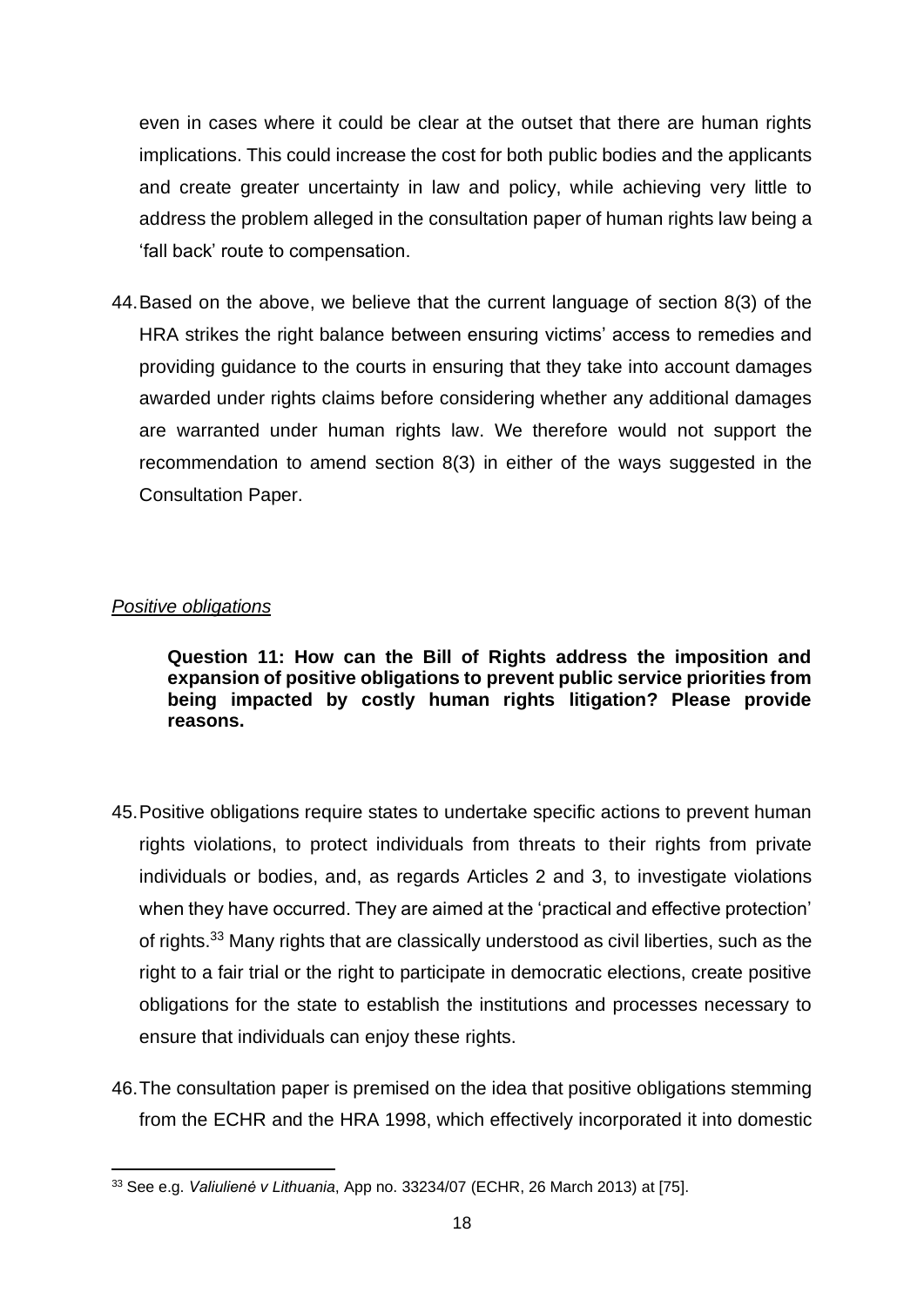law, are problematic on three grounds. Firstly, the paper presents the view that the development of positive rights through domestic and Strasbourg case law has resulted in the United Kingdom being held to have legal obligations that were not explicit in the legal texts. Secondly, case law on positive rights has resulted in judges making decisions that have a bearing on social and economic policy, particularly with respect to the allocation of resources. The Government's position is that elected legislators are better placed to take such decisions. Finally, the Government contends that positive rights create legal uncertainty, absorb scarce public resources in litigation, and skew public policy priorities. The consultation paper does not make any recommendations to address the problems identified by the Government. Instead, it invites suggestions on how the imposition and expansion of positive rights can be restrained.

47.While we agree that positive rights have largely been developed by judicial human rights decision-making, we note that this does not constitute the full picture. In some instances, positive obligations stem from the wording of the clause setting out the substantive right in the ECHR. For example, Article 2, paragraph 1 provides that 'Everyone's right shall be protected by law', which allows judicial intervention to protect the right to life where the state has failed to do so. Furthermore, Article 1 of the ECHR sets out a general obligation on states to secure Convention rights to everyone within their jurisdiction. The European Court of Human Rights has read this explicit obligation alongside substantive rights when developing its positive rights jurisprudence. In addition, positive rights have long been drawn from common law principles of humanity, access to a court and legal services, and equal treatment.<sup>34</sup> For example, in 1803, a UK court stated

As to there being no obligation for maintaining poor foreigners before the statutes ascertaining the different methods of acquiring settlements, the law of humanity, which is anterior to all positive laws, obliges us to afford them relief, to save them from starving.<sup>35</sup>

This illustrates that the legal basis for positive rights is more complex than the consultation paper suggests. Recognising this complexity is necessary to appreciate the potential consequences of efforts to restrict the 'imposition and

<sup>34</sup> Joint Committee on Human Rights, *Tenth Report* (22 March 2007).

<sup>35</sup> *R v Eastbourne (Inhabitants)* (1803) 4 East 103, 102 ER 769 at 770.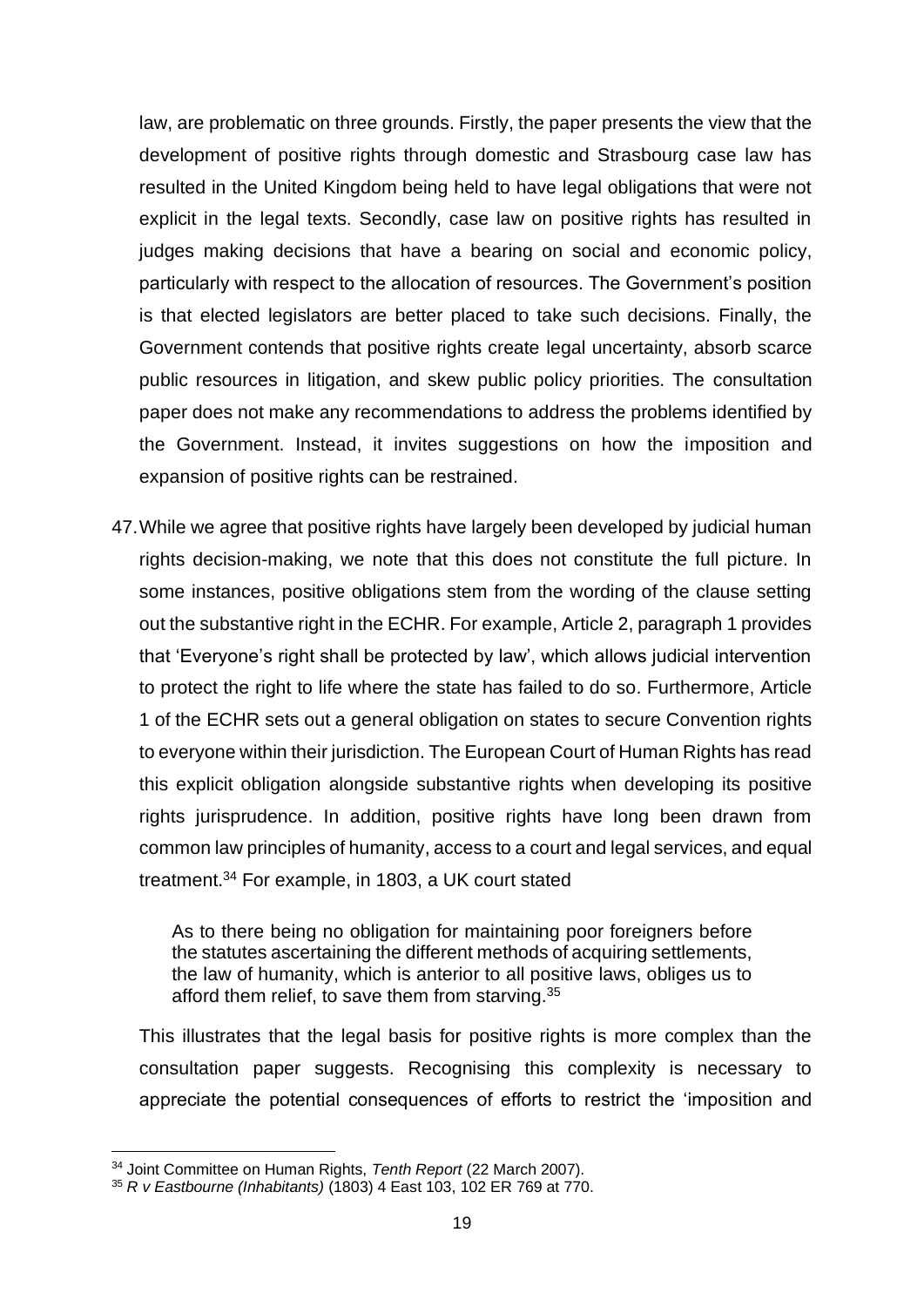expansion of positive obligations' through reform of the HRA. In addition, positive obligations are an inherent and necessary element of ECHR rights protection. Efforts to restrict them at the domestic level would likely lead to more adverse judgments against the United Kingdom at Strasbourg.

48.With respect to the second problem presented by the Government, it is widely acknowledged that developing positive obligations can lead judges into controversial and sensitive terrain where they may assert obligations that may contradict the policy choices of democratically-elected governments. The European Court of Human Rights has therefore been careful to refrain from being overly prescriptive in setting out positive obligations. For example, in *Powell and Rayner v the United Kingdom*, the Court held with respect to Article 8 that in consideration of positive duties

regard must be had to the fair balance that has to be struck between the competing interests of the individual and of the community as a whole; and ... the State enjoys a certain margin of appreciation in determining the steps to be taken to ensure compliance with the Convention.<sup>36</sup>

This illustrates how, under the doctrine of subsidiarity, the Court allows states a margin of appreciation in how they choose to comply with the Convention, including positive obligations, and to balance the needs of individuals and the community.

- <span id="page-19-0"></span>49.As we argue above, similar respect to the separation of powers can be found in the HRA. This Act was carefully designed to comply with the doctrine of parliamentary sovereignty and to ensure that Parliament retained a 'safety valve' to restrict the expansion of positive rights.<sup>37</sup> In addition, the Independent Human Rights Act Review rightly found that British judges have been 'careful and cautious' in their approach to the separation of powers.<sup>38</sup>
- 50.While we agree that the cautious approach taken by British judges and the Strasbourg Court are necessary to prevent judicial overreach, it should nonetheless be emphasised that human rights are central to democracy and the rule of law. The courts' role in upholding human rights should therefore not be

<sup>36</sup> *Powell and Rayner v the United Kingdom*, App no. 9310/81 (ECHR, 24 January 1990) at [41].

<sup>37</sup> Independent Human Rights Act Review, *Final Report* (December 2021, CP 586) 9.

 $38$  ibid.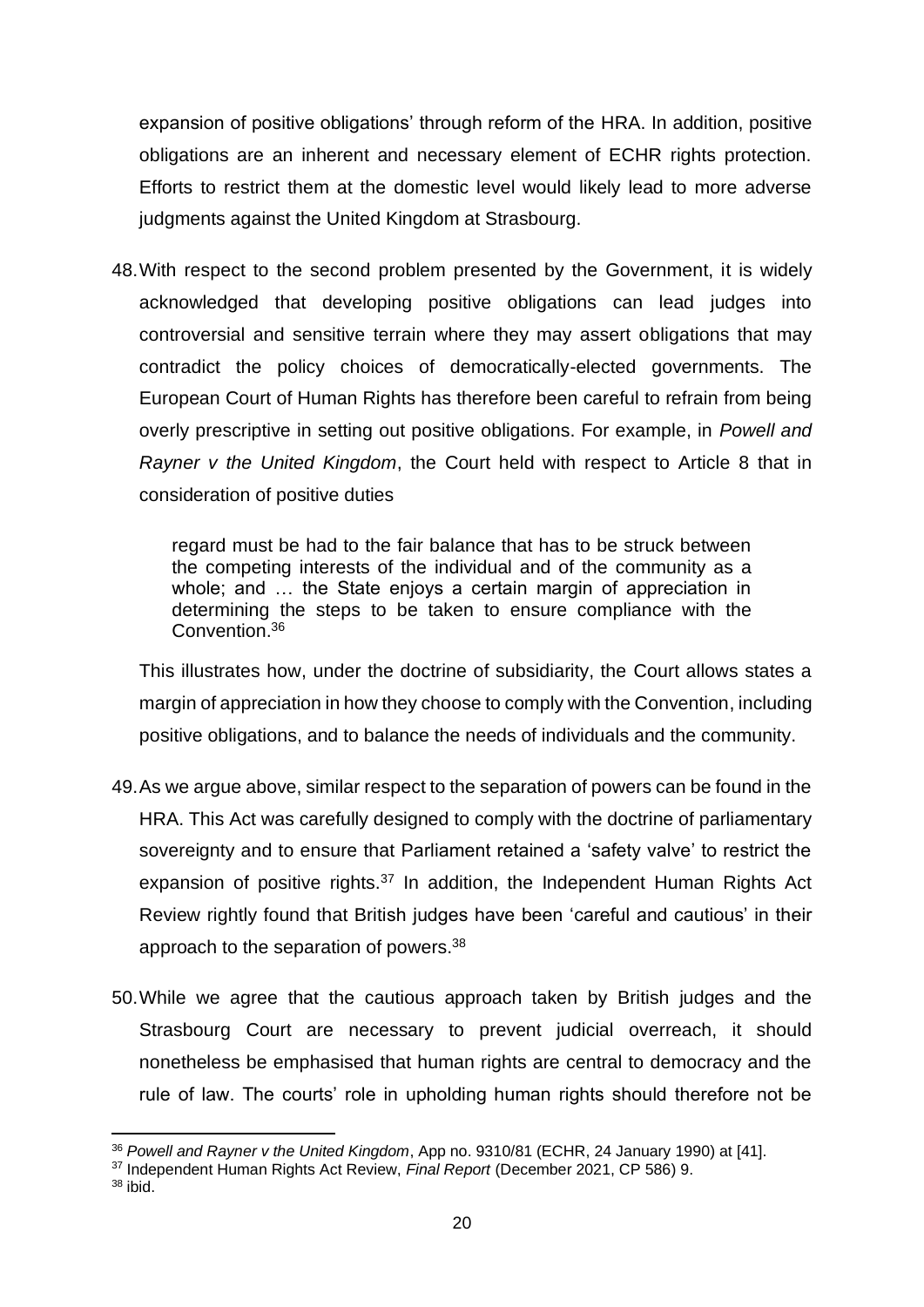viewed as being in tension with democracy, but rather as being an essential component of it, a component that has become increasingly important as States have grown in complexity and state functions have been delegated to private entities. A proactive judicial role in society can strengthen democracy by ensuring that voices that may otherwise be marginalised can play a role in shaping law and policy.<sup>39</sup> In particular, the HRA provides an important means to enable marginalised groups to assert their rights, notwithstanding the narrow standing criteria outlined above. Furthermore, the doctrine of parliamentary sovereignty maintains that Parliament can always overturn a court decision if it so wishes.

51.The third problem presented by the Government is that the development of positive rights has led to legal uncertainty and drains on finite public resources. However, the consultation paper only refers to cherry-picked cases to evidence these claims. More systematic and contexualised evidence on the overall costs created by positive obligations and the extent to which they can be balanced by savings made through implementing more rights compliant policies is necessary to determine the accuracy of the Government's perceptions. The risk of imposing an 'impossible or disproportionate' burden on State authorities is one to which the European Court of Human Rights is already sensitive.<sup>40</sup> It has repeatedly found that measures to give effect to positive obligations must be 'reasonable' and 'adequate',<sup>41</sup> and discharged without discrimination.<sup>42</sup> Furthermore, we are conscious that in 'Bringing Rights Home', the HRA was intended to provide a cheaper and more efficient approach to rights adjudication and ensure that human rights evolved in a manner that is sensitive to UK law. If the HRA is replaced with a British Bill of Rights that seeks to undermine and reverse the positive obligations that have been developed from the ECHR and the HRA, this will lead to increased litigation in Strasbourg and an increase in the number of cases in which the UK is found to have violated the Convention. Additional litigation at Strasbourg would be a greater drain on the public purse than resolving complaints as the domestic level and would

<sup>39</sup> Sandra Fredman, *Human Rights Transformed: Positive Rights and Positive Duties* (OUP 2008).

<sup>40</sup> *Osman v UK,* App no. [23452/94](https://hudoc.echr.coe.int/eng#{%22appno%22:[%2223452/94%22]}) (ECHR, 28 October 1998) at [116].

<sup>41</sup> *Opuz v Turkey*, App no. [33401/02](https://hudoc.echr.coe.int/eng#{%22appno%22:[%2233401/02%22]}) (ECHR, 9 June 2009) at [136] and [153].

<sup>&</sup>lt;sup>42</sup> Case 'Relating to Certain Aspects of the Laws on the Use of Languages in Education in Belgium' v. *Belgium*, App no. 1474/62 and others, (ECHR, 23 July 1968).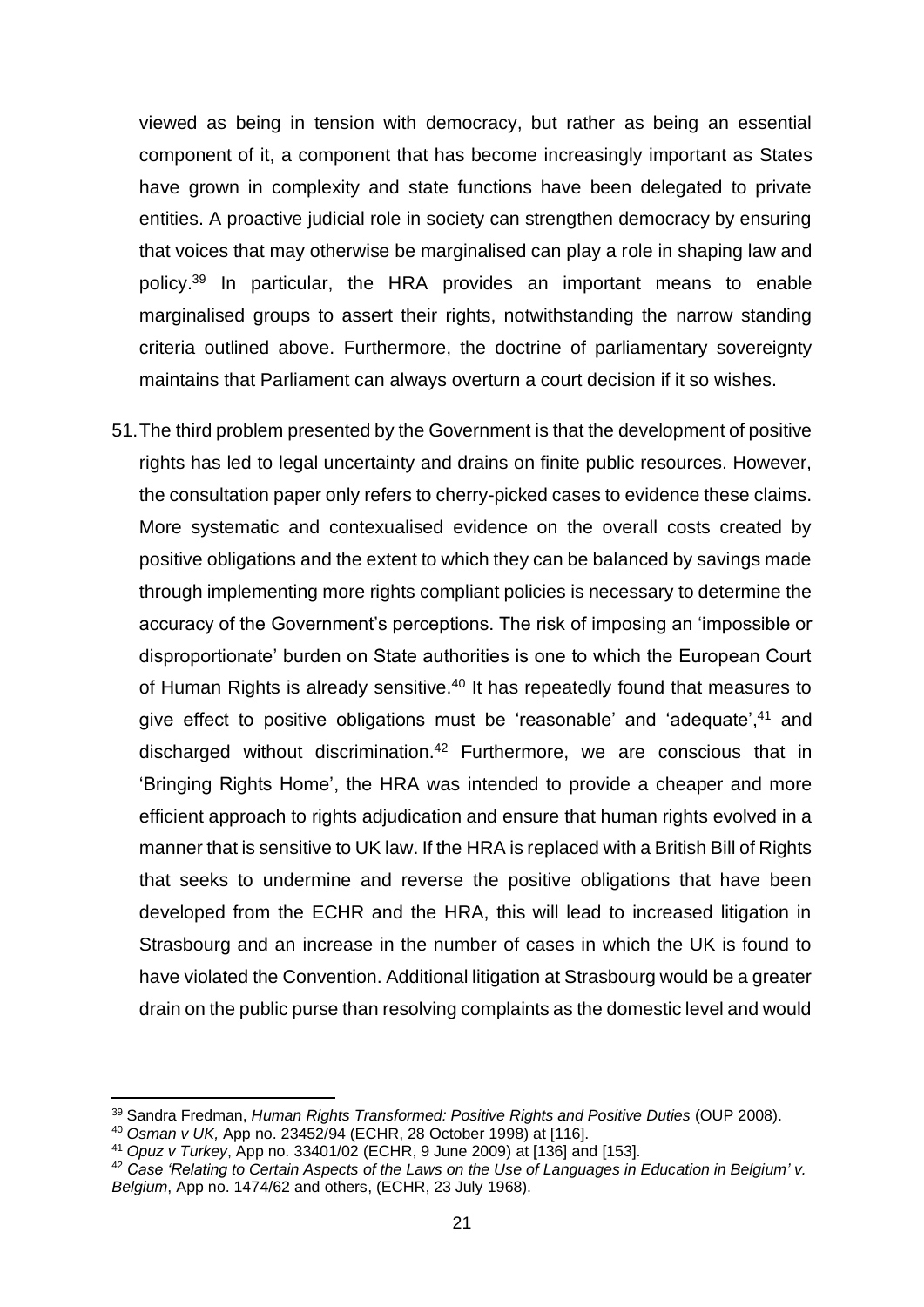cause further legal uncertainty given the delays that can be experienced by cases before the European Court of Human Rights.

52.To conclude, we believe that positive obligations are an important component of ensuring that States are able to effectively secure the human rights of everyone within their jurisdictions. To date, UK courts relying on the HRA and the common law have developed a careful and cautious approach to developing positive obligations, which under the doctrine of parliamentary sovereignty remain subject to the will of Parliament. We do not therefore believe that further steps are necessary to halt or reverse the expansion of positive obligations. Indeed, we believe that steps to introduce such measures are likely to be counterproductive and would exacerbate the very problems that the Government's consultation paper states it wishes to address.

# **III. Preventing the incremental expansion of rights without proper democratic oversight**

### *Respecting the will of Parliament: section 3 of the Human Rights Act*

**Question 12: We would welcome your views on the options for section 3.** 

**Option 1: Repeal section 3 and do not replace it.**

**Option 2: Repeal section 3 and replace it with a provision that where there is ambiguity, legislation should be construed compatibly with the rights in the Bill of Rights, but only where such interpretation can be done in a manner that is consistent with the wording and overriding purpose of the legislation.**

**We would welcome comments on the above options, and the illustrative clauses in Appendix 2.**

53.The desirability of these options is premised on the Government's view that the HRA, as it has been applied in practice, 'has moved too far towards judicial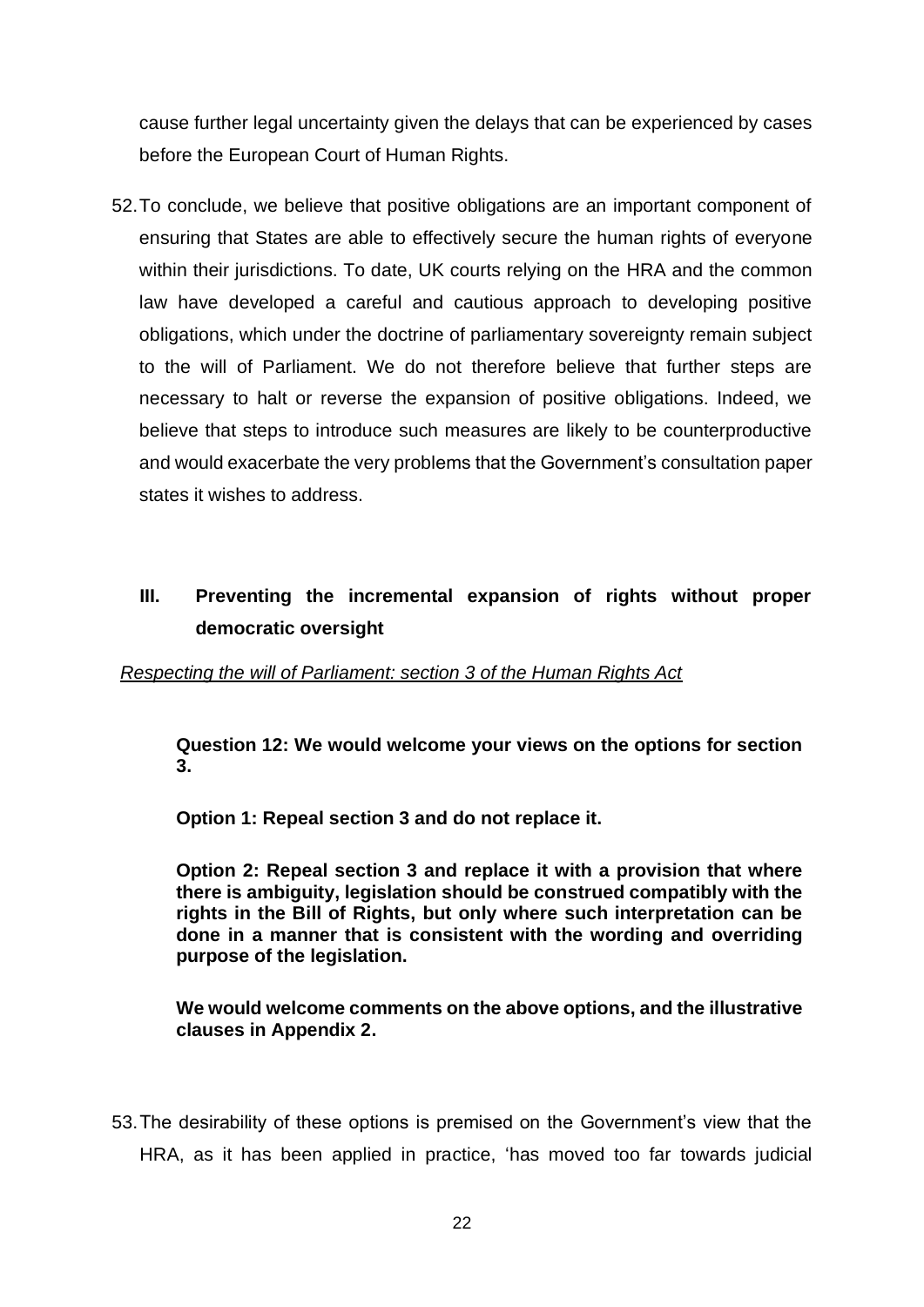amendment of legislation which can contradict, or be otherwise incompatible with, the express will of Parliament'. <sup>43</sup> We do not think that this view is well substantiated by evidence. We are also mindful of the fact that section 3 of the HRA is itself an expression of Parliament's will.

- 54.In so far as the House of Lords' decision in *R v A (No 2)* seemed to adopt an 'impossible' interpretation of the legislation dealing with cross-examination of victims by alleged perpetrators in sexual assault cases,<sup>44</sup> it seems clear that the guidelines issued by the House of Lords three years later in *Ghaidan v Godin-Mendoza* have greatly reduced the risk of such a step occurring again.<sup>45</sup> Thus, the law as it stands clearly precludes the courts from using section 3 of the HRA in a way which would involve transgressing the boundary between interpretation and legislation, while at the same time providing that rights-compliant interpretations of the law should be adopted wherever possible.
- 55.In Northern Ireland, the senior judiciary are clearly cognisant of the constitutional balance which underpins section 3. In *HM's Application*, for example, Treacy J acknowledged that the courts' section 3 obligation to adopt a rights-compliant interpretation of the statute book will not be appropriate where the interpretation contended for 'goes against the grain of the legislation'; where it 'is contrary to some fundamental aspect of the legislation', and/or 'where it would create some far-ranging practical effects which would be outwith the competency of the judiciary'.<sup>46</sup> Indeed, out of respect towards 'boundary lines' of this nature, the Court of Appeal in Northern Ireland recently declined to make a section 3 interpretation on the basis that 'the offending provisions' in the case before it could not 'be read in a manner opposite to the direction which the whole of the legislation was intended to go'. <sup>47</sup> Accordingly, the Court issued a declaration of incompatibly instead.
- 56.We consider, therefore, that the illustrative clauses appended to the Government's consultation paper are ill-considered. In effect, they would make it more difficult to

<sup>43</sup> See Ministry of Justice (n [12\)](#page-8-1) para 233.

<sup>44</sup> [2001] UKHL 25, [2001] 1 AC 45.

<sup>45</sup> [2004] UKHL 30, [2004] 2 AC 557.

<sup>46</sup> [2014] NIQB 43 at [53].

<sup>47</sup> *R v Morgan, Marks, Lynch and Heaney* [2021] NICA 67 at [124]. Also see [2022] NIQB 8.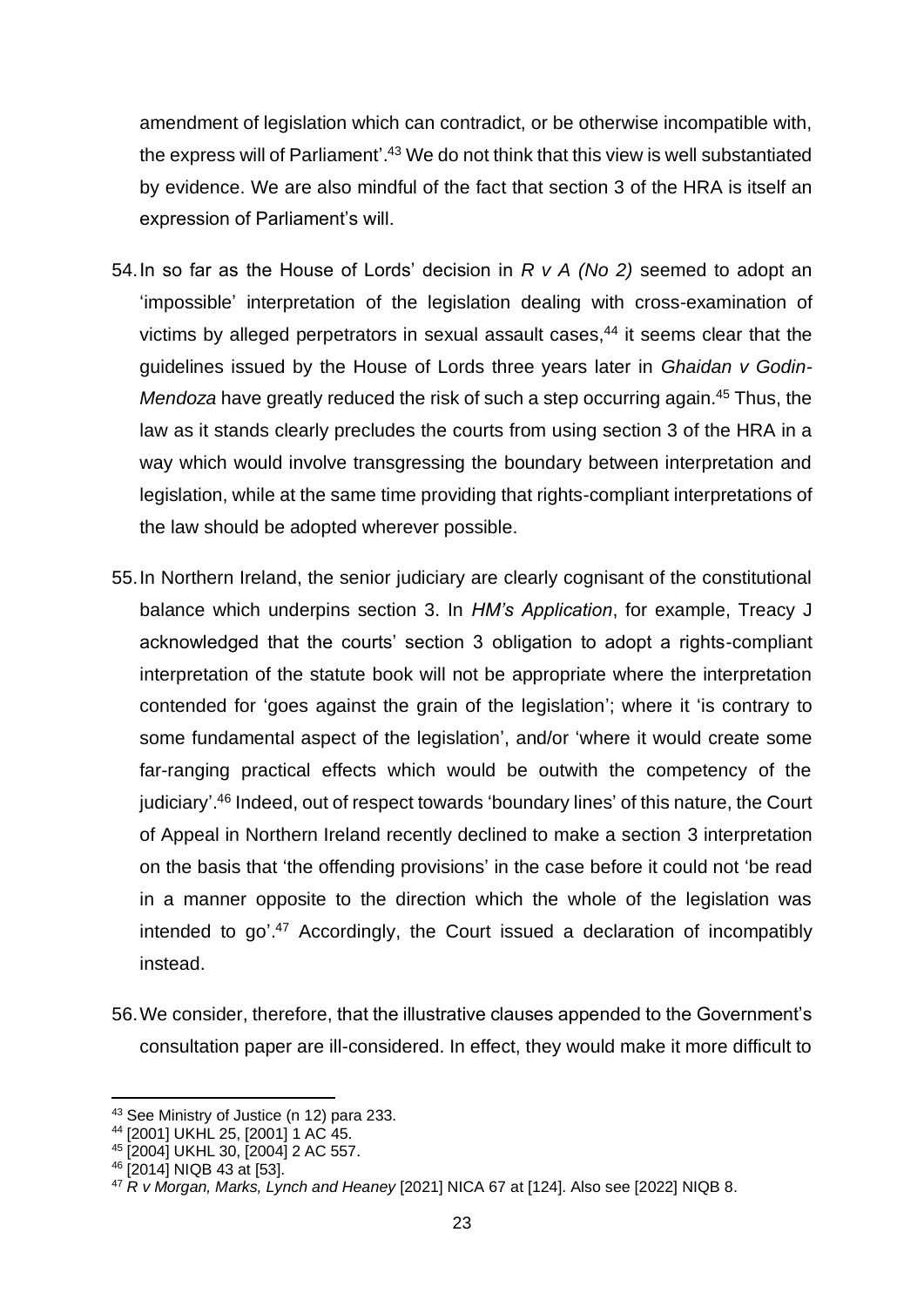remedy individual human rights abuses that may arise from a general statutory framework. If the Government seriously wishes to disempower the courts from resolving such context-sensitive violations as they arise on a case-by-case basis, it must be prepared to deal with a considerable increase in the number of declarations of incompatibility that are likely to be issued by the courts as a result. In other words, it must be prepared for a considerable increase in Parliamentary responsibility for facilitating effective remedies by way of primary and subordinate legislation where appropriate.

57.We also note with some concern that the draft clauses appended to the Government's consultation paper define subordinate legislation simply by reference to the Interpretation Act 1978. Section 21 of the 1978 Act is silent as to the status of an Act of the Northern Ireland Assembly. Section 21 of the HRA offers much clearer guidance as to the status of such Acts. In fact, by defining Acts of the Northern Ireland Assembly as subordinate legislation, section 21 of the HRA ensures – in tandem with section 6 of the Northern Ireland Act 1998, and in accordance with the requirements of the Belfast (Good Friday) Agreement 1998 – that such Acts can be overruled by the courts. We will return to the significance of this point in further detail below.

# **Question 13: How could Parliament's role in engaging with, and scrutinising, section 3 judgments be enhanced?**

58.We support the Independent Human Rights Act Review panel's recommendation in favour of expanding the terms of reference for the Joint Committee on Human Rights.<sup>48</sup> Equally, however, we share the panel's view that such changes are only justified because they may ameliorate misplaced *perceptions* about Parliament's role in the protection of human rights. We agree that while it is important to address misplaced perceptions of this kind, in reality there is no evidence to support the claim that Parliament's role has been weakened by the judiciary's approach to section 3 of the HRA. The judiciary has been giving effect to the will of Parliament.

<sup>48</sup> Independent Human Rights Act Review (n [37\)](#page-19-0) paras 194-202.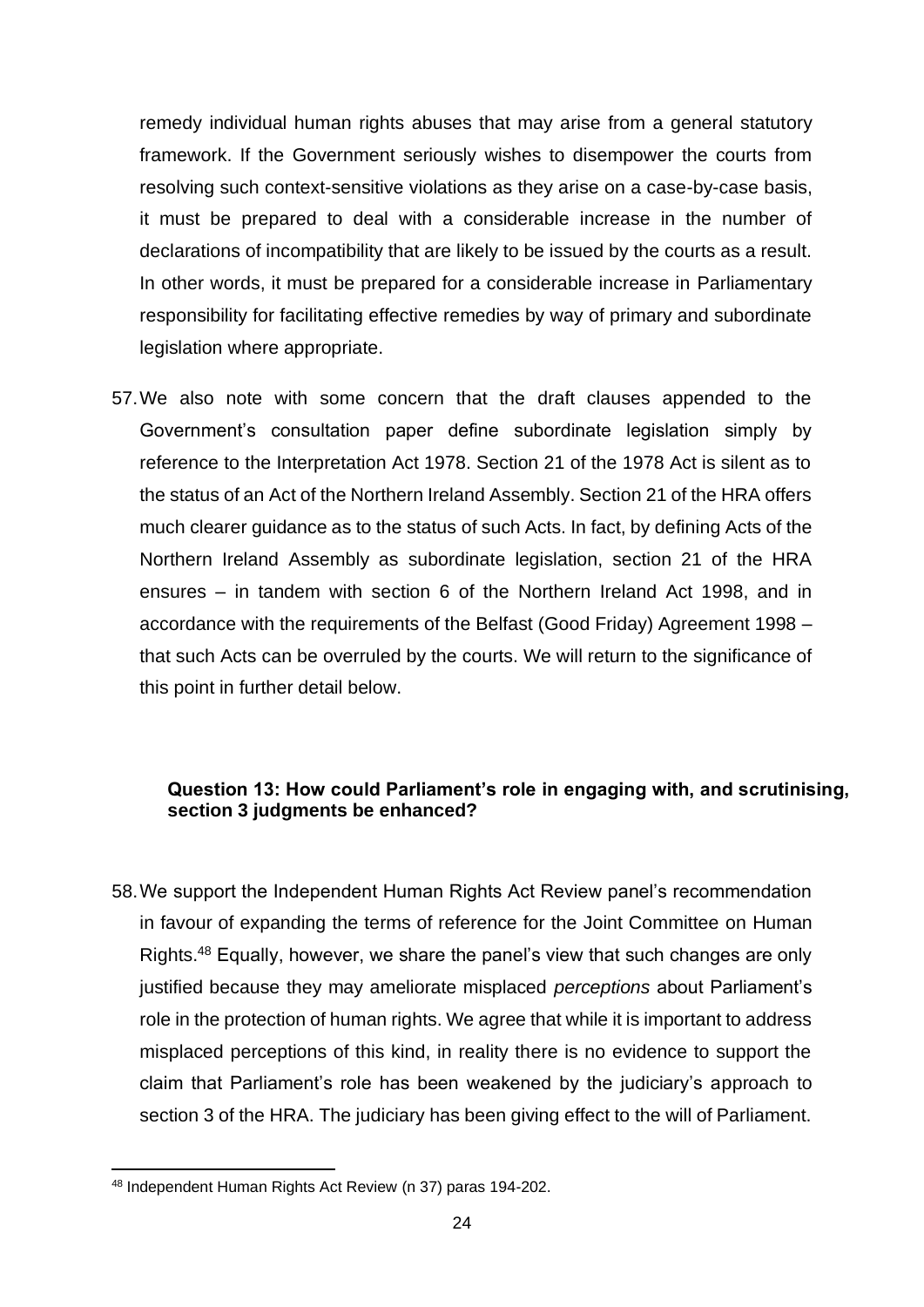Parliament, in turn, deserves all due credit for enacting the HRA in the constitutionally balanced manner that it did.

# **Question 14: Should a new database be created to record all judgments that rely on section 3 in interpreting legislation?**

59.Yes, we also agree with the Independent Human Rights Act Review panel's recommendation in favour of recording all judgments 'where section 3 is used to interpret legislation' and where 'it has or could have made a difference to the Court's interpretation'. <sup>49</sup> Likewise, we locate the justification for such an initiative primarily in its ability to 'defuse concerns' about the judiciary's use of section 3 in practice.<sup>50</sup> Unless or until there is a real evidentiary basis for such concerns, they should not be relied upon as the basis for significant constitutional reforms.

# *When legislation is incompatible with the Convention rights: sections 4 and 10 of the Human Rights Act*

*Declarations of incompatibility* 

### **Question 15: Should the courts be able to make a declaration of incompatibility for all secondary legislation, as they can currently do for Acts of Parliament?**

60.We have considered this question with due regard to the associated commentary in the Government's consultation paper. We have noted, in particular, that the consultation paper explicitly proposes to explore 'whether there is a case for providing that declarations of incompatibility are … *the only remedy available* to courts in relation to certain secondary legislation'. <sup>51</sup> Unless Acts of the Northern

<sup>49</sup> ibid, para 192. Emphasis removed.

 $50$  ibid, para 193.

<sup>51</sup> See Ministry of Justice (n [12\)](#page-8-1) para 250. Emphasis added.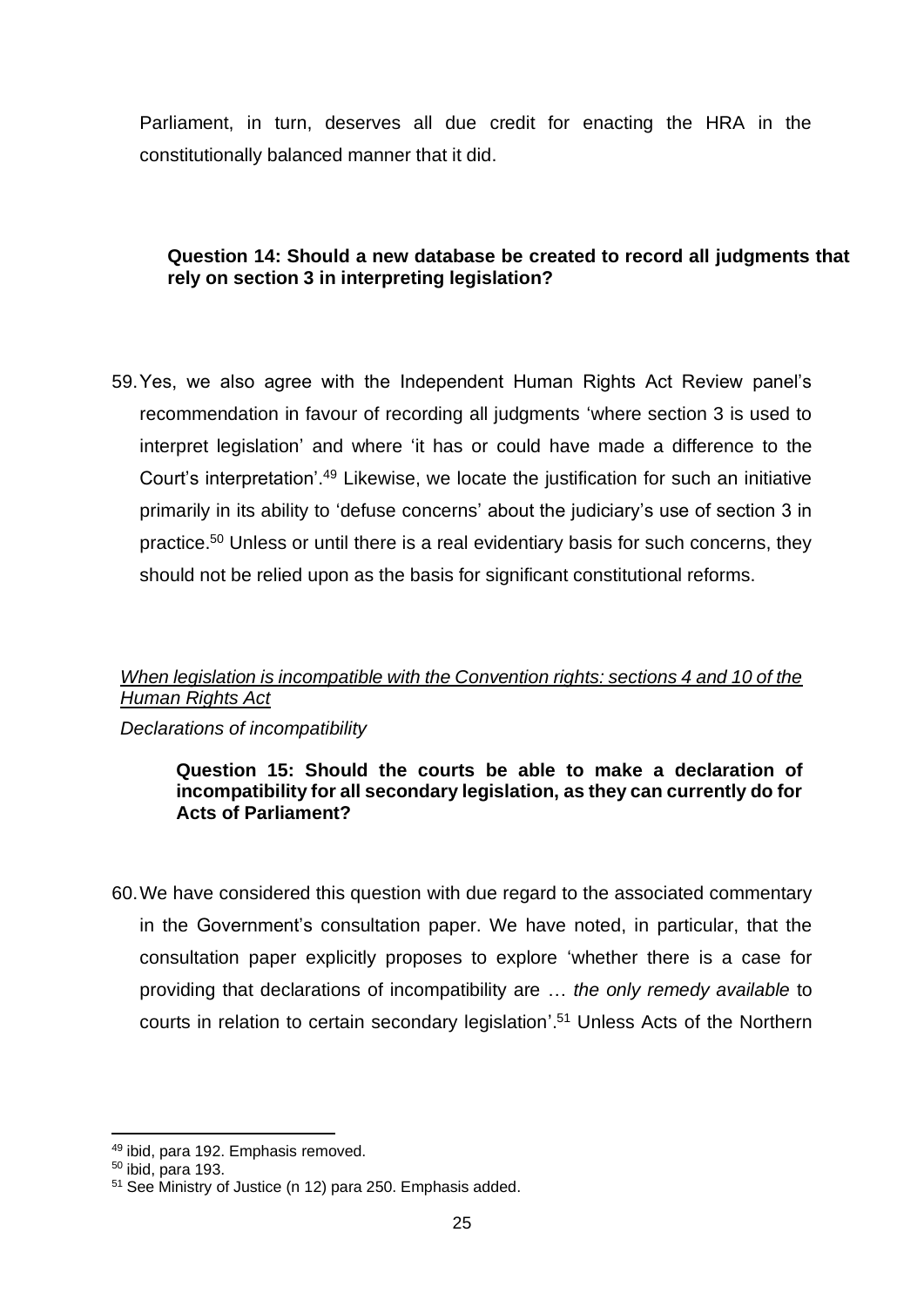Ireland Assembly are exempted from the scope of this proposal, our view is that, if enacted, it could result in a breach of the Belfast (Good Friday) Agreement 1998.

- 61.Section 21(1) of the HRA defines an Act of the Northern Ireland Assembly as subordinate (i.e. secondary) legislation, which means that Acts of the Assembly can be quashed in whole or in part if they are found to be incompatible with any of the Convention rights protected by the HRA at present. As Gillen J put it in *Re E's Application*, while section 3(2)(b) 'makes it clear that the Act does not affect the validity, continuing operation or enforcement of any incompatible primary legislation', 'the Act clearly contemplates that subordinate legislation which is incompatible with Convention rights may be quashed'. 52
- 62.Of course, this 'quashable' characterisation of Assembly Acts is reinforced by section 6 of the Northern Ireland Act 1998, which provides that a provision of an Act of the Assembly is 'not law' if it is incompatible with any of the Convention rights scheduled to the HRA. The statutory basis of the judicial power to quash Assembly legislation which conflicts with Convention rights is derived, therefore, both from section 6 of the Northern Ireland Act 1998 and from various sections of the HRA that work in tandem with the devolution legislation. Therefore, in the present context, we proceed with our analysis on the basis that there must be parity as between these statutory provisions. It would be anomalous if a breach of statutory duty arising from section 6 of the Northern Ireland Act resulted in nullity but an identical breach arising from the HRA did not.
- 63.Our view is that if it becomes domestically lawful for Acts of the Northern Ireland Assembly to be remedied only by a declaration of incompatibility – by empowering the judiciary to make declarations of incompatibility in respect of subordinate legislation while Acts of the Assembly are so classified – the UK Government's international law obligations under the Belfast (Good Friday) Agreement may be breached.

The Agreement states:

The Assembly will have authority to pass primary legislation for Northern Ireland in devolved areas, subject to … the ECHR and any Bill of Rights for Northern

<sup>52</sup> *Re E's Application* [2007] NIQB 58, [2008] NI 11 at [62].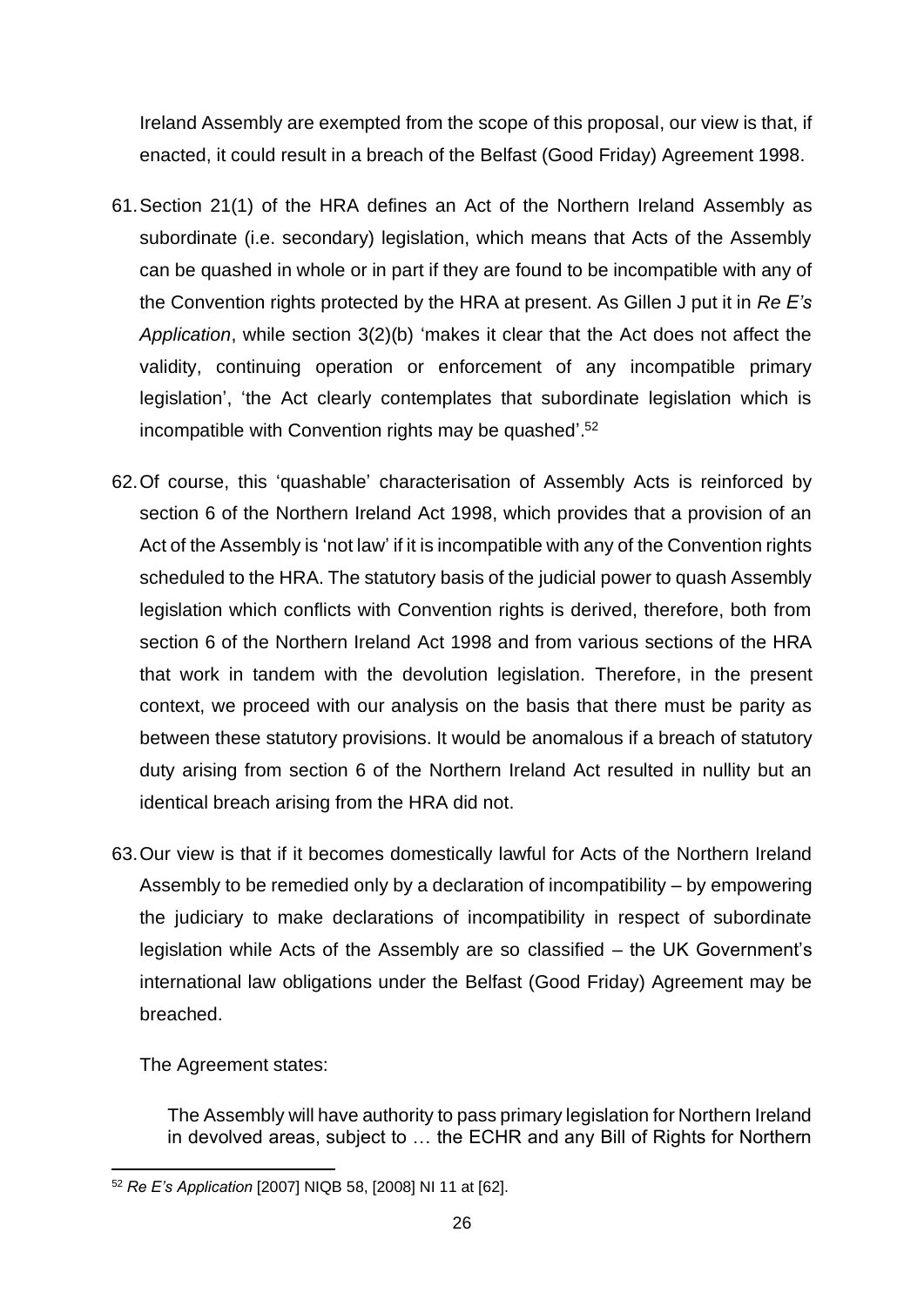Ireland supplementing it which, if the courts found to be breached, would render the relevant legislation null and void.<sup>53</sup>

It further imposes the following obligation:

The British Government will complete incorporation into Northern Ireland law of the European Convention on Human Rights (ECHR), with direct access to the courts, and remedies for breach of the Convention, including power for the courts to overrule Assembly legislation on grounds of inconsistency.<sup>54</sup>

When read together, it seems clear to us that, as a minimum, these provisions of the Agreement require that it must be open to the Court to nullify Assembly legislation where it is found to be in breach of Convention rights.

64.We therefore urge the Government to exercise considerable caution in connection with this proposal. The courts must remain empowered to overrule Assembly legislation where it conflicts with the Convention rights scheduled to the HRA. There is a risk that, by changing the range of legislation against which a declaration of incompatibility is the only option for the Court, and therefore varying the form of relief that might be granted where a human rights violation is established in judicial proceedings, the Government could breach its obligations under the Belfast (Good Friday) Agreement.

## **Question 16: Should the proposals for suspended and prospective quashing orders put forward in the Judicial Review and Courts Bill be extended to all proceedings under the Bill of Rights where secondary legislation is found to be incompatible with the Convention rights? Please provide reasons.**

65.At the time of writing, the Judicial Review and Courts Bill is at Committee Stage before the House of Lords. The relevant part of the Senior Courts Act 1981 which would be amended by clause 1 of the Bill, in so far as it seeks to provide for suspended and prospective-only quashing order reforms, does not apply in Northern Ireland. In Northern Ireland, judicial review remedies are instead governed by section 18(1) of the Judicature (NI) Act 1978 and rule 1(1) in Order

<sup>53</sup> Belfast (Good Friday) Agreement 1998, 'Democratic Institutions in Northern Ireland', para 26.

<sup>54</sup> Belfast (Good Friday) Agreement 1998, 'Rights, Safeguards and Equality of Opportunity', para 2.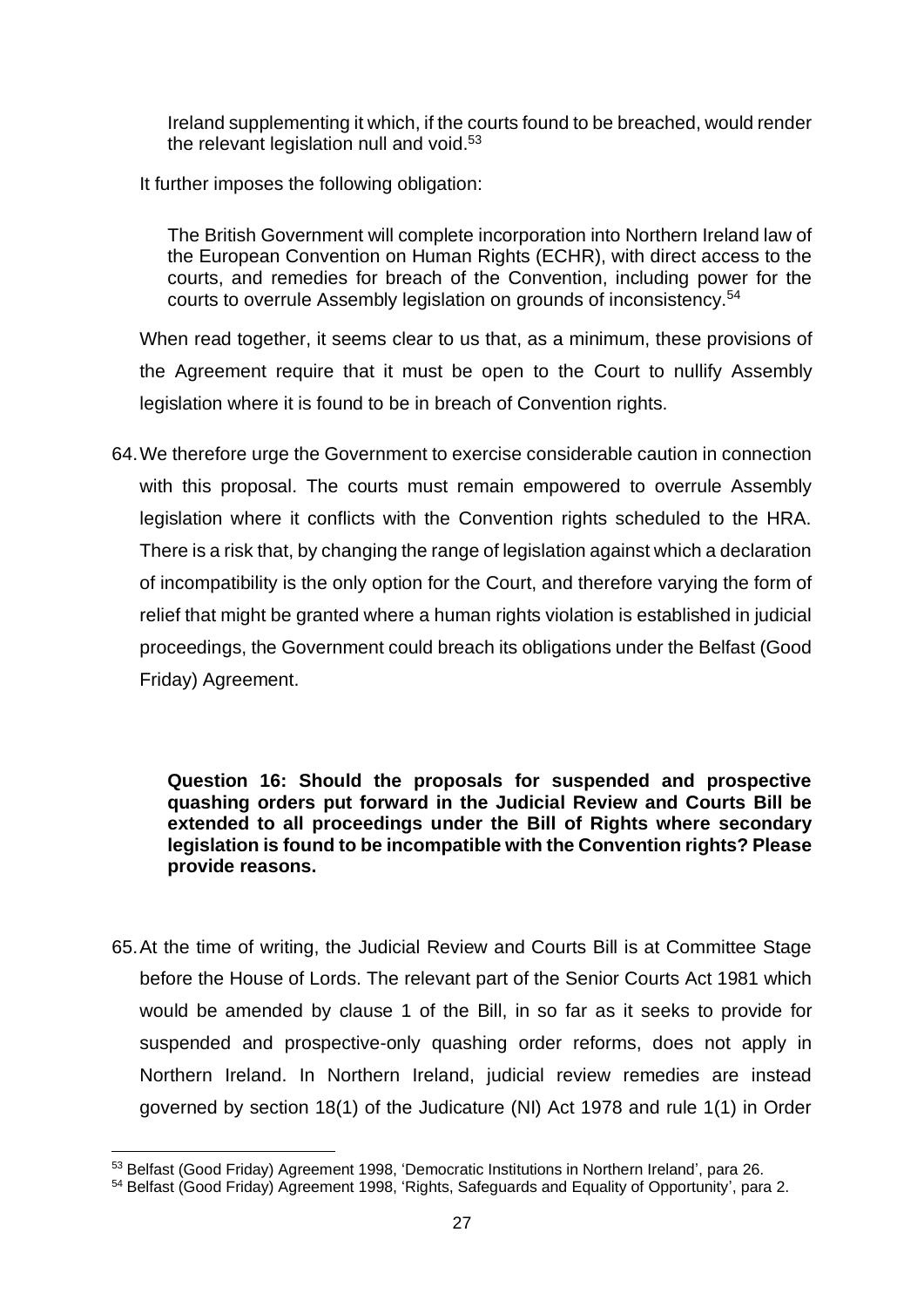53 of the Rules of the Court of Judicature (NI) 1980. As such, the Judicial Review and Courts Bill will have no immediate effect in Northern Ireland.

- 66.On this basis alone, should clause 1 be enacted, we would not recommend extending its reach to HRA proceedings across the UK or any similar proceedings of the same kind. Given that the forms of relief available by way of an application for judicial review in Northern Ireland do not and will not (in the absence of further legislation) include provision for suspended or prospective-only quashing orders, the effect of such an extension would be to create a conceptually incoherent inconsistency between the relief available by way of a traditional judicial review application and by way of a HRA (or similar) challenge.
- 67.Moreover, in addition to conceptual incoherence, we have concerns about the appropriateness of some aspects to clause 1 when viewed in a human rights law context. We can accept that suspended quashing orders may be justified in genuinely exceptional circumstances, such as those which arose in *Ahmed v HM Treasury (No 2)*, <sup>55</sup> but we think it is important that the exercise of such a power should be left entirely to the discretion of the courts. As regards prospective-only quashing orders, however, we find it difficult to envisage any circumstances in which such a power would be appropriate. The effect of such an order would be to deprive the victim who brought a case to court of an effective remedy in respect of the human rights violation against them.

### *Remedial orders*

**Question 17: Should the Bill of Rights contain a remedial order power? In particular, should it be:** 

- **a. similar to that contained in section 10 of the Human Rights Act;**
- **b. similar to that in the Human Rights Act, but not able to be used to amend the Bill of Rights itself;**
- **c. limited only to remedial orders made under the 'urgent' procedure; or**
- **d. abolished altogether?**

**Please provide reasons.**

<sup>55</sup> [2010] UKSC 5, [2010] 2 WLR 378.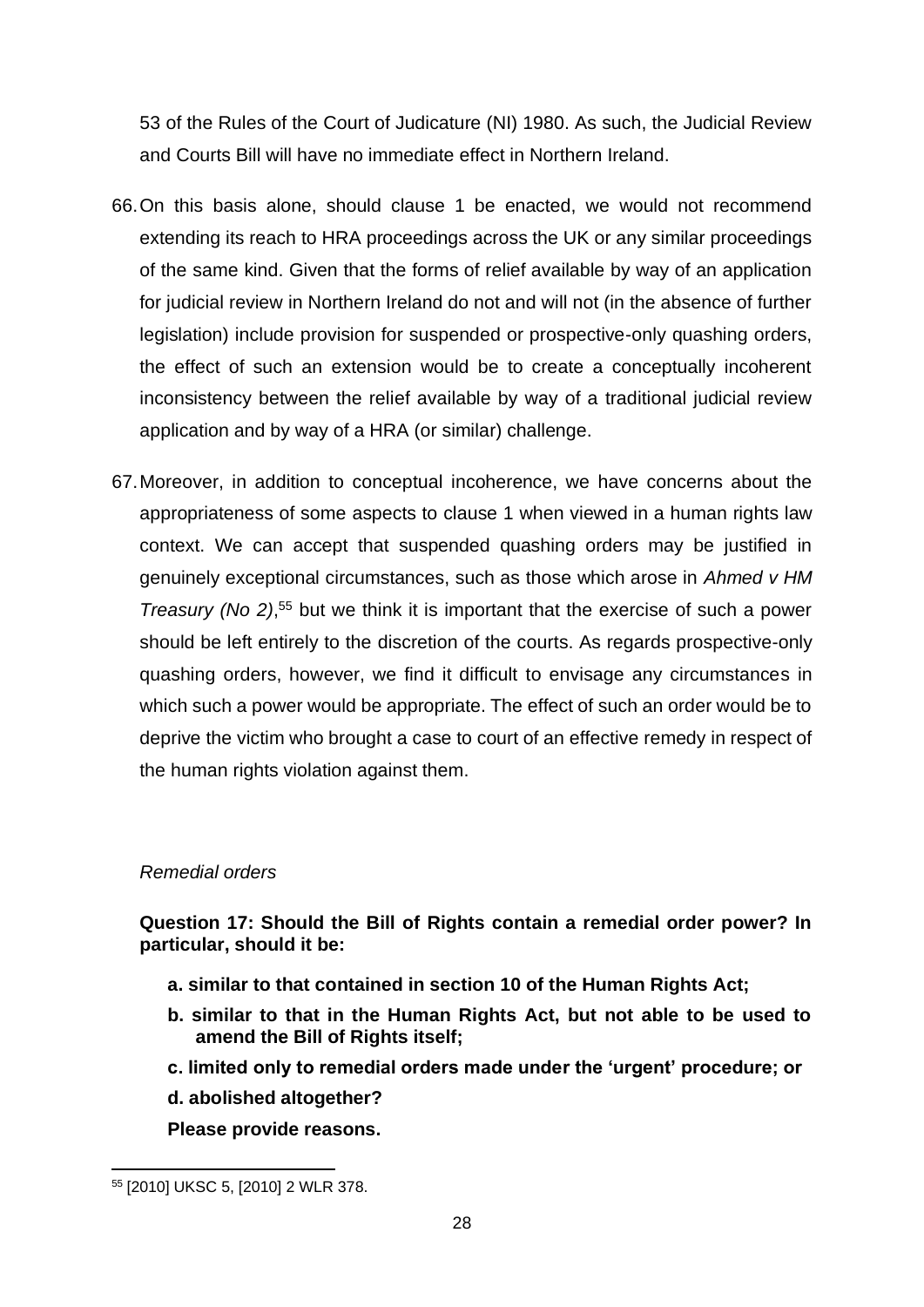- 68.We agree to some extent with the Government's proposals to establish a strong presumption in favour of utilising more commonly used parliamentary procedures when legislating to address legislative incompatibilities with Convention rights. In our evidence to the Independent Human Rights Act Review, we proposed two changes to the remedial process set out in section 10 of and Schedule 2 to the HRA. We stand by those recommendations and therefore repeat them here, for ease of reference.
- 69.First, we propose that the remedial order process should be changed to enhance the role of Parliament by creating a presumption that such amendments will be made by Bills rather than by secondary legislation. The Government should be placed under a statutory obligation to demonstrate why it is impracticable to proceed by way of a Bill, given that, when required, Parliament is able to pass an Act very quickly.<sup>56</sup> We recognise, however, that this suggestion is not without some difficulties – although in theory Parliament can act quickly, in practice the need to timetable primary legislation could be used to delay the implementation of a court judgment. Such manoeuvres should be safeguarded against.
- 70.Second, we do not think that the HRA itself should be amendable by way of a remedial order, despite this having recently occurred in order to allow courts to award compensation for a person's detention in breach of Article 6 of the ECHR.<sup>57</sup> Although the oversight of the Joint Committee on Human Rights, which considers remedial orders in draft, ensures some degree of accountability over the exercise of this power, we believe it is undesirable in principle, since any such amendment may go further than is strictly required by the incompatibility identified by a domestic court or the European Court of Human Rights and thereby upset the delicate balance of the HRA, intentionally or otherwise.

<sup>56</sup> As when the European Union (Withdrawal) (No 2) Act 2019 was enacted within six days (4-9 September 2019) and the Early Parliamentary General Election Act 2019 was enacted within three days (29-31 October 2019).

<sup>&</sup>lt;sup>57</sup> The Human Rights Act 1998 (Remedial) Order 2020.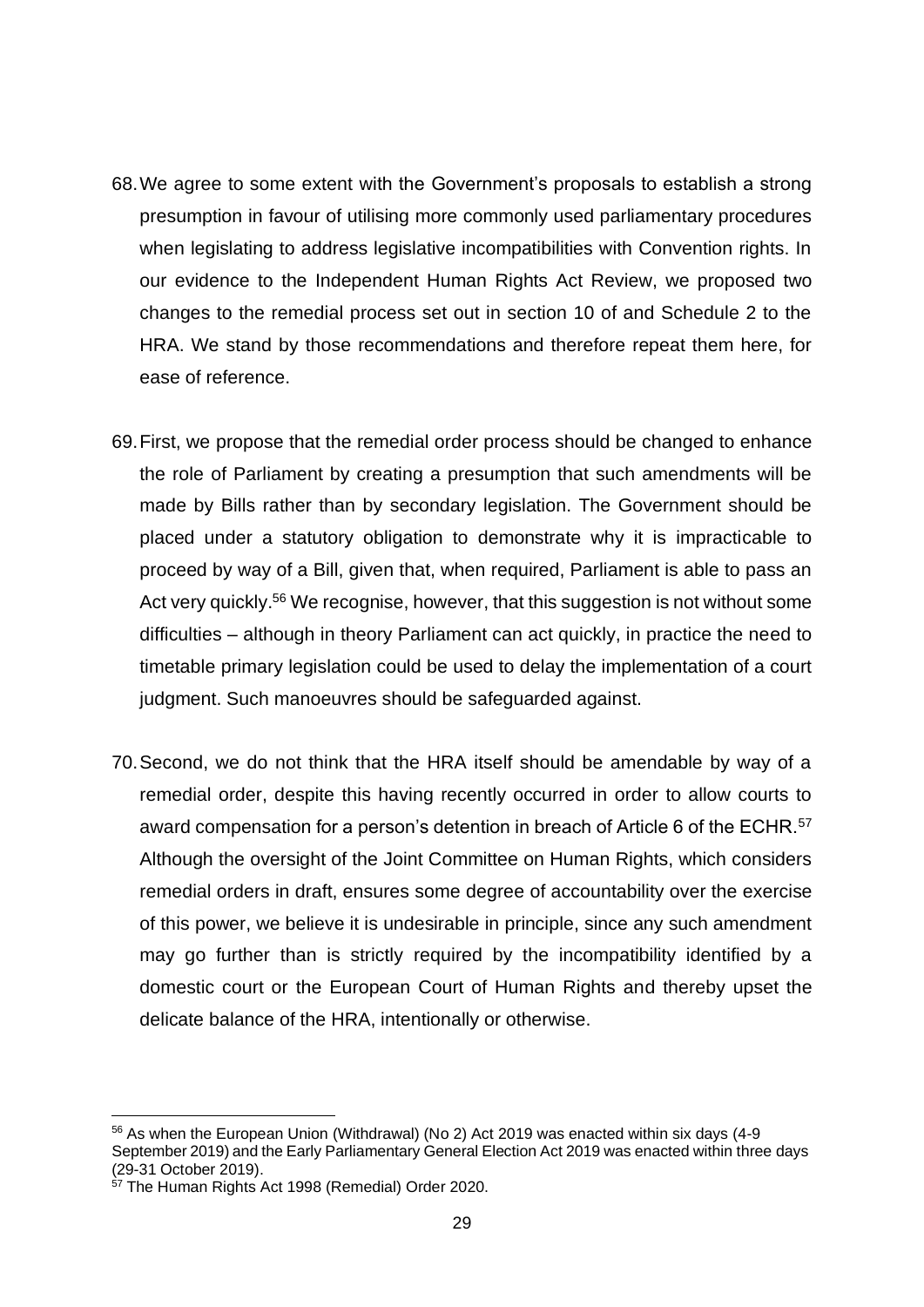71.As such, we favour option (b) as presented in this question, albeit subject to a statutory presumption that remedial measures will be progressed by primary rather than subordinate legislation.

# *Statement of Compatibility – Section 19 of the Human Rights Act*

# **Question 18: We would welcome your views on how you consider section 19 is operating in practice, and whether there is a case for change.**

72.We think section 19 has operated effectively in practice. While the courts have rightly refused to regard section 19 statements as binding upon them,<sup>58</sup> such a statement has nonetheless influenced judicial decision-making on at least one occasion. In *Animal Defenders*, <sup>59</sup> the Court took notice of a statement that the Secretary of State had made under section 19(1)(b) of the HRA. The Minister's statement acknowledged that the Government had doubts about the Convention compatibility of a ban on political advertising that it was seeking to enact by way of the Bill which became the Communications Act 2003. In concluding that this ban did not amount to a disproportionate interference with the freedom of expression under Article 10 of the Convention, the Court stated:

The weight to be accorded to the judgment of Parliament depends on the circumstances and the subject matter. In the present context it should in my opinion be given great weight, for three main reasons. First, it is reasonable to expect that our democratically-elected politicians will be peculiarly sensitive to the measures necessary to safeguard the integrity of our democracy. It cannot be supposed that others, including judges, will be more so. Secondly, Parliament has resolved, uniquely since the 1998 Act came into force in October 2000, that the prohibition of political advertising on television and radio may possibly, although improbably, infringe article 10 but has nonetheless resolved to proceed under section 19(1)(b) of the Act. It has done so, while properly recognising the interpretative supremacy of the European Court, because of the importance which it attaches to maintenance of this prohibition. The judgment of Parliament on such an issue should not be lightly overridden. Thirdly, legislation cannot be framed so as to address particular cases. It must lay down general rules … A general rule means that a line must be drawn, and it is for Parliament to decide where. The drawing of a line inevitably means that

<sup>58</sup> *R v A* [2001] UKHL 25, [2001] 1 AC 45 at [69] (Lord Hope).

<sup>&</sup>lt;sup>59</sup> *R (Animal Defenders International) v Secretary of State for Culture, Media and Sport [2008] UKHL* 15, [2008] 2 WLR 781.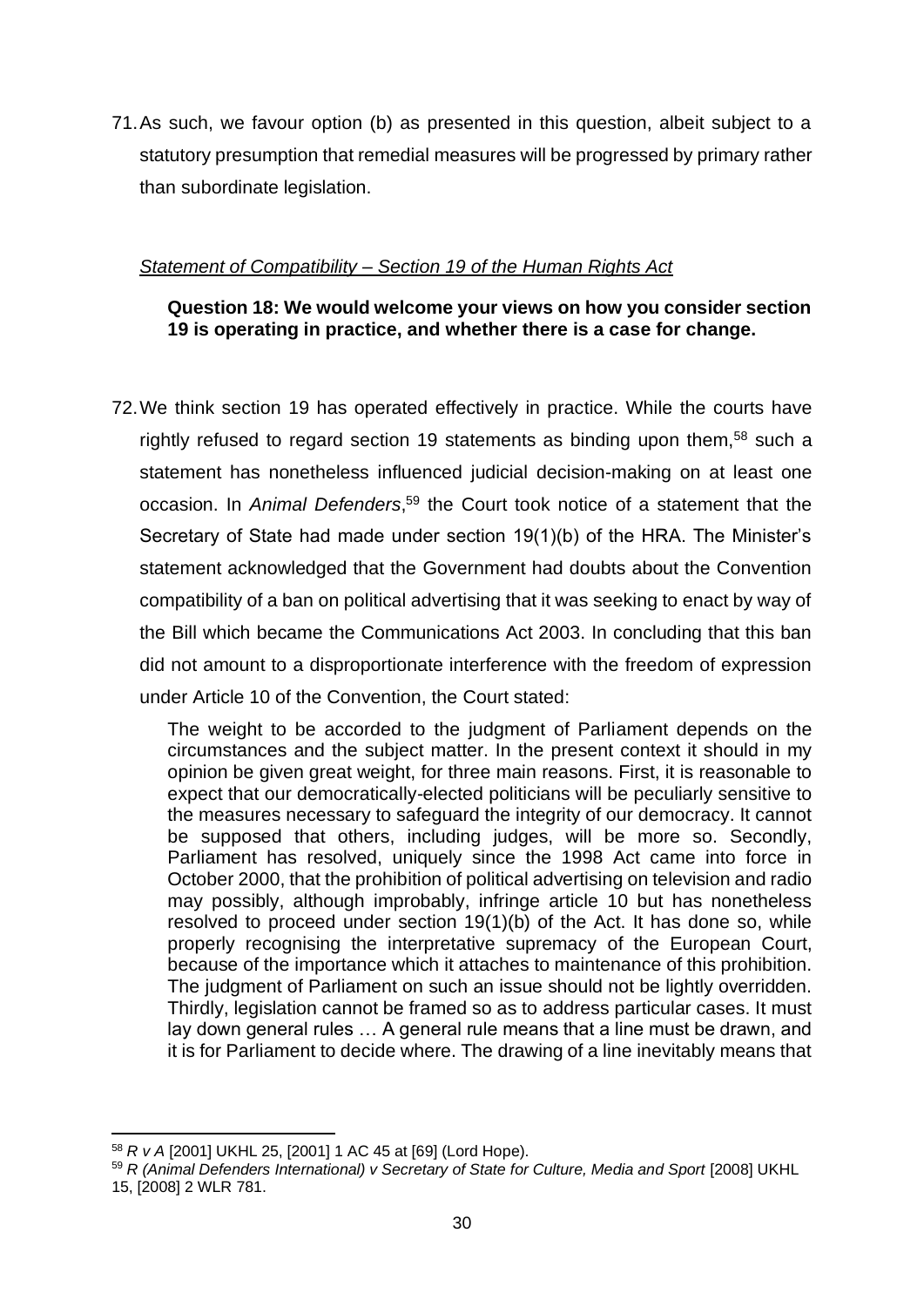hard cases will arise falling on the wrong side of it, but that should not be held to invalidate the rule if, judged in the round, it is beneficial.<sup>60</sup>

- 73.When the same case subsequently came to be considered at Strasbourg, the European Court of Human Rights likewise attached 'considerable weight' to the 'exacting and pertinent reviews' that had been conducted both by the UK Parliament and by the relevant domestic courts.<sup>61</sup>
- 74.We have reproduced these quotations because they also bear upon our answer to question 23 of this consultation exercise. Question 23 invites us to express a view on whether (and, if so, how) the law could be changed to ensure that UK courts give 'great weight' to legislation enacted by Parliament when they are required to conduct proportionality assessments in respect of qualified and limited Convention rights. Our view is that, as these passages very clearly show, the courts already do accord 'great' and 'considerable' weight to Parliament in precisely these circumstances. It would be contrary to the context-sensitive nature of judicial proceedings to require that courts must accord great weight to a single consideration, in all circumstances.

# *Application to Wales, Scotland and Northern Ireland*

# **Question 19: How can the Bill of Rights best reflect the different interests, histories and legal traditions of all parts of the UK, while retaining the key principles that underlie a Bill of Rights for the whole UK?**

75. In responding to this question, we wish to distinguish clearly between a theoretically possible Bill of Rights for the United Kingdom, as opposed to the Bill of Rights that appears to be contemplated in the Government's proposals. We consider that, carefully drafted and with appropriate respect for the unique circumstances of Northern Ireland, it would be possible to draft a Bill of Rights for the United Kingdom as a whole, without trampling on Northern Ireland's interests and legal status, although this would be a significant challenge. The type of Bill of Rights contemplated in the Government's proposals, however, including the 'key

<sup>60</sup> ibid at [33] (Lord Bingham).

<sup>61</sup> *Animal Defenders International v UK* (2013) 57 EHRR 21 at [116].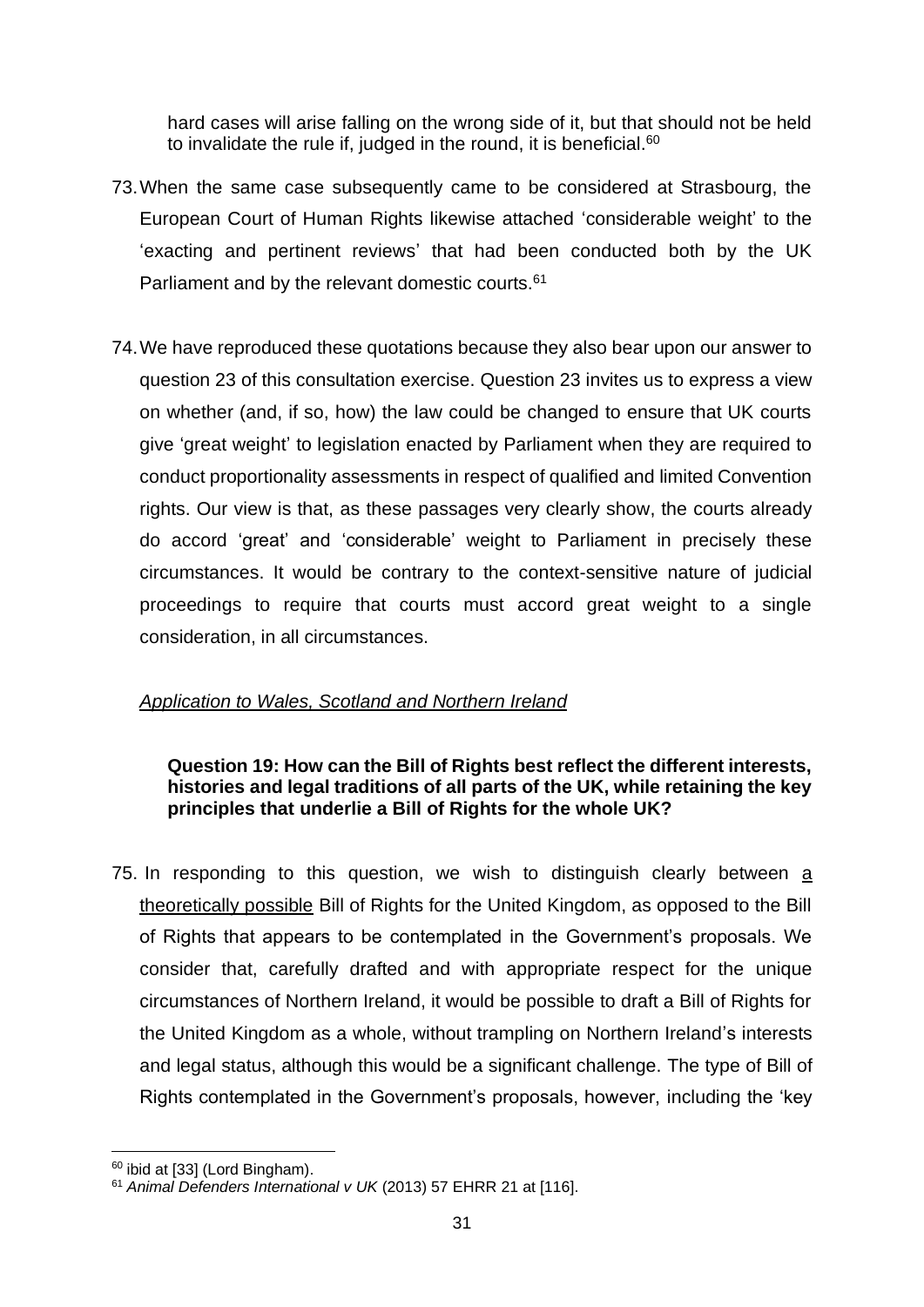principles' that underlie the Government's proposals, are not consistent with the unique circumstances of Northern Ireland. We develop this point subsequently in our answer to question 29.

### *Public authorities: section 6 of the Human Rights Act*

**Question 20: Should the existing definition of public authorities be maintained, or can more certainty be provided as to which bodies or functions are covered? Please provide reasons.**

76.We consider that the current definition of 'public authorities' is largely satisfactory but we suggest that it would be useful to add that, when determining if functions are of a 'public nature' under section 6(3)(b), courts should be directed to take into account whether the person or body in question is in receipt of money from the state in order to carry out all or part of the functions and whether the functions in question relate to the provision of education, health or social care, or accommodation. These social needs are so important in any society that the providers of them should be obliged to take into account the human rights of the recipients of their services. They are already required to act in accordance with equality legislation, but they should also be obliged to ensure that, for example, they do not ill-treat a service user or infringe his or her rights to liberty, privacy, freedom of expression and enjoyment of their property.

**Question 21: The government would like to give public authorities greater confidence to perform their functions within the bounds of human rights law. Which of the following replacement options for section 6(2) would you prefer? Please explain your reasons.** 

**Option 1: provide that wherever public authorities are clearly giving effect to primary legislation, then they are not acting unlawfully; or**

**Option 2: retain the current exception, but in a way which mirrors the changes to how legislation can be interpreted discussed above for section 3.**

77.Again, we do not feel that the current law is deficient, but of the two options suggested in the consultation paper we prefer the first ('provide that wherever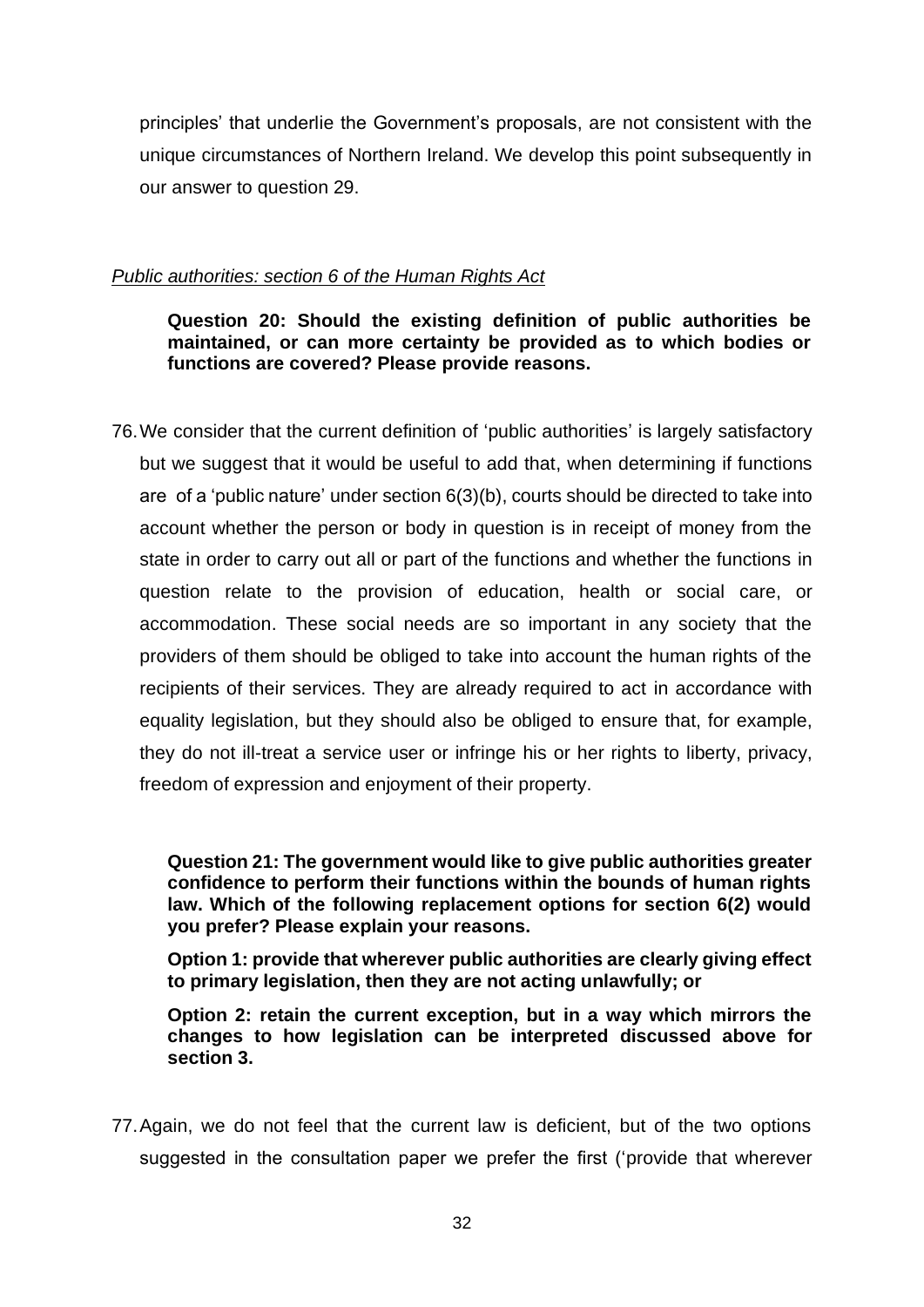public authorities are clearly giving effect to primary legislation, then they are not acting unlawfully'). The second option ('retain the current exception, but in a way which mirrors the changes to how legislation can be interpreted discussed above for section 3') would lead to too much uncertainty, especially if section 3 were to be replaced by a provision saying that ambiguous legislation should be construed compatibly with the rights in the Bill of Rights if such interpretation can be applied in a manner that is consistent with the wording and overriding purpose of the legislation. It is hard to see how and why such an interpretative provision could be applied to the question of whether a body was providing a public function or not.

#### *Extraterritorial jurisdiction*

**Question 22: Given the above, we would welcome your views on the most appropriate approach for addressing the issue of extraterritorial jurisdiction, including the tension between the law of armed conflict and the Convention in relation to extraterritorial armed conflict.**

78.We welcome the Government's recognition that it is not possible to address the issue of the extraterritorial jurisdiction of the ECHR in domestic UK law, without breaching the UK's international law obligations under the ECHR. To the extent that others consider the extraterritorial reach of the Convention to be a problem, then it can only be addressed through addressing arguments to the European Court of Human Rights that the existing jurisprudence on the issue should be modified, and/or through the agreement of the States who are parties to the Convention to amend the Convention. We do not consider, however, that the existing jurisprudence of the Court on extraterritorial jurisdiction is in any way fundamentally problematic. Rather the opposite. We consider that the application of human rights obligations to armed conflict is a welcome development and one that Parties to the Convention should be proud of, rather than seeking to undermine.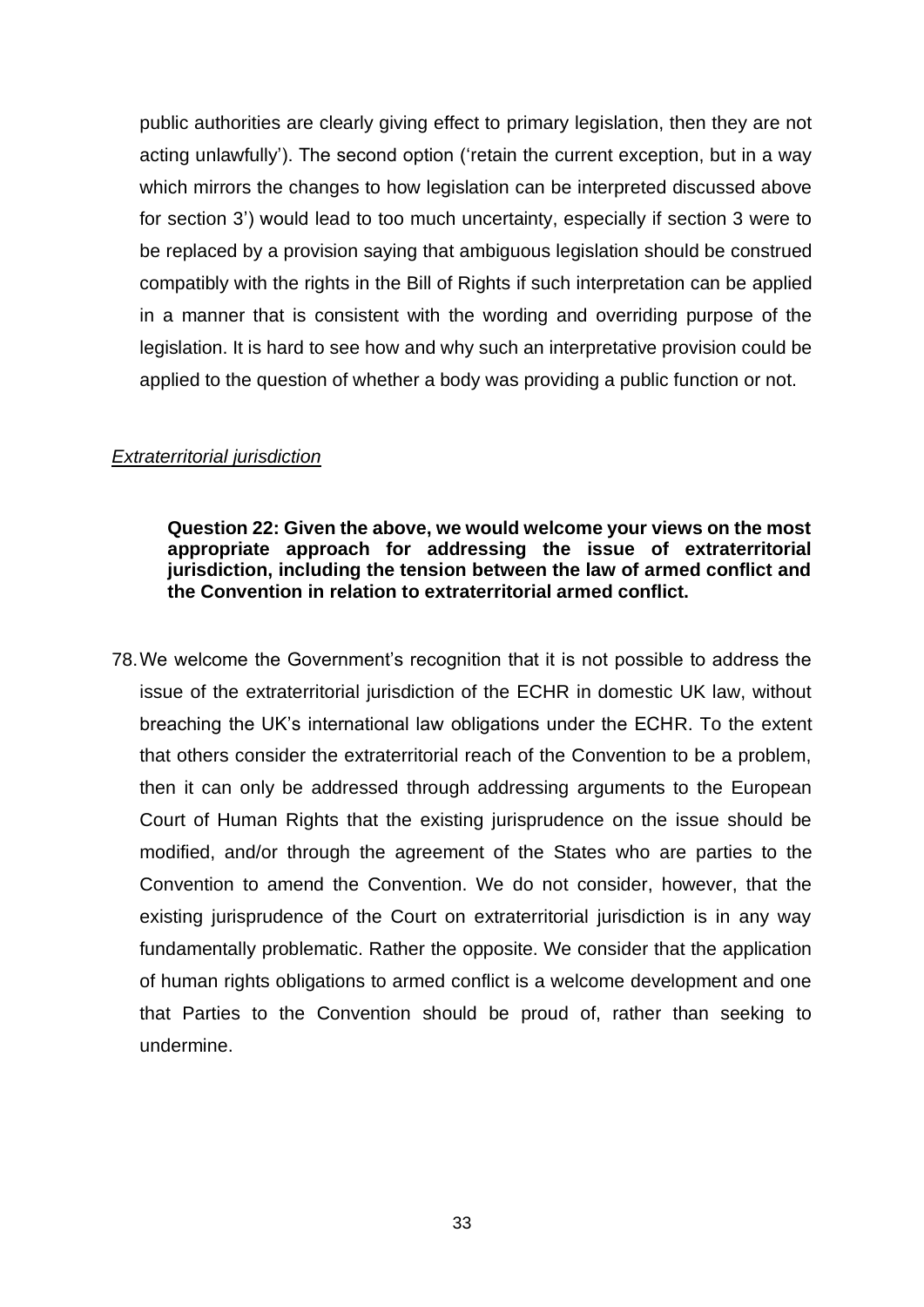#### *Qualified and limited rights*

**Question 23: To what extent has the application of the principle of 'proportionality' given rise to problems, in practice, under the Human Rights Act?** 

**We wish to provide more guidance to the courts on how to balance qualified and limited rights. Which of the below options do you believe is the best way to achieve this? Please provide reasons.** 

**Option 1: Clarify that when the courts are deciding whether an interference with a qualified right is 'necessary' in a 'democratic society', legislation enacted by Parliament should be given great weight, in determining what is deemed to be 'necessary'.** 

**Option 2: Require the courts to give great weight to the expressed view of Parliament, when assessing the public interest, for the purposes of determining the compatibility of legislation, or actions by public authorities in discharging their statutory or other duties, with any right.** 

**We would welcome your views on the above options, and the draft clauses after paragraph 10 of Appendix 2.**

- 79.In response to question 18 of this consultation, we noted our view that the courts are already fully cognisant of the great weight that should be given to legislation enacted by Parliament by reference to Lord Bingham's judgment in the *Animal Defenders* case <sup>62</sup> and by reference to the European Court of Human Rights' practice of according it 'considerable weight'.<sup>63</sup> We reiterate that view in response to this question, but consider it important to add that the weighting of different considerations which arise in litigation is an inherently judicial function that should not be fettered in a way which would require the courts to act with context-blindness.
- 80.Moreover, we wish to underscore the significance of the UK Supreme Court's domestically formulated approach to proportionality assessments. In *Bank Mellat*, Lord Reed explained the historical development of the law in this way:

The approach to proportionality adopted in our domestic case law under the HRA has not generally mirrored that of the Strasbourg court. In accordance with the analytical approach to legal reasoning characteristic of the common law, a more clearly structured approach has generally been adopted, derived from case law under Commonwealth constitutions and Bills of Rights …

<sup>&</sup>lt;sup>62</sup> *R (Animal Defenders International) v Secretary of State for Culture, Media and Sport* [2008] UKHL 15, [2008] 2 WLR 781 at [33] (Lord Bingham).

<sup>63</sup> *Animal Defenders International v UK* (2013) 57 EHRR 21 at [116].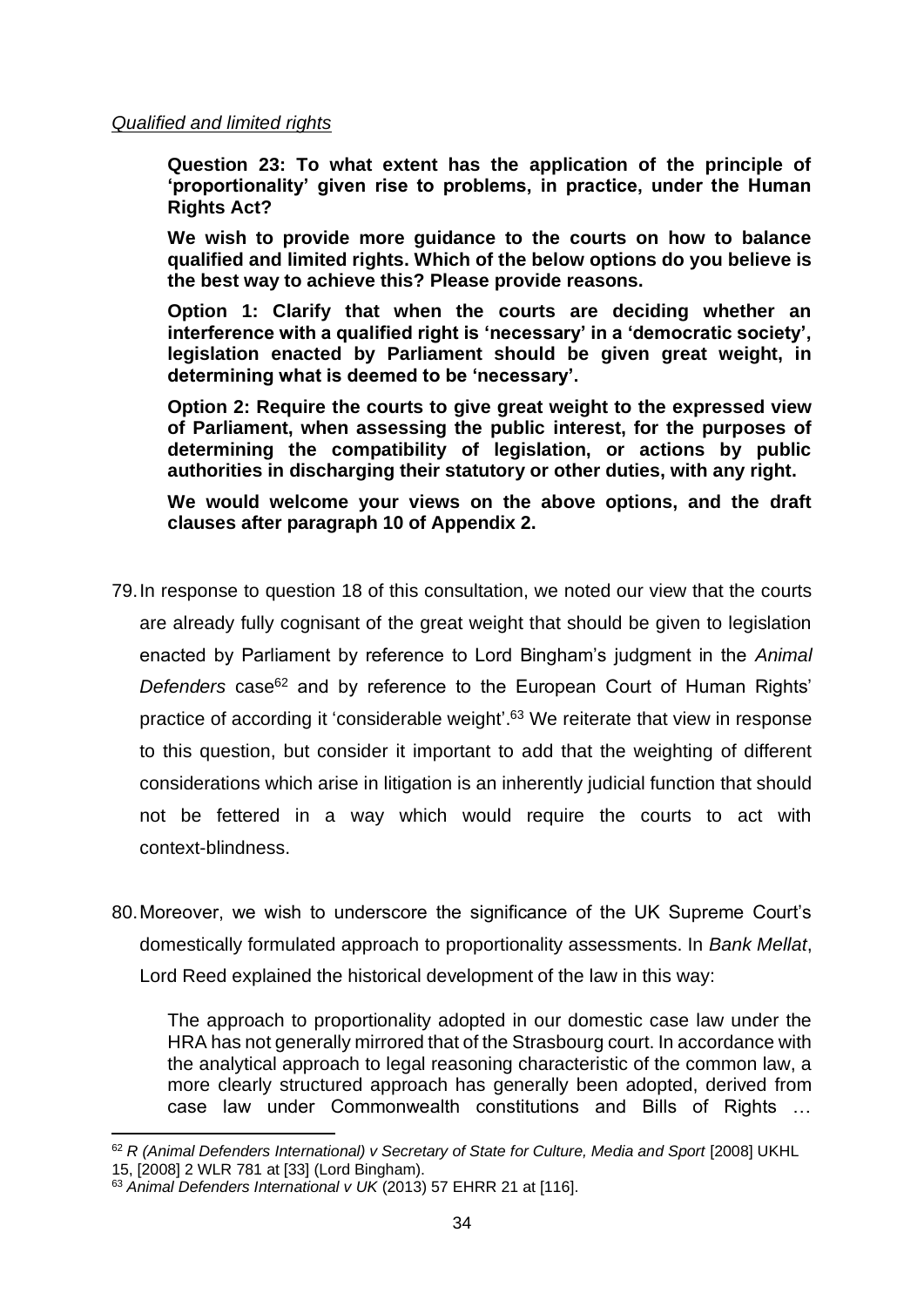The judgment of Dickson CJ in *Oakes* provides the clearest and most influential judicial analysis of proportionality within the common law tradition of legal reasoning. Its attraction as a heuristic tool is that, by breaking down an assessment of proportionality into distinct elements, it can clarify different aspects of such an assessment, and make value judgments more explicit. The approach adopted in *Oakes* can be summarised by saying that it is necessary to determine (1) whether the objective of the measure is sufficiently important to justify the limitation of a protected right, (2) whether the measure is rationally connected to the objective, (3) whether a less intrusive measure could have been used without unacceptably compromising the achievement of the objective, and (4) whether, balancing the severity of the measure's effects on the rights of the persons to whom it applies against the importance of the objective, to the extent that the measure will contribute to its achievement, the former outweighs the latter.<sup>64</sup>

81.When read together with Lord Bingham's judgment in *Animal Defenders*, which recognises that 'great weight' should be given to legislation enacted by Parliament where it is appropriate to do so in the circumstances of a particular case, the proportionality approach described by Lord Reed in this passage removes any cause for concern in our view. To the contrary, we suggest that it represents precisely the sort of domestically fine-tuned common law approach to the development of human rights which the Government says it is keen to encourage and support throughout its consultation paper.

# *Deportations in the public interest*

**Question 24: How can we make sure deportations that are in the public interest are not frustrated by human rights claims? Which of the options, below, do you believe would be the best way to achieve this objective? Please provide reasons.**

**Option 1: Provide that certain rights in the Bill of Rights cannot prevent the deportation of a certain category of individual, for example, based on a certain threshold such as length of imprisonment.**

**Option 2: Provide that certain rights can only prevent deportation where provided for in a legislative scheme expressly designed to balance the strong public interest in deportation against such rights.**

**Option 3: Provide that a deportation decision cannot be overturned, unless it is obviously flawed, preventing the courts from substituting their view for that of the Secretary of State.**

<sup>64</sup> *Bank Mellat v HM Treasury (No 2)* [2013] UKSC 39, [2014] AC 700 at [72]-[74] (Lord Reed, dissenting, albeit not on this point).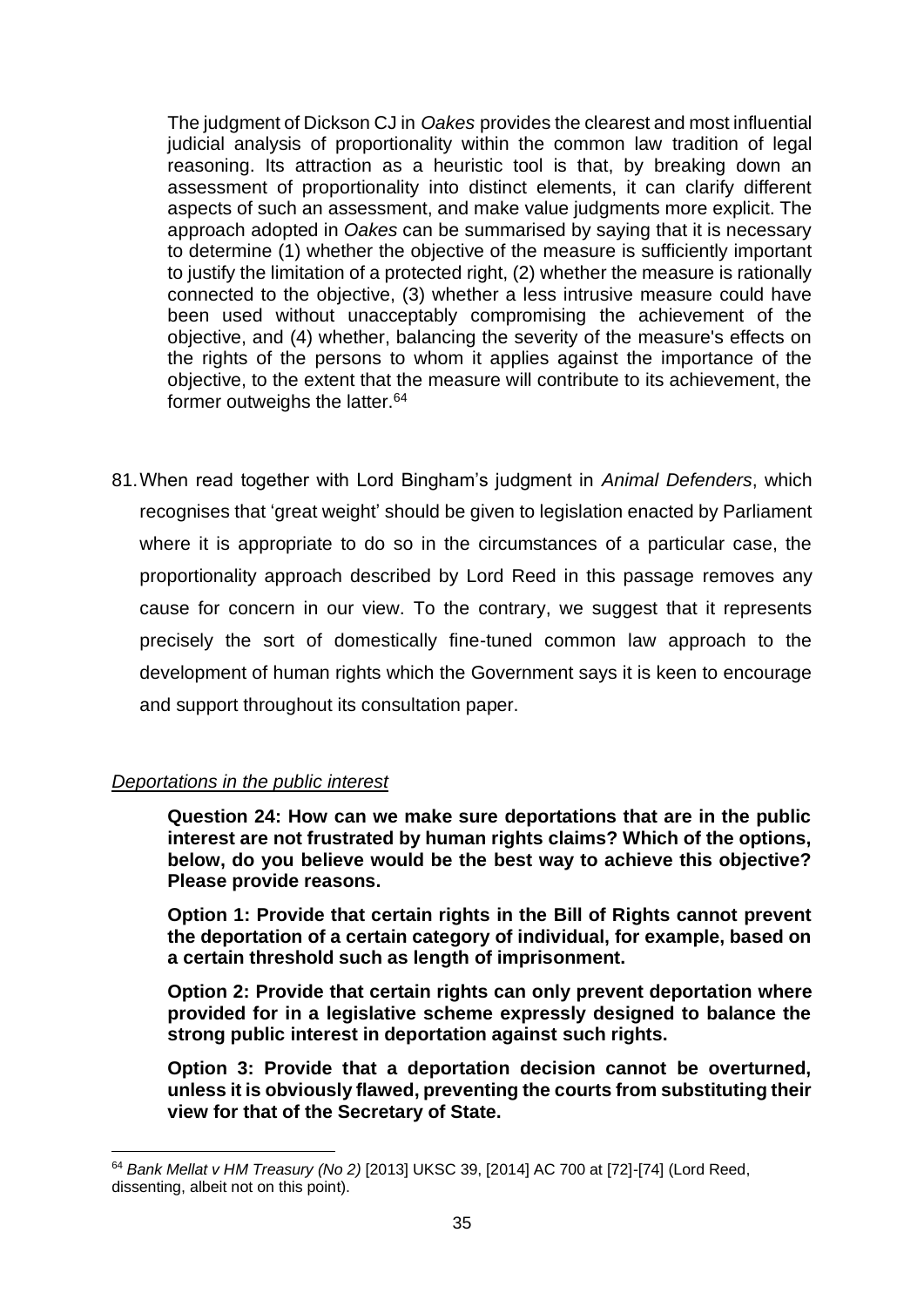82.We reject the premise of the question. We do not consider that deportations should be able to go ahead 'in the public interest' if those deportations are contrary to the ECHR, and we consider that where such deportations are attempted, there should be a domestic remedy that prevents these from occurring. Furthermore, we reject the Government's attempt to place 'the public interest' in opposition to 'human rights claims'. We do not consider that they are in opposition to each other. Indeed, we consider that 'the public interest' includes the protection of human rights. We therefore do not consider that any of the proposed options are acceptable.

#### *Illegal and irregular migration*

**Question 25: While respecting our international obligations, how could we more effectively address, at both the domestic and international levels, the impediments arising from the Convention and the Human Rights Act to tackling the challenges posed by illegal and irregular migration?**

83.For the reasons stated in our answer to question 24, we also reject the premise of this question. There is a fundamental contradiction between 'respecting our international obligations' and removing 'impediments from the Convention and the Human Rights Act.' We consider that any 'impediments' are part of our international obligations and that the UK should not seek to undermine these protections either domestically or internationally.

### *Remedies and the wider public interest*

**Question 26: We think the Bill of Rights could set out a number of factors in considering when damages are awarded and how much. These include:** 

- **a. the impact on the provision of public services;**
- **b. the extent to which the statutory obligation had been discharged;**
- **c. the extent of the breach; and**

**d. where the public authority was trying to give effect to the express provisions, or clear purpose, of legislation.** 

**Which of the above considerations do you think should be included? Please provide reasons.**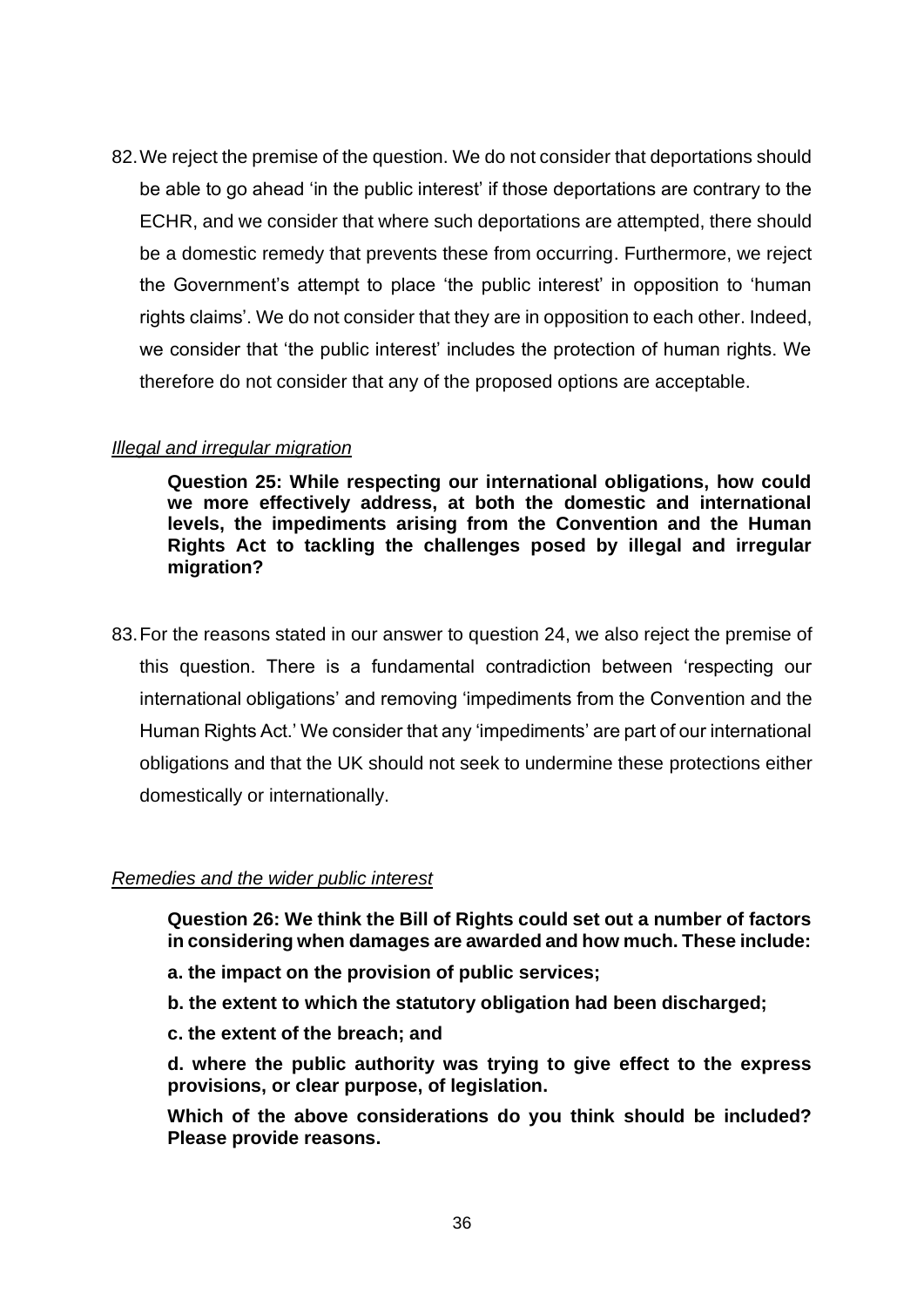84.We consider this proposal to be both unnecessary and unbalanced. It is unnecessary based on our understanding that the courts can and do already take account of these factors, including in deciding whether to award any of the discretionary relief that is open to them in a particular case. In *Bernard*, for example, the High Court of England and Wales took account of these factors in the following terms:

As with damages for Personal Injuries the court must not ignore the consequences of awards under section 8(3) for public authorities generally and society as a whole. On a simplistic view of local authority accounting, the larger the award to the claimants under section 8 the less there will be for the London Borough of Enfield to spend on providing social service facilities for the many others in need of care within the borough. Even if the money does not come out of the social services budget, it will have to come from some other service's budget and/or from Council taxpayers.<sup>65</sup>

85.We agree with the Court in *Bernard*, which went on to acknowledge that 'it is very much in the interests of society as a whole that public authorities should be encouraged to respect individual's rights under the Convention'.<sup>66</sup> In contrast, we consider that the list of factors proposed in the Government's consultation document are unjustifiably one-sided. If Parliament does decide to offer guidance to the courts in this area, we would urge it to take a more balanced view of the various considerations that should be taken into account in the context of a human rights based claim for damages. We would commend, in particular, the judgment of Friedman J in *Mahmud's Application*:

In the absence of a clear approach to a damages claim that is on all fours with a decided case in the Strasbourg jurisprudence involving the United Kingdom or a member state with a similar standard of living, I … respectfully summarise the approach … as to the quantification of damages awards, which amounts to a four-stage task:

- (i) consult the common law;
- (ii) where the ill-treatment is akin to a tort, refer to its quantum bands;

(iii) develop a domestic body of precedent as an aid to predictability and future settlements; and

<sup>65</sup> *R (Bernard) v London Borough of Enfield* [2002] EWHC 2282 (Admin) at [58] (Sullivan J).

 $66$  ibid at [59].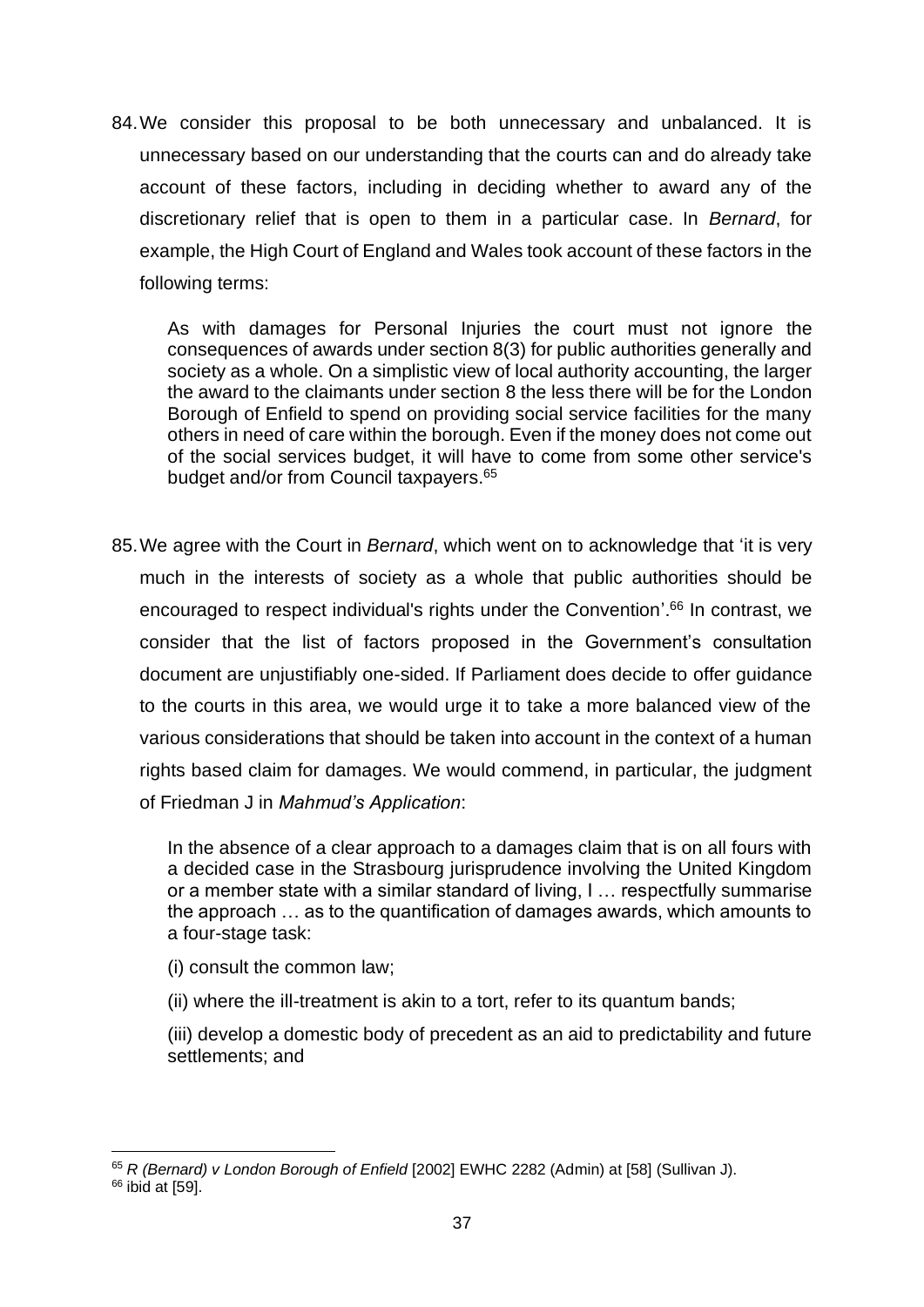(iv) ensure that the overall award remains in sync with the wider considerations of equitable values and standards identified by the Strasbourg Court.<sup>67</sup>

86.We would further commend and endorse the following point of view:

Money is obviously not inconsequential to the Strasbourg Court that will almost inevitably order financial payments under Article 41 when personal harm has been caused as a result of Convention incompatible conduct. At the same time, it is important to appreciate that the HRA heralded a new means of protecting individuals and bonding society, such that the approach to damages under section 8 should retain its flexibility, accessibility and sense of proportion. The value of such payments lies in their vindicatory function. The state as wrong doer is required to restore its commitment to respect for the inherent dignity of the individual complainant in circumstances when that dignity – as the primary feature of all human rights law – has endured some serious and fundamental harm, and other damages under domestic law are not otherwise available to do justice to the wrong.<sup>68</sup>

### **IV. Emphasising the role of responsibilities within the human rights framework**

**Question 27: We believe that the Bill of Rights should include some mention of responsibilities and/or the conduct of claimants, and that the remedies system could be used in this respect. Which of the following options could best achieve this? Please provide reasons.**

**Option 1: Provide that damages may be reduced or removed on account of the applicant's conduct specifically confined to the circumstances of the claim; or**

**Option 2: Provide that damages may be reduced in part or in full on account of the applicant's wider conduct, and whether there should be any limits, temporal or otherwise, as to the conduct to be considered.**

87.The consultation paper states that the Government wishes to ensure that 'a proper balance is struck between individuals' rights, personal responsibility, and the wider public interest'. <sup>69</sup> This is based on the Government's perception that 'the growth of a "rights culture" … has displaced due focus on personal responsibility and the

<sup>&</sup>lt;sup>67</sup> In the Matter of an Application by Omar Mahmud for Judicial Review [2021] NIQB 37 at [35].

<sup>68</sup> ibid at [37].

<sup>&</sup>lt;sup>69</sup> Ministry of Justice (n [12\)](#page-8-1) para 6.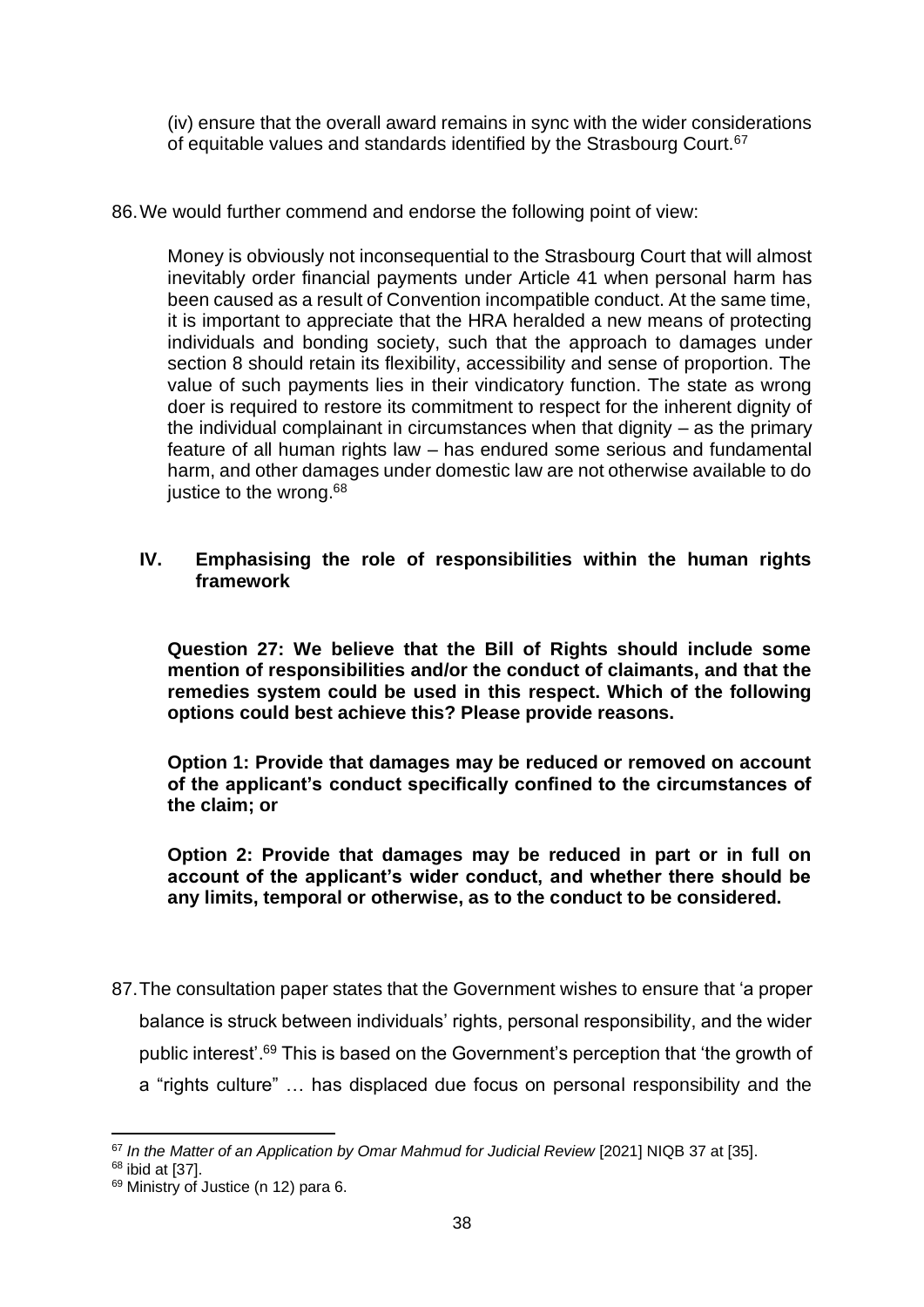public interest'. To evidence this claim, the paper refers to a small number of individual cases relating to both successful and unsuccessful human rights claims that have been brought by foreign offenders who have committed serious crimes and by prisoners. The paper argues that 'the elastic expansion of the parameters of human rights law has created widespread uncertainty, which has encouraged patently unmeritorious claims, requiring substantial amounts of taxpayers' money to defend them'. <sup>70</sup> However, the reliance on a small number of individual cases as underpinning evidence means that no overview of the overall cost to taxpayers is provided, nor is any evidence of widespread uncertainty provided.

- 88.The consultation paper further argues that unmeritorious claims brought by convicted persons (both UK citizens and foreign nationals) 'undermine public confidence in the Human Rights Act'.<sup>71</sup> No evidence is presented to support this claim and it contrasts significantly with public opinion data from recent years that shows broad support for the universality of inalienable rights. For example, in a December 2019 Survation survey of more than 2,000 people, over 88 per cent agreed with the statement: 'rights, laws and protections must apply to everyone equally' in order to be effective.<sup>72</sup> This was a 10 per cent *increase* on the outcomes from a similar survey in 2015.<sup>73</sup> The 2019 survey also found that support for universal human rights extended across the political spectrum with supporters of all leading parties holding this position. 74
- <span id="page-38-0"></span>89.As with other elements of the consultation paper, we therefore find the evidence relied on to support the need for changes to the HRA to give greater weight to individual responsibilities is unconvincing and does not provide an adequate basis to justify the introduction of the proposed changes. As a result, we are opposed to either of the proposals outlined in question 27. In addition, there are specific problems with each of the proposals.

<sup>70</sup> ibid at para 128.

<sup>71</sup> ibid at para 129.

<sup>72</sup> Each Other, '88% Of UK Public Thinks "Effective" Human Rights Should Protect Everyone, Poll Finds' (10 December 2019) <https://eachother.org.uk/poll-effective-human-rights-should-protecteveryone/> accessed 3 March 2022.

<sup>&</sup>lt;sup>73</sup> A 2015 ComRes poll commissioned by Amnesty International has found that 78% of people within the United Kingdom believe rights have to apply to everyone equally, in order to be effective.  $74$  Each Other (n [72\)](#page-38-0).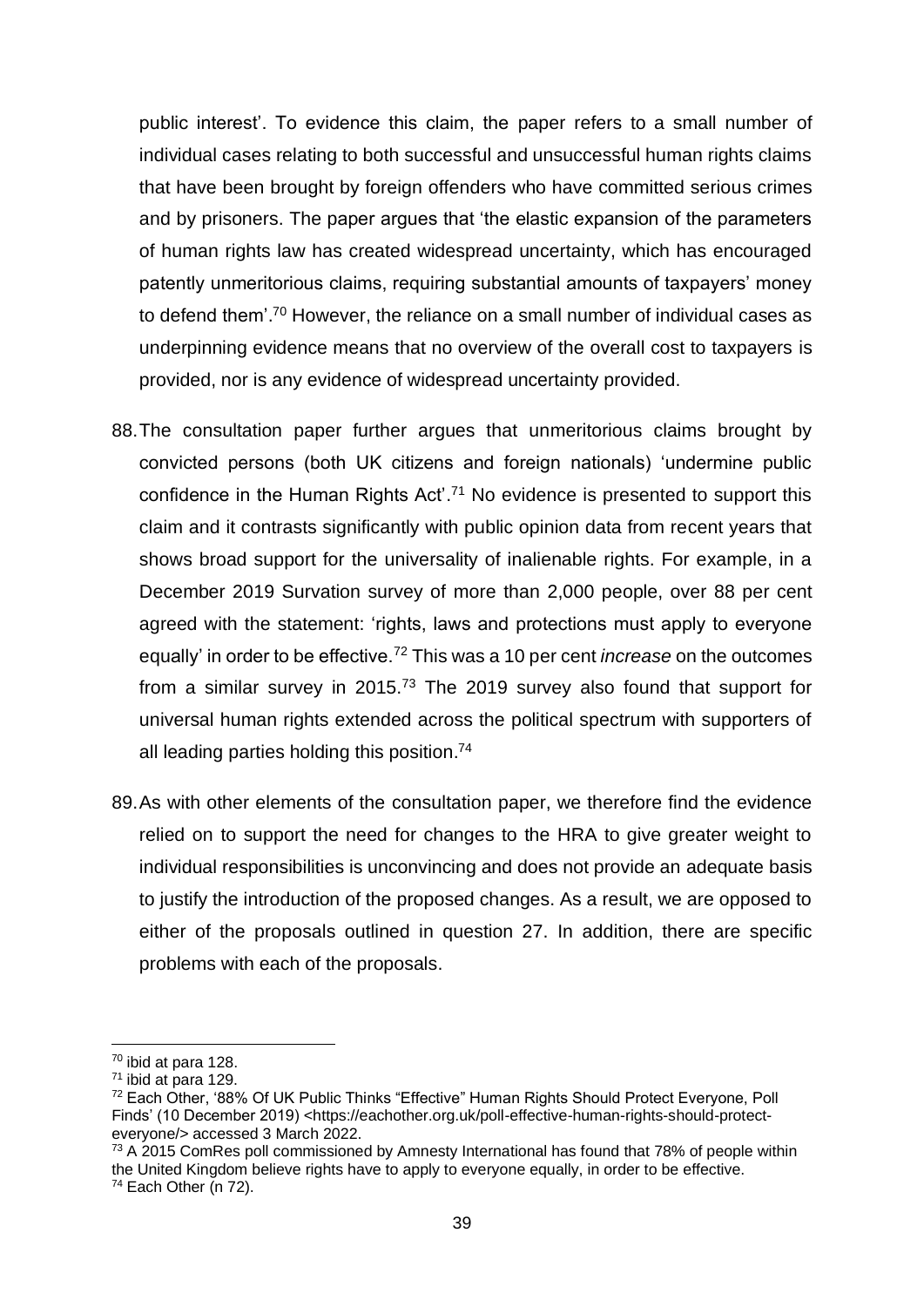- 90.Question 27 suggests that a Bill of Rights 'should include some mention of responsibilities and/or the conduct of claimants' and proposes that this be incorporated into the handling of remedies. We will focus first on the question of individual responsibilities in general terms, before returning their relationship to remedies.
- 91.At the level of UK domestic law, we are persuaded by the argument of Sir Rabinder Singh of the Court of Appeal of England and Wales that it is not necessary for domestic human rights legislation to set out a list of individual duties and responsibilities since regulating individual duties and punishing any breaches is the purpose of much of the rest of domestic law. Singh LJ suggests that 'if the law were to attempt to set out a person's duties and responsibilities, they would either be repetitive or superfluous, as in stating that a person has a duty to obey the criminal law or to pay taxes as are lawfully due, or (worse) would be vacuous as they would be unenforceable as a matter of legal obligation'.<sup>75</sup>
- 92.Within international human rights treaties, the balancing of individual rights and individual responsibilities is primarily addressed through the provisions that allow governments to restrict individuals' enjoyment of qualified rights. Such restrictions are never permitted for absolute rights such as the freedom from torture and slavery. Where they are permissible, such as for the rights contained in Articles 8, 9, 10, and 11 of the ECHR, the treaties and related case law set out clear rules regulating when and how states can restrict qualified rights. For example, restrictions must be in accordance with the law, must be necessary in a democratic society to protect the rights and freedoms of others, or otherwise necessary to protect the public interest in areas such as national security.<sup>76</sup> Thus, where individuals pose a threat to the public interest, these provisions allow states to restrict their qualified rights, including through prosecution and punishment. These provisions regulating how Governments can restrict rights are intended to safeguard against the risk that populist or authoritarian governments might use individual duties to limit rights in unpredictable and discriminatory ways.<sup>77</sup>

<sup>75</sup> Rabinder Singh, *The Unity of Law* (Hart Publishing 2022) 130.

<sup>76</sup> See e.g. Article 8(2) of the ECHR.

<sup>77</sup> UN High Commissioner of Human Rights, *Universal Declaration of Human Rights at 70: 30 Articles on 30 Articles - Article 29*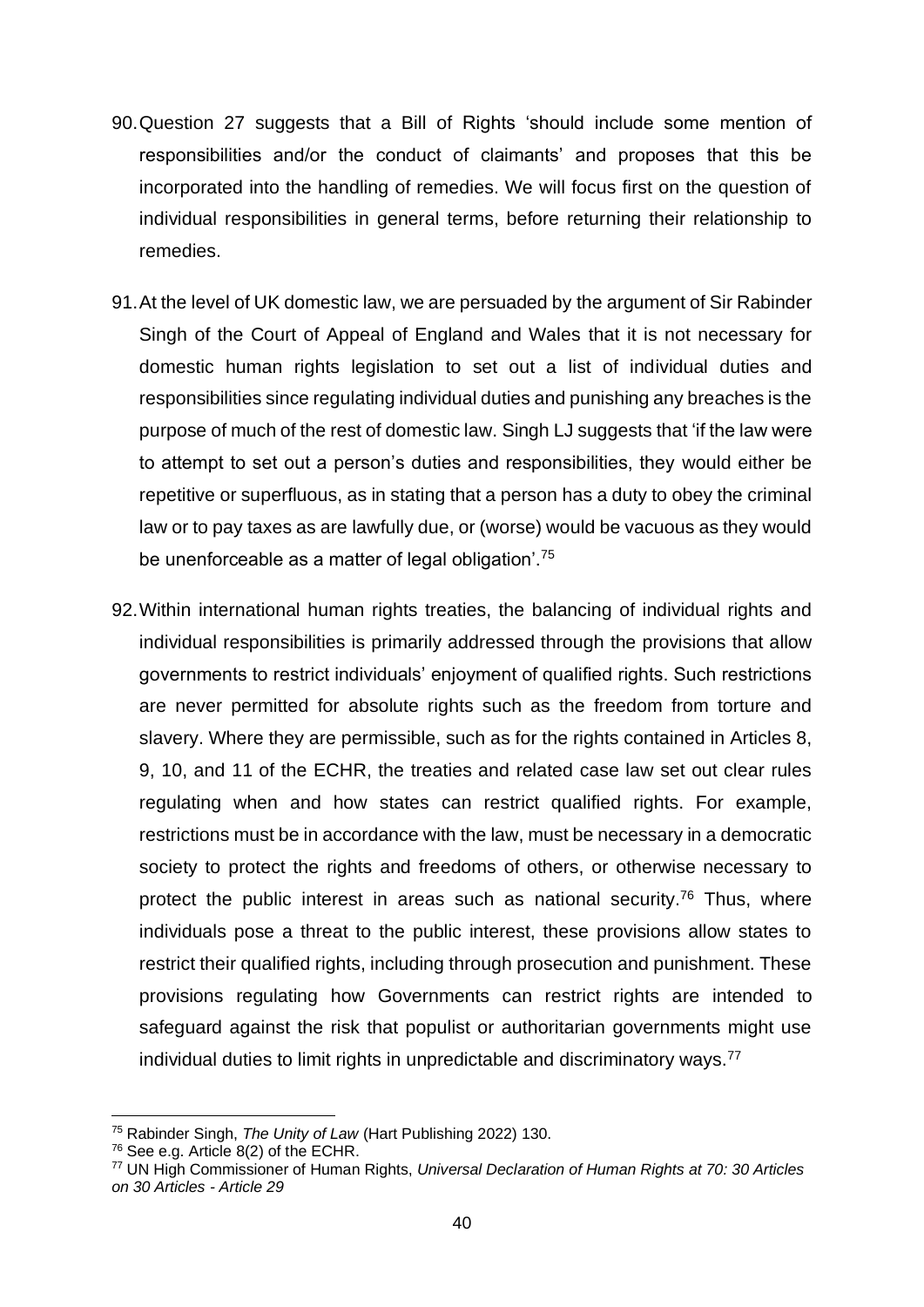- 93.The ECHR has, however, held that it may not provide damages to terrorists, even in cases relating to violations of the right to life. For example, in the *McCann* case, after finding the UK was responsible for violating the right to life of three members of the IRA who had been intending to plant a bomb in Gibraltar, the Court stated that it 'does not consider it appropriate to make an award under this head'.<sup>78</sup> However, in *A and others v the United Kingdom*, which related to the indefinite detention of foreign nationals suspected of terrorism, the Court distinguished the case from the *McCann* judgment, highlighting that 'it has not been established that any of the applicants has engaged, or attempted to engage, in any act of terrorist violence'.<sup>79</sup> It nonetheless made an award of damages that was substantially lower than it would in other cases on the basis that the unlawful detention was the result of a public emergency and the State's inability to deport applicants to their country of origin for fear of ill-treatment.
- 94.In the more recent *Del Río Prada* case, the Grand Chamber disregarded the background of an applicant who had been convicted for ETA terrorist offences when deciding to award non-pecuniary damages for violations of Article 5(1). This demonstrates that even in cases where the claimant is suspected or convicted of threats to national security, the European Court is very cautious in taking the claimant's personal conduct into account when deciding whether to award damages and only does so where the claim directly results from to their involvement in illegality.
- 95.This direct link to illegality was made explicit in *Silver and Others v the United Kingdom (Article 50)*. In this case, claimants requested damages for the stopping by the prison authorities of a number of letters written by or addressed to the applicants. One of the grounds invoked by the European Court of Human Rights to deny damages was that one of the applicants had fabricated clandestine letters, which the Court held 'constituted a transgression of the prison regulations which, in this respect, have not been found by the Court to be incompatible with the

<sup>&</sup>lt;https://www.ohchr.org/EN/NewsEvents/Pages/DisplayNews.aspx?NewsID=23999&LangID=E> accessed 3 March 2022.

<sup>78</sup> *McCann v the United Kingdom*, App no. [18984/91](https://hudoc.echr.coe.int/eng#{%22appno%22:[%2218984/91%22]}) (ECHR, 27 September 1995) at [219].

<sup>79</sup> *A and Others v the United Kingdom [GC]*, App No. 3455/05 (ECHR, 19 February 2009) at [251].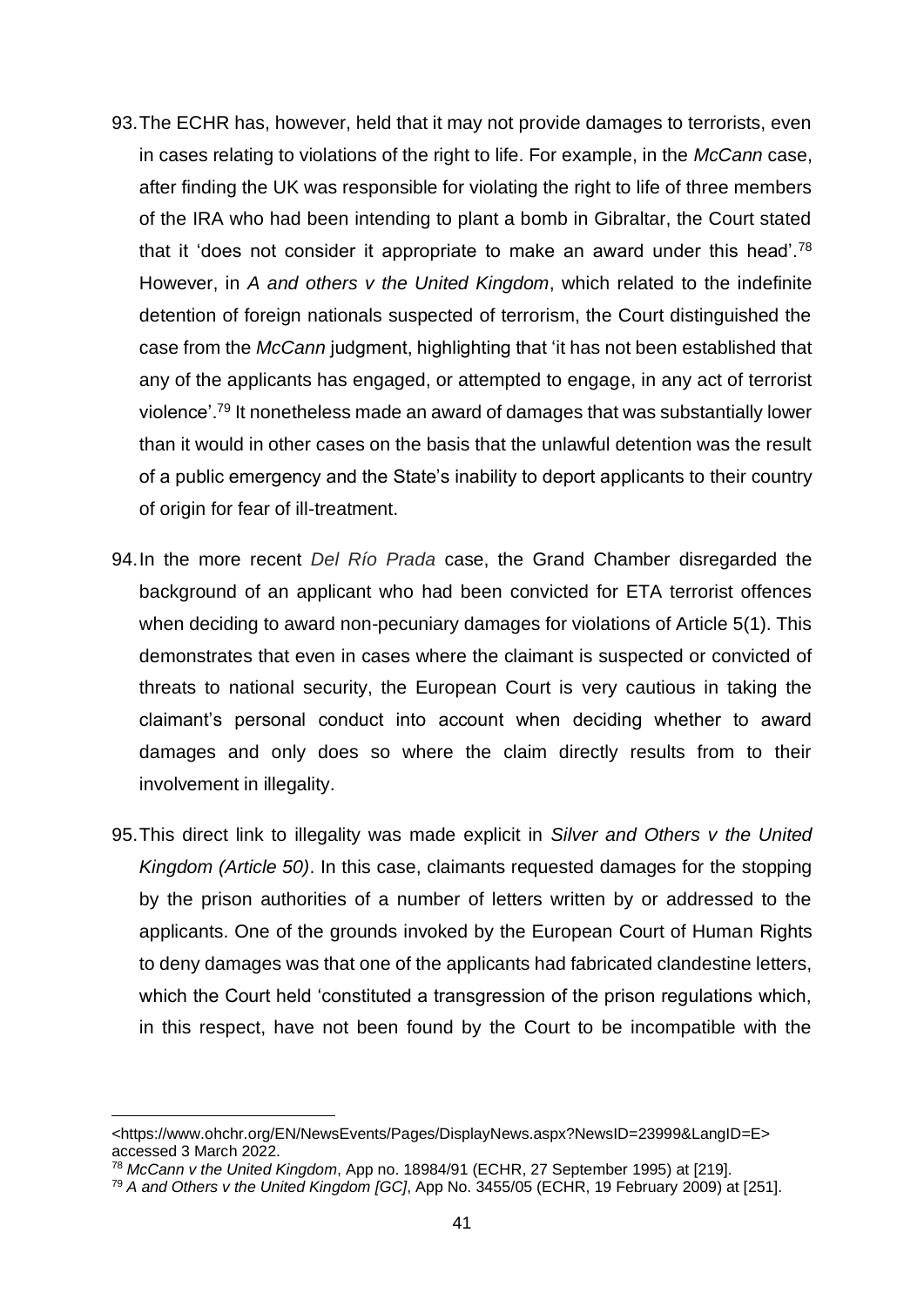Convention'.<sup>80</sup> Therefore, this applicant was denied damages for a claim that related directly to his choosing to violate national laws, where those laws had been found to be human rights compliant.<sup>81</sup>

- 96.We believe that the awarding of damages should not be seen as a 'reward' for the claimants, as it is presented in the consultation paper. Damages are instead an important way of ensuring that when States have violated the rights of individuals within their jurisdiction, they are encouraged to change their behaviour.<sup>82</sup> The broadly framed proposals in the consultation paper that the UK courts would have discretion to reduce or remove damages on account of the applicant's conduct confined to the circumstances of the claim or their wider conduct raise the possibility that UK public authorities would have little incentive to change behaviour that violates individual rights. In addition, if it created the impression of public authorities getting off scot-free if they violate individual rights that could undermine public confidence in the State.
- 97.Even more problematically, it would risk undermining the inalienability of rights and equality before the law by creating the impression that it is less important if the State violates the rights of some individuals but not others. These proposals are disproportionate and unnecessary given that the law already permits the State to restrict the qualified rights of those who violate the rights of others and section 8 of the HRA already grants the courts considerable discretion as regards remedies. Imposing additional penalties on these individuals by denying them damages if they are the victim of rights violations will almost inevitably result in additional litigation at Strasbourg, resulting in further costs and delay.

<sup>80</sup> *Silver and Others v The United Kingdom (Article 50)*, App nos. 5947/72; 6205/73; 7052/75; 7061/75; 7107/75; 7113/75; 7136/75, (ECHR, 24 October 1983) at [16].

<sup>81</sup> Attila Fenyes et al, *Tort Law in the Jurisprudence of the European Convention on Human Rights* (De Gruyter 2011) 407.

<sup>&</sup>lt;sup>82</sup> Veronika Fikfak, 'Changing State Behaviour: Damages before the European Court of Human Rights' (2018) 29(4) *European Journal of International Law* 1091–1125.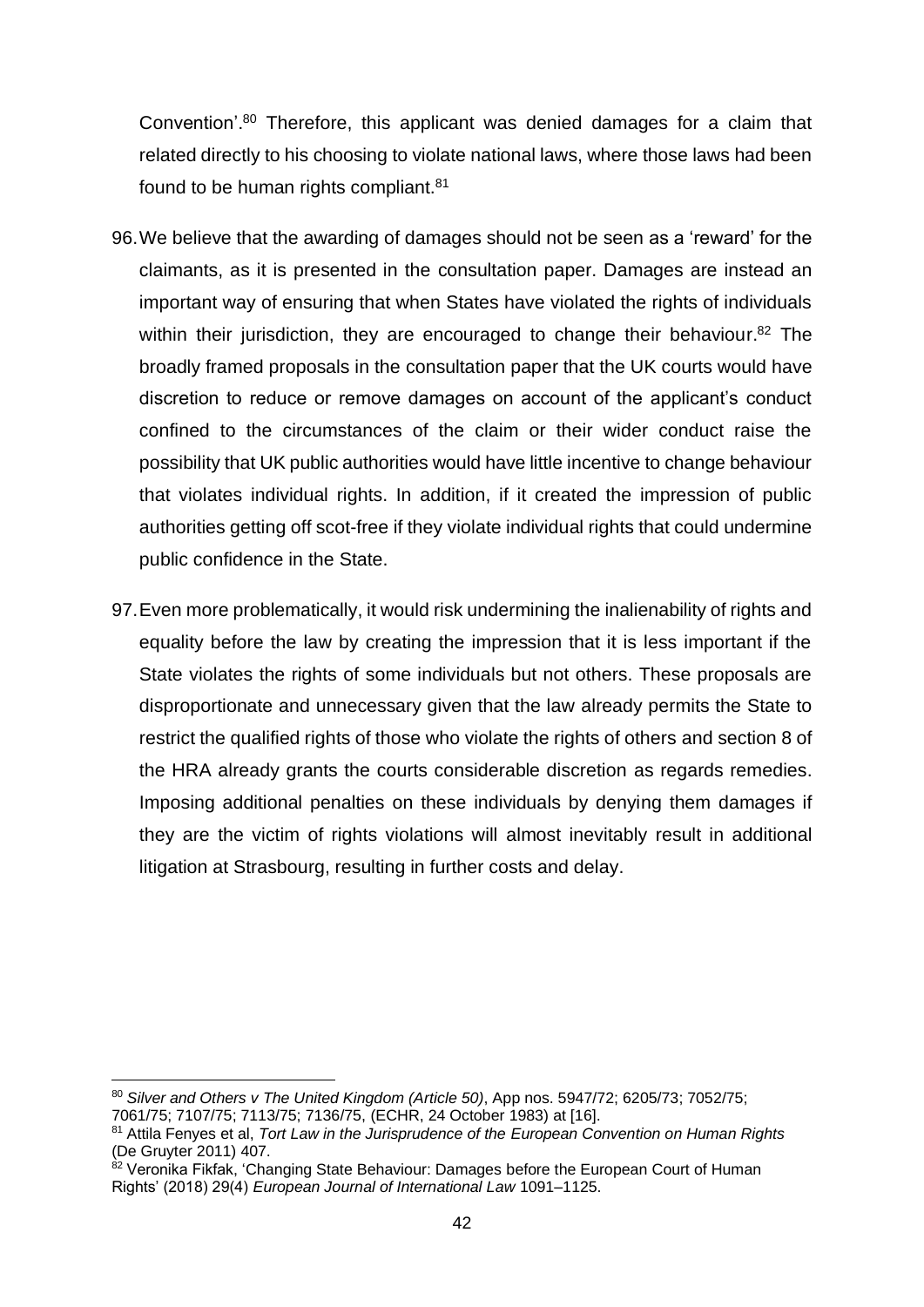### **V. Facilitating consideration of and dialogue with Strasbourg, while guaranteeing Parliament its proper role**

**Question 28: We would welcome comments on the options, above, for responding to adverse Strasbourg judgments, in light of the illustrative draft clause at paragraph 11 of Appendix 2.**

- 98.We have no objection to the draft clause at paragraph 11 of Appendix 2. It is sensible to create an obligation to notify Parliament within 30 days when an adverse judgment has been issued by the European Court of Human Rights in an application brought against the United Kingdom. And it is reasonable to notify to the Committee of Ministers in the Council of Europe that in the United Kingdom democratic responsibility for legislation, and the power to legislate, lie ultimately with Parliament, although it would be somewhat surprising if the Committee was not already aware of the basic structure of the UK constitution. None of this should detract from the duty of the Government to take steps short of legislation where this is possible in response to an adverse judgment emanating from Strasbourg.
- 99.With reference to paragraph 312 of the consultation paper, we believe that any such provision as that proposed in paragraph 11 of Appendix 2 should also be enacted for the three devolved legislatures in the United Kingdom. It is constitutionally appropriate for those legislatures to decide how, if at all, they would wish the adverse judgment to be reflected in new devolved legislation that is within their competence. For UK-wide legislation made by the Westminster Parliament, there should first be legislative consent motions obtained from the three devolved legislatures. In this context we echo a recent report by the House of Lords' Constitution Committee:

We believe the absence of any meaningful dialogue between Parliament and the devolved legislatures on legislative consent matters is a gap in the legislative process. We recommend that to increase confidence in the Sewel convention, as well as strengthening interparliamentary scrutiny of intergovernmental relations more generally, the House of Lords should strengthen its scrutiny of bills that engage the Sewel convention. This should include the provision of a memorandum by the Government about the devolution implications of relevant bills, a greater degree of committee scrutiny of legislative consent issues – seeking input from the devolved legislatures,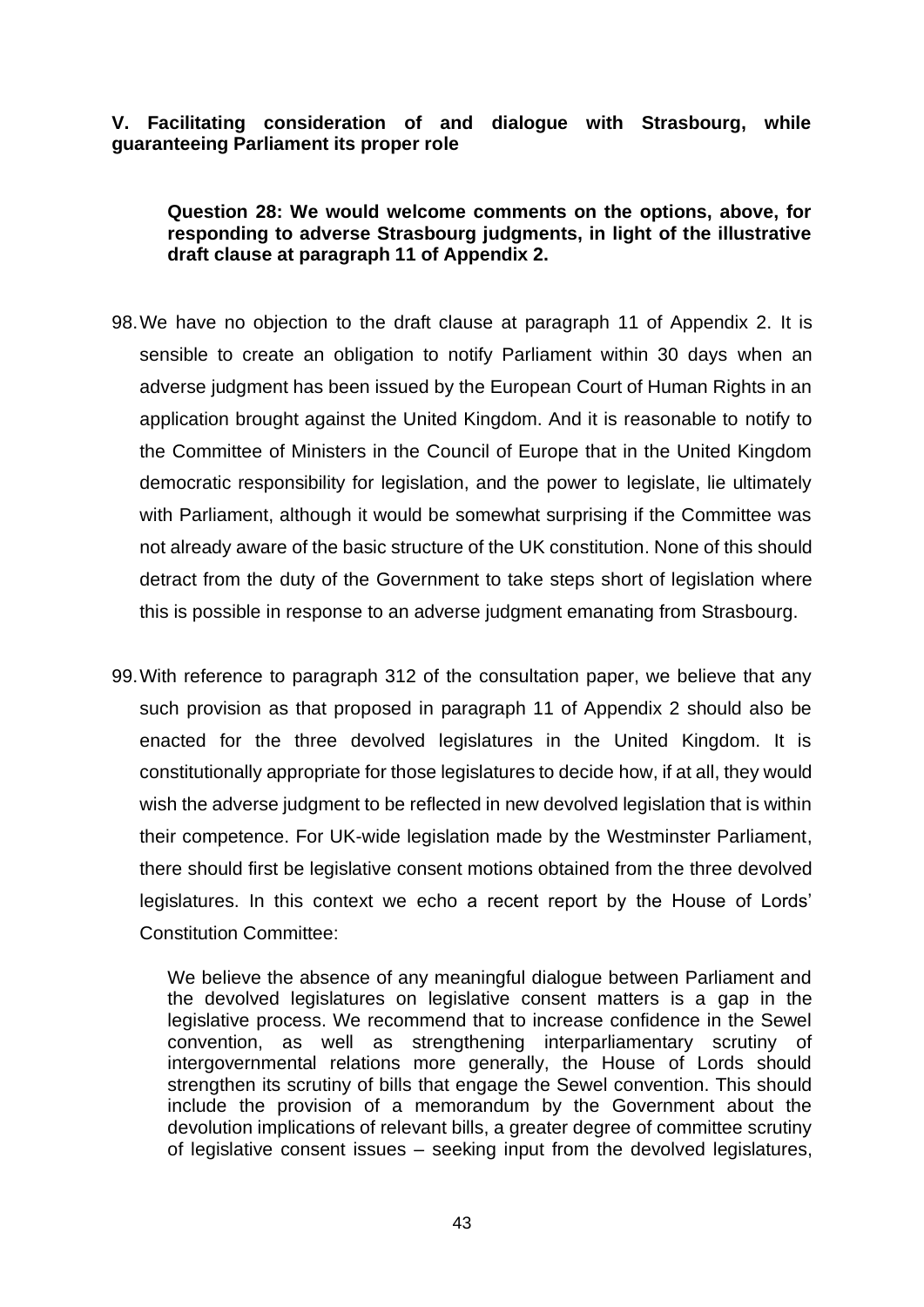where appropriate – and greater prominence for the granting, or withholding, of legislative consent by the devolved legislatures in House of Lords Business.<sup>83</sup>

### *Impacts*

**Question 29: We would like your views any evidence or data you might hold on any potential impacts that could arise as a result of the proposed Bill of Rights. In particular:**

#### **a. What do you consider to be the likely costs and benefits of the proposed Bill of Rights? Please give reasons and supply evidence as appropriate;**

We cannot identify any significant benefits of the proposed Bill of Rights for Northern Ireland. On the other hand, the strongly negative effects of the proposals on Northern Ireland are, in our view, clear. Our strong view is that the vast bulk of the proposals set out in the consultation paper present significant potential risks to stability and peace in Northern Ireland. It is widely perceived in Northern Ireland as the latest in a long line of developments calling into question the Government's commitment to human rights and its willingness to retain the ECHR at the centre of the UK's constitution. We suggest that changes in the operation of the HRA in Northern Ireland are neither necessary nor desirable. Indeed, the debate in Northern Ireland is currently focused on the potential *extension* of human rights, rather than their diminution. In what follows, we set out in more detail what we identify the adverse effects in Northern Ireland of the Government's proposals, if adopted.

100. First, the UK's continued membership of the ECHR is a significant part of the Northern Ireland constitutional settlement that resulted in the Belfast (Good Friday) Agreement, which contains an important section dedicated to the protection of human rights and equality. A crucial element of these guarantees is also the effective delivery of ECHR rights in Northern Ireland domestic law: the HRA is seen in part as the mechanism that delivered on the Agreement's promises in this

<sup>83</sup> *Respect and Co-operation: Building a Stronger Union for the 21st Century*, 10th Report of 2021-22, HL Paper 142 (20 January 2022), Summary, p 4.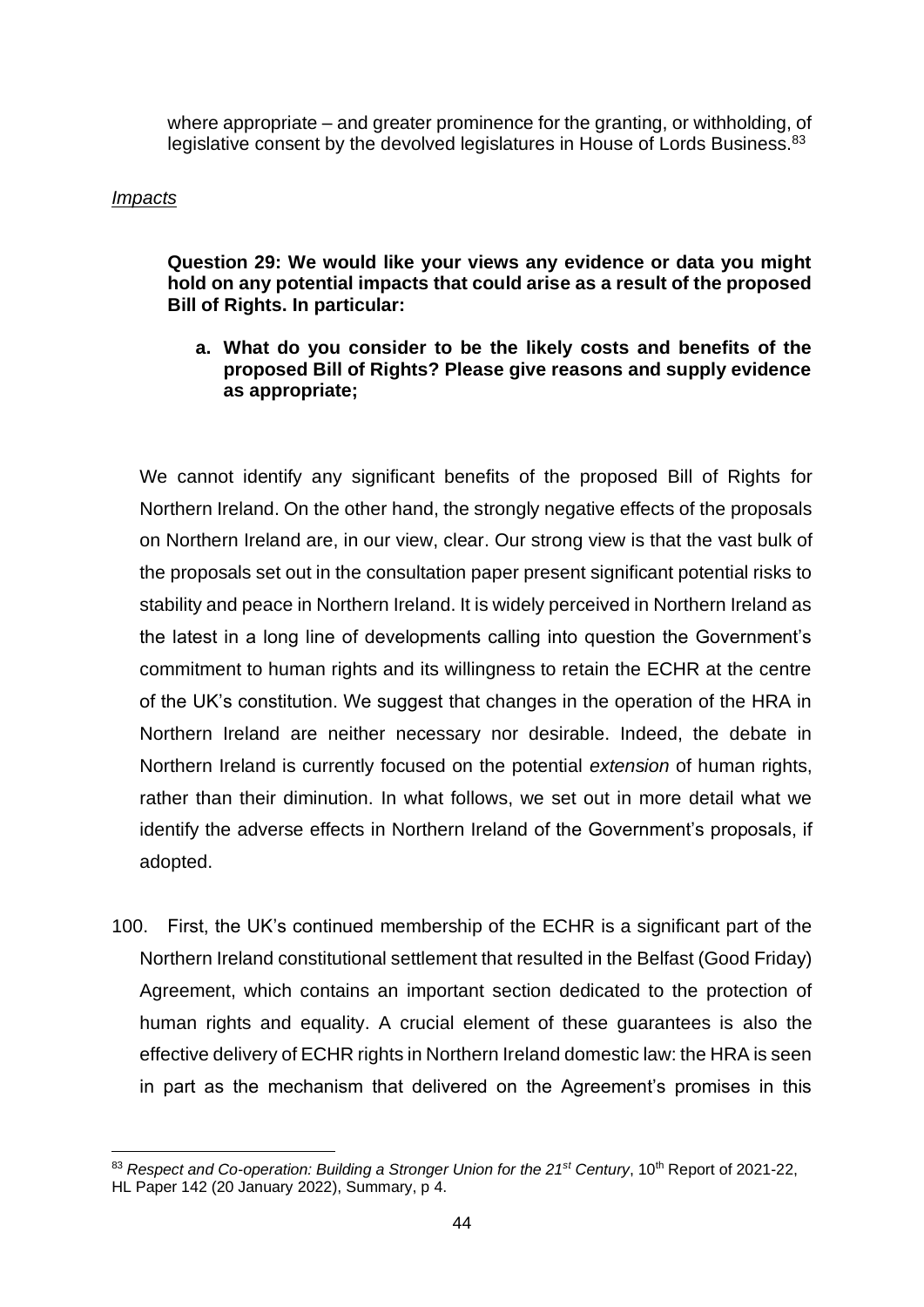respect. The HRA therefore has a constitutional function in Northern Ireland that is unique in the UK. Tinkering with it risks upsetting a delicate constitutional balance. The consultation paper recognises this in principle, but does not appear to have appreciated just how damaging its proposals would be in practice to that settlement.

- 101. Anyone with any knowledge of the Northern Ireland peace process will appreciate that this is not a theoretical point. The HRA, in its present form, has been fundamentally important to at least two key elements of that process. As regards policing, the Act has been central to the progress that has been made in by the Police Service of Northern Ireland (PSNI) in securing its broader confidence of the vast majority of the people of Northern Ireland. Successive Chief Constables have stated categorically that the main purpose of the PSNI is to protect everyone's human rights. The PSNI's Code of Ethics is replete with references to international human rights standards and the NI Policing Board has a statutory duty to produce an annual report assessing how well the PSNI is complying with its human rights obligations.<sup>84</sup>
- 102. In addition, the HRA has been at the centre of continuing attempts to deal with the past in Northern Ireland, with two cases having reached the Supreme Court in this area in 2019 and a third in 2021. <sup>85</sup> The HRA has enabled several new investigations to take place into unsolved murders, some of which have led to successful prosecutions. It has led to a series of coroners' inquests being held into unexplained deaths, many of which have produced significant information for loved ones of the deceased and, on occasions, apologies from organisations or institutions which were in some way involved in the deaths. Several miscarriages of justice have been brought to light as a result of the application of Article 6 of the

<sup>84</sup> For further information on the background to and importance of this unique monitoring function, see Keir Starmer and Jane Gordon, 'Monitoring the Performance of the Police Service in Northern Ireland for Compliance with the Human Rights Act 1998' (2005) 3 EHRLR 233.

<sup>85</sup> In the matter of an application by Geraldine Finucane for Judicial Review [2019] UKSC 7, [2019] 3 All ER 191; *In the matter of an application by Hugh Jordan for Judicial Review* [2019] UKSC 9, [2020] NI 560; *In the matter of an application by Margaret McQuillan for Judicial Review* [2021] UKSC 55, [2022] 2 WLR 49. In the 2019 cases the Supreme Court held, reversing the Court of Appeal of Northern Ireland, that Article 2 had not been fully complied with. In the 2021 case the Supreme Court endorsed its decision in *Finucane* but upheld the Secretary of State's and Chief Constable's appeals on the facts.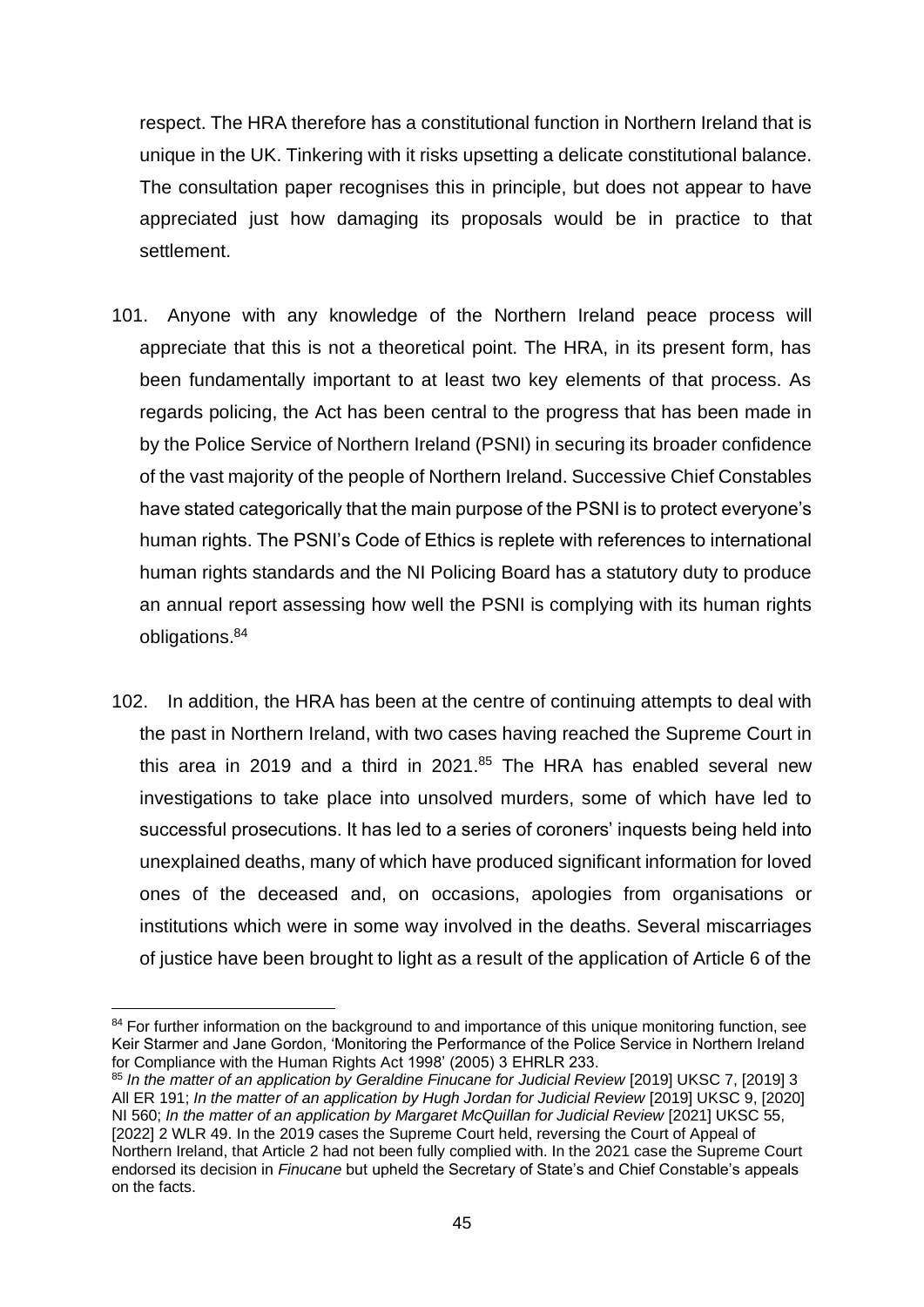ECHR. Put simply, the HRA has been, and should remain, absolutely integral to the sustainability of the Northern Ireland peace process.

- 103. Second, given that the human rights and equality provisions of the Agreement are underpinned by an international treaty between Ireland and the UK, any significant modification of the HRA in Northern Ireland that leads to a diminution of rights will attract international attention and concern. The international reaction to provisions of the Internal Market Bill, which in 2020 sought to override the ECHR and the HRA in particular circumstances in Northern Ireland, is a salutary warning of the potential political fall-out, not least in the United States, to any weakening of the HRA.
- 104. Third, the Belfast (Good Friday) Agreement provides that the Irish Government will bring forward measures ensuring at least an equivalent level of human rights protection in the Republic of Ireland as pertains in Northern Ireland, leading to the Republic of Ireland introducing its equivalent to the HRA in 2003. There is a, not uncommon, divergence between the legal and political understandings of this provision. Legally, the commitment is only that of the Irish Government, not the UK Government. Politically, however, it is common for the Agreement's provisions to be regarded as containing a commitment to the equivalence of rights throughout the island of Ireland. Significant changes to the way the HRA operates will lead, therefore, to political controversy as to whether this equivalence is being maintained. The consultation paper, somewhat misleadingly, draws on the method of incorporation of the ECHR in Ireland to aspects of its proposals, but without drawing attention to the fact that the position of the ECHR in Irish domestic law is to be seen as sitting alongside a strong, judicially enforced Constitution, which contains a robust set of rights. The absence of such constitutional protections in the UK makes comparison between the HRA in Northern Ireland and the equivalent legislation in Ireland superficial and misleading, when the weakness of the Irish equivalent is cited in support of weakening the provisions of the HRA.
- 105. Fourth, there is a complex relationship between the HRA and the Northern Ireland Act 1998. The ECHR is independently incorporated into the devolution arrangements in Northern Ireland via the Northern Ireland Act, which was the main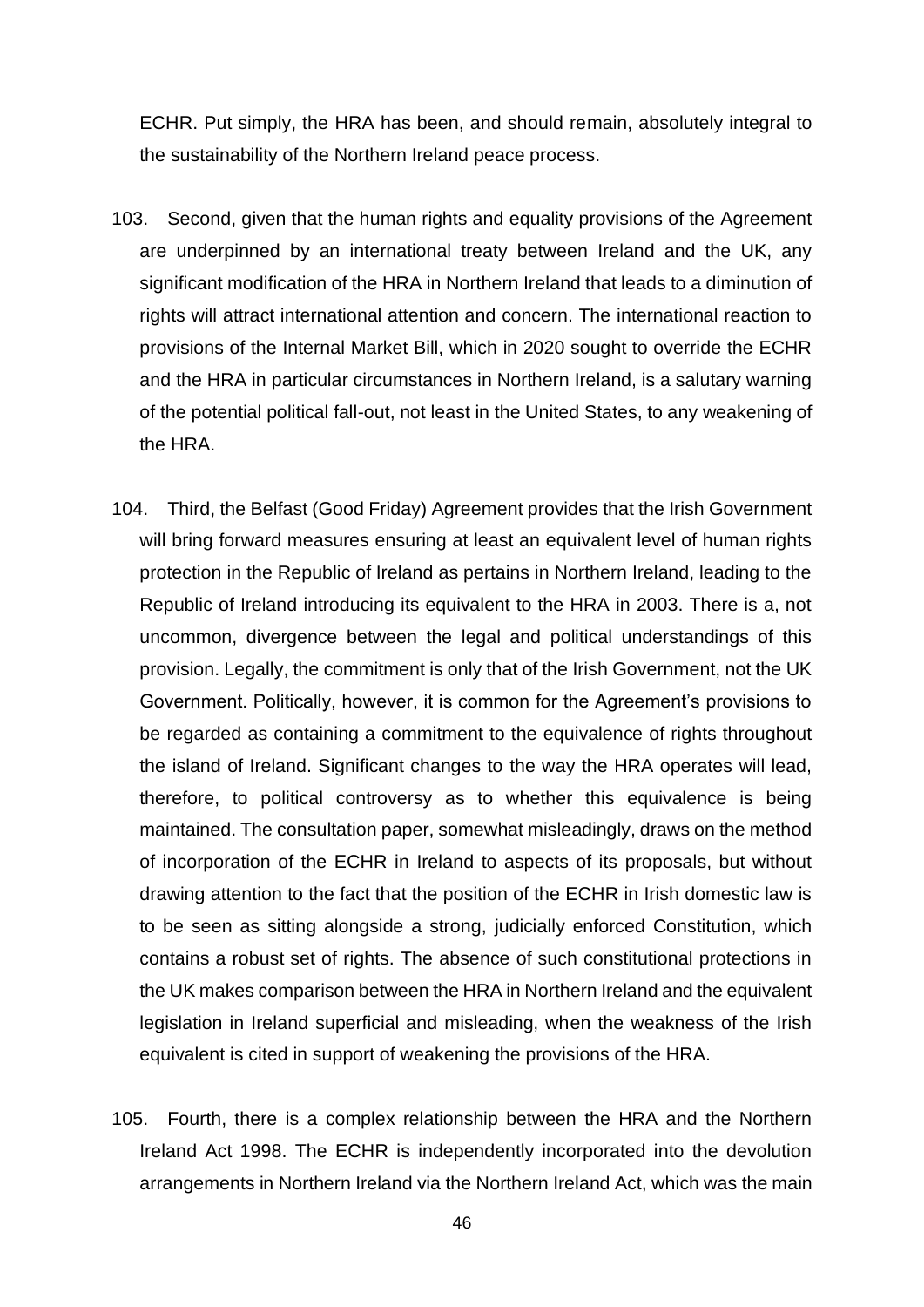vehicle for the implementation of the Belfast (Good Friday) Agreement, applying the ECHR to limit the powers of the Northern Ireland Assembly and Executive. The Northern Ireland Act refers to compatibility with Convention rights, which are defined as those referred to in the HRA. Although the consultation paper does not explicitly propose the deletion of rights protected by a revised Bill of Rights, only to the way they are protected, this distinction may prove difficult to maintain in practice. Any significant weakening of the HRA would create a gap between the way the ECHR has been delivered through the Northern Ireland Act as compared with how it would be delivered via the amended HRA. Attempting to address this gap by amending the Northern Ireland Act is likely to exacerbate the destabilising effects of the HRA reforms, because the Northern Ireland constitutional settlement will be seen as collateral damage to a review that has little to do with the realities of human rights practice in Northern Ireland.

106. Fifth, there is an even more complex relationship between the ECHR, the HRA, and Article 2 of the Ireland-Northern Ireland Protocol to the EU-UK Withdrawal Agreement, which seeks to limit the damage to the protection of human rights in Northern Ireland resulting from the UK's withdrawal from the EU by providing that there will be no diminution of certain rights in Northern Ireland as a result of the UK's exit from the EU. Where a right or safeguard protected by the Belfast (Good Friday) Agreement right was, prior to the UK's departure from the EU, underpinned by EU law and the HRA, and, following the UK's departure the EU law underpinning is no more, the right or safeguard will be diminished if the HRA's protections are then weakened or removed. Article 2 is engaged because the diminution in the right or safeguard is only possible now due to the UK's exit. Had the UK not exited, EU law would still have operated as an underpinning even if the HRA had been weakened. The Government's proposals regarding deportation, and the potential changes in remedies for Assembly legislation that breaches human rights obligations, are both likely to engage Article 2 of the Protocol. The less protection the HRA provides, the more attention will be given to using Article 2 to contest the resulting diminution of rights that may result, and with it even more pressure on the operation of the Protocol which is already under significant pressure in other respects. Successful resort to Article 2 of the Protocol (which, of course, does not apply elsewhere in the UK) may lead to opening up yet further differences between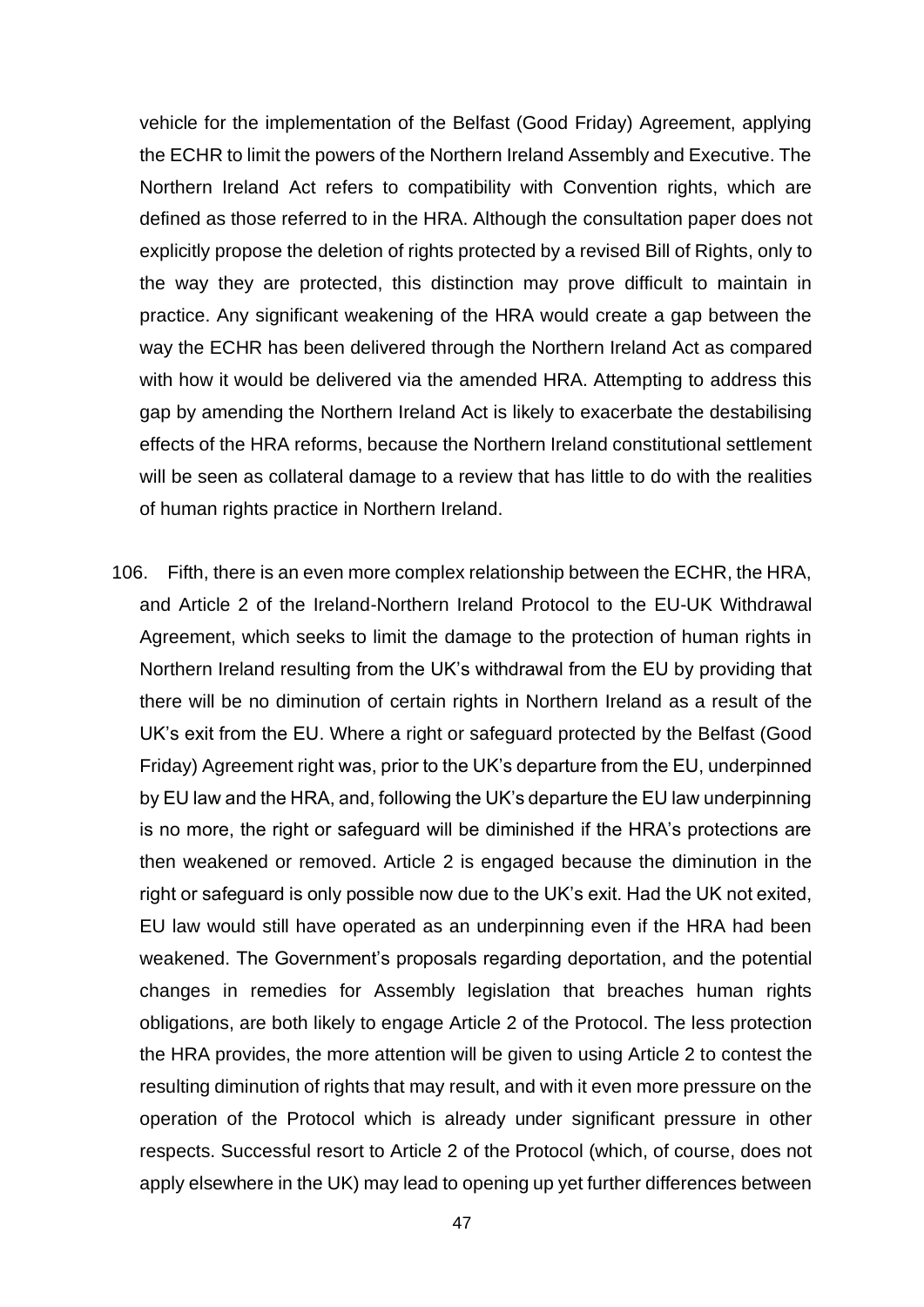Northern Ireland and the rest of the UK. The absence of any significant analysis of the implications of Article 2 of the Protocol for the proposals set out in the consultation paper is worrying and disappointing.

- 107. Sixth, the UK is not free to amend the HRA without attracting attention from the EU not only in the context of the Protocol, but also under the UK-EU Trade and Cooperation Agreement (TCA). In extreme circumstances, sanctions could be imposed against the UK for reducing human rights protections in domestic law.<sup>86</sup> The implications of the TCA for the Government's proposals do not appear to have been given any consideration. For example, several of the Government's proposals would, if fully implemented, have significant effects on the domestic application of Article 8 ECHR, in altering the application of the proportionality principle, in reducing the availability of positive obligations arising from Article 8, and in prioritising freedom of speech over rights to private life where they come into tension. One of the roles that Article 8 currently plays is in the area of data protection, and it is part of the architecture that establishes common standards for data sharing between the EU and the UK. The maintenance of data protection safeguards is one of the conditions in the TCA for the UK-EU data sharing; weakening these safeguards engages the TCA, therefore.<sup>87</sup> In a situation where the UK is increasingly dependent on trade agreements with countries and blocs outside the EU, accusations that the UK is in breach of the TCA could adversely affect the UK's ability to deliver attractive agreements elsewhere, in particular with the United States. Again, the absence of any detailed consideration of the implications of the proposed changes on the UK's commitments under the TCA is disappointing, in a context in which the consultation paper purports to identify the potential adverse impacts of its proposals.
- 108. Finally, it is worth bearing in mind how significantly out of step the debates leading to the publication of the consultation paper were with debates on human rights in Northern Ireland. There has been a long-standing debate in Northern

<sup>86</sup> See Article 524 of the TCA.

<sup>87</sup> See further, Gemma Davies, 'Law Enforcement and Judicial Co-operation in Criminal Matters' in Christopher McCrudden (ed), *The Law and Practice of the Ireland-Northern Ireland Protocol* (CUP 2022) 293-4.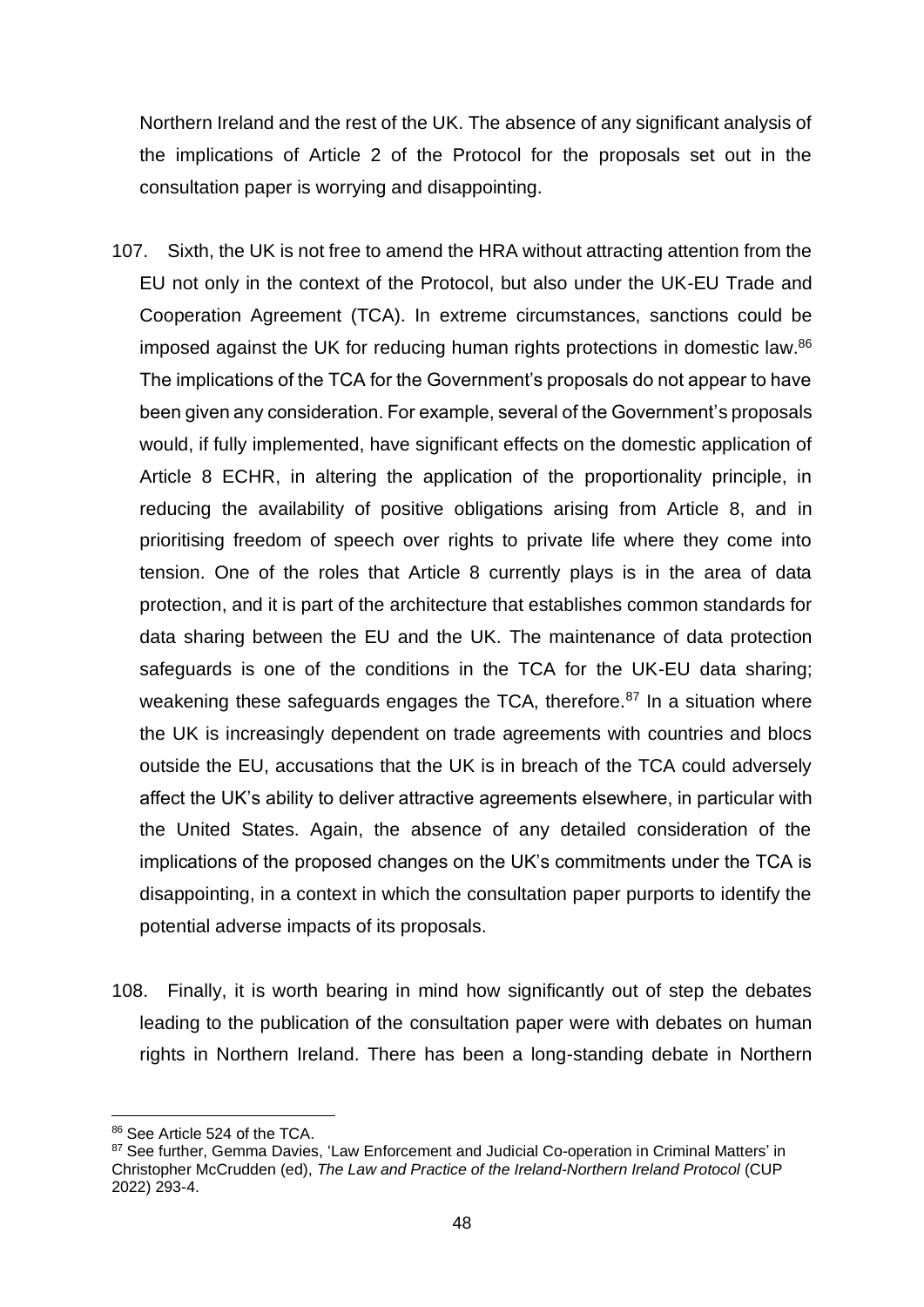Ireland about a bespoke Northern Ireland Bill of Rights, a debate that began with the Belfast (Good Friday) Agreement, with unionist parties (in particular, the Democratic Unionist Party) opposing such a development, and nationalist parties broadly in support. In an attempt to address the stand-off, as part of the 2020 'New Decade, New Approach' agreement to restore the power-sharing institutions of government in Northern Ireland, an Ad Hoc Committee of the Northern Ireland Assembly was established to consider further a Bill of Rights for Northern Ireland, *building on the HRA*. The recent report by the Committee, although valuable in pointing to the significant consensus among Assembly parties and across the political divide that there should be a Northern Ireland-specific Bill of Rights, in principle, was ultimately disappointing because the DUP withdrew its previous 'in principle' agreement. Whether or not discussions continue after the Assembly elections and where they might lead is uncertain. The proposals set out in the consultation paper cut across this process by seeking to reduce the protections established in the HRA, thus undermining the foundations on which negotiations on a Northern Ireland Bill of Rights have hitherto proceeded.

- **a. What do you consider to be the equalities impacts on individuals with particular protected characteristics of each of the proposed options for reform? Please give reasons and supply evidence as appropriate; and**
- **b. How might negative impacts be mitigated? Please give reasons and supply evidence as appropriate.**
- 109. Section 75 of the Northern Ireland Act 1998 does not appear to apply to the Ministry of Justice. Although the Ministry is listed in Schedule 2 to the Parliamentary Commissioner Act 1967, and the development of proposals for a new Bill of Rights that apply to Northern Ireland is a function of the Ministry 'relating to Northern Ireland', it has, perhaps surprisingly, and certainly disappointingly, not been designated by the Secretary of State for the purposes of section 75. The Public Sector Equality Duty in the Equality Act 2010, which does apply to the Ministry's activities in Britain, does not appear to apply to its activities in Northern Ireland. We are strongly of the view that enough is said in the Government's proposals to indicate that there may well be adverse impacts on all protected groups in Northern Ireland (that is, those that come under the coverage of section 75) because each of these groups could find their Convention rights more difficult